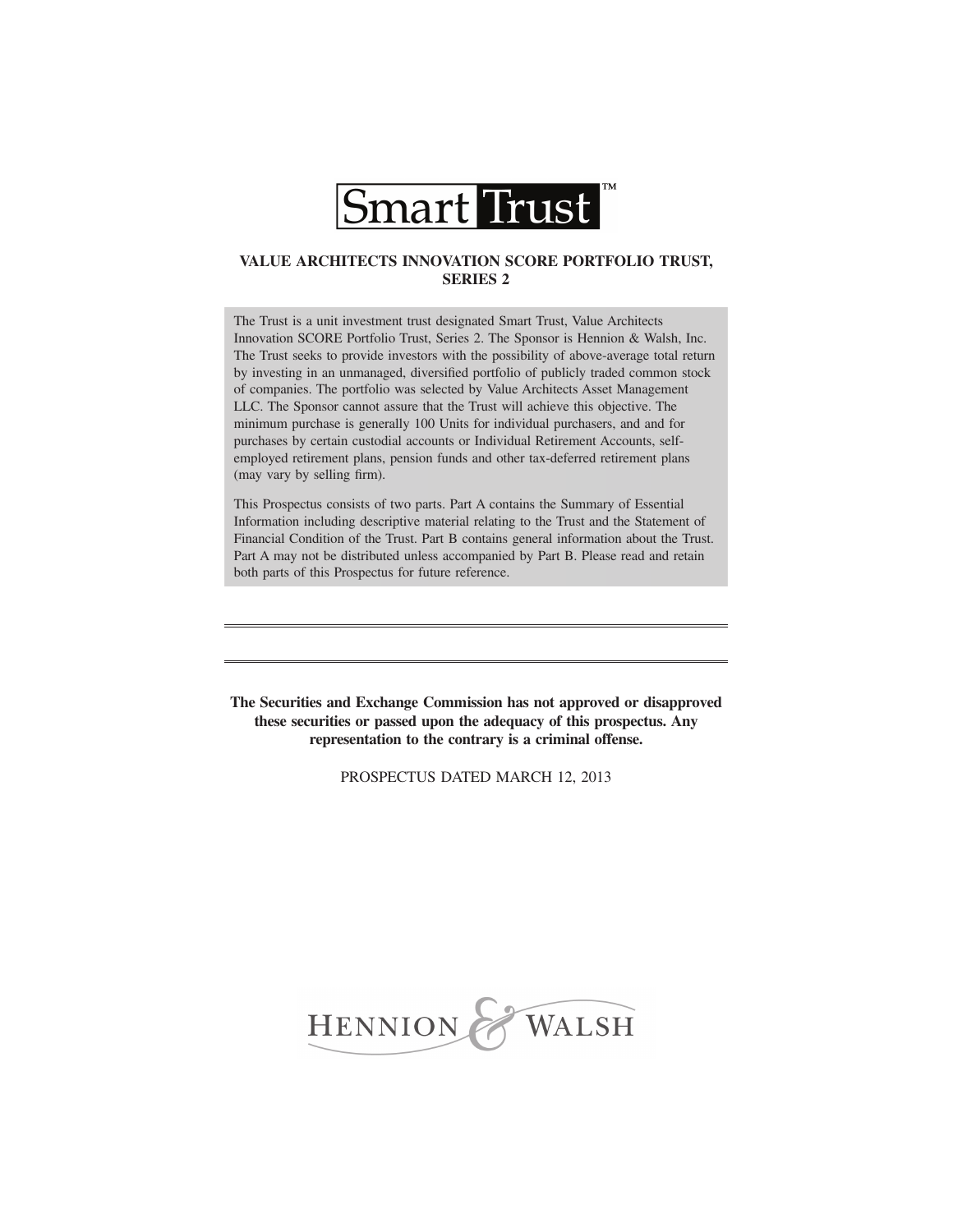### **TABLE OF CONTENTS**

**Page**

| PART A        |  |
|---------------|--|
|               |  |
|               |  |
|               |  |
|               |  |
|               |  |
|               |  |
| <b>PART B</b> |  |
|               |  |
|               |  |

No person is authorized to give any information or to make any representations with respect to this Trust not contained in Parts A and B of this Prospectus. The Trust is registered as a unit investment trust under the Investment Company Act of 1940. Such registration does not imply that the Trust or any of its Units have been guaranteed, sponsored, recommended or approved by the United States or any state or any agency or officer thereof.

This Prospectus does not constitute an offer to sell, or a solicitation of an offer to buy, securities in any state to any person to whom it is not lawful to make such offer in such state.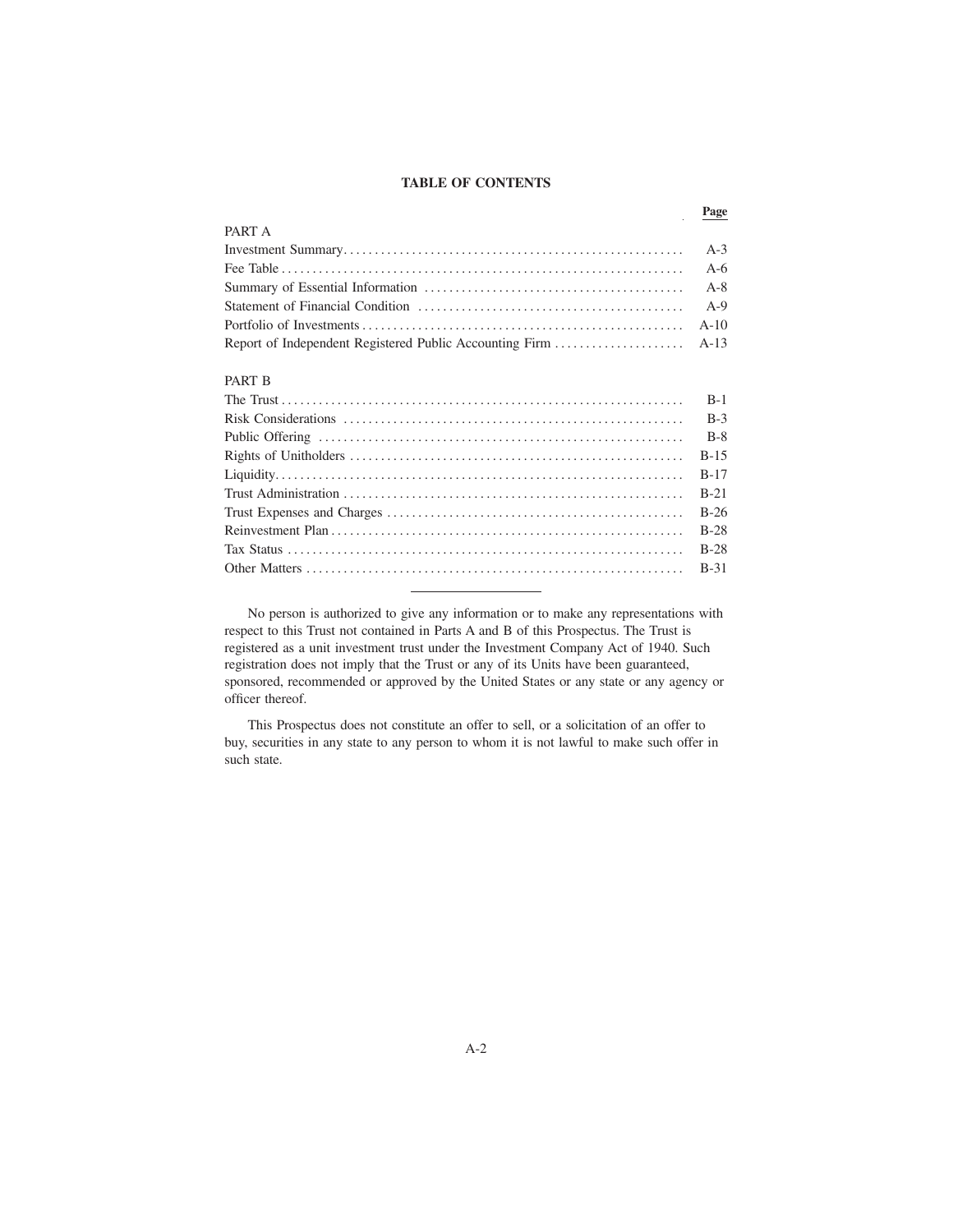### **INVESTMENT SUMMARY**

**INVESTMENT OBJECTIVE.** The Trust seeks to provide investors with the possibility of above-average total return (a total return that exceeds that of the S&P 500 Index over the life of the Trust). The Portfolio Consultant sought to select securities whose historical, fundamental profitability metrics have generally been superior to industry peers or that possess significant amounts of intangible assets in the form of intellectual property. There is no guarantee that the investment objective of the Trust will be achieved.

**STRATEGY OF PORTFOLIO SELECTION.** The Trust seeks to achieve its objective through investment in the publicly traded common stock of companies. The portfolio was selected by Value Architects Asset Management LLC (the "Portfolio Consultant"). The Portfolio Consultant sought to select stocks of companies involved in aspects of health care, industrials and information technology. As used herein, the term "Securities" means the shares of common stocks of companies initially deposited in the Trust and contracts and funds for the purchase of such securities, and any additional securities acquired and held by the Trust pursuant to the provisions of the Trust Agreement.

**DESCRIPTION OF PORTFOLIO.** The portfolio of the Trust contains 36 issues of equity securities of domestic and foreign companies. 100% of the issues are represented by the Sponsor's contracts to purchase. Based upon the principal business of each issuer and current market values, the following sectors are represented by the common stocks of the companies in the portfolio: health care, 46.03%; industrials, 8.56%; and information technology, 45.41%.

PRINCIPAL RISK CONSIDERATIONS. Unitholders can lose money by investing in this Trust. The value of the Units and the Securities included in the portfolio can each decline in value. An investment in Units of the Trust should be made with an understanding of the following risks:

- Since the portfolio of the Trust is unmanaged, in general, the Sponsor can only sell Securities under certain extraordinary circumstances, at the Trust's termination or in order to meet redemptions. As a result, the price at which each Security is sold may not be the highest price it attained during the life of the Trust.
- Price fluctuations of particular Securities will change the portfolio's composition throughout the life of the Trust. When cash or a letter of credit is deposited with instructions to purchase Securities in order to create additional Units, an increase in the price of a particular Security between the time of deposit and the time that Securities are purchased will cause the Units to be comprised of less of that Security and more of the remaining Securities. In addition, brokerage fees incurred in purchasing the Securities will be an expense of the Trust and such fees will dilute the existing Unitholders' interests.
- The risk that the financial condition of the issuers of the common stocks in the Trust may become impaired or that the general condition of the stock market may worsen (both of which may contribute directly to a decrease in the value of the Securities and thus in the value of the Units).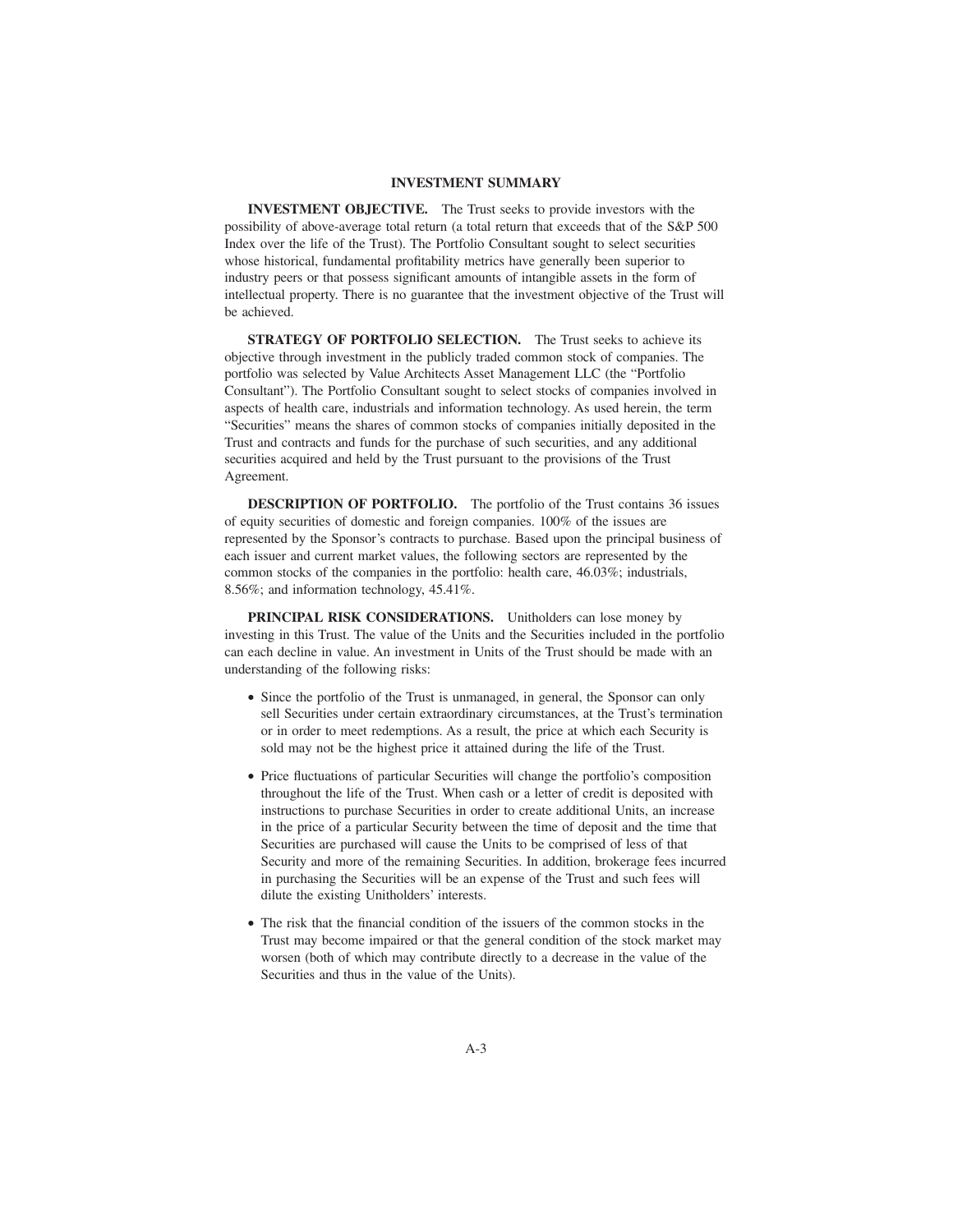- The Trust is considered to be concentrated in securities issued by companies in the health care and information technology sectors. Negative developments in these sectors will affect the value of your investment more than would be the case in a more diversified investment.
- Securities of foreign companies held by the Trust present risks beyond those of U.S. issuers. These risks may include market and political factors related to the company's foreign market, international trade conditions, less regulation, smaller or less liquid markets, increased volatility, differing accounting practices and changes in the value of foreign currencies.
- The Trust may invest in companies with smaller market capitalizations, which may have less liquid stock and more volatile prices than larger capitalized companies. Such companies also tend to have unproven track records and, to a certain extent, are more likely to perform less well or fail than companies with larger market capitalizations.
- There is no assurance that any dividends will be declared or paid in the future on the Securities.

**PUBLIC OFFERING PRICE.** The Public Offering Price per Unit of the Trust is equal to:

- net asset value per Unit;
- plus organization costs; and
- a sales charge of 3.95% of the Public Offering Price per Unit.

The Public Offering Price per Unit will vary on a daily basis in accordance with fluctuations in the aggregate value of the underlying Securities and each investor's purchase price will be computed as of the date the Units are purchased.

**DISTRIBUTIONS.** The Trust will distribute dividends received, less expenses, monthly. The first dividend distribution, if any, will be made on April 25, 2013, to all Unitholders of record on April 10, 2013, and thereafter distributions will be made on the twenty-fifth day (or next business day) of every month. The final distribution will be made within a reasonable period of time after the Trust terminates.

**MARKET FOR UNITS.** Unitholders may sell their Units to the Sponsor or the Trustee at any time. The Sponsor intends to repurchase Units from Unitholders throughout the life of the Trust at prices based upon the market value of the underlying Securities. However, the Sponsor is not obligated to maintain a market and may stop doing so without prior notice for any business reason. If a market is not maintained, a Unitholder will be able to redeem his or her Units with the Trustee at the same price as the Sponsor's repurchase price. Unitholders who sell or redeem Units prior to such time as the entire deferred sales charge on such Units has been collected will be assessed the amount of the remaining deferred sales charge at the time of such sale or redemption. The existence of a liquid trading market for these Securities may depend on whether dealers will make a market in these Securities. There can be no assurance of the making or the maintenance of a market for any of the Securities contained in the portfolio of the Trust or of the liquidity of the Securities in any markets made. The price at which the Securities may be sold to meet redemptions, and the value of the Units, will be adversely affected if trading markets for the Securities are limited or absent.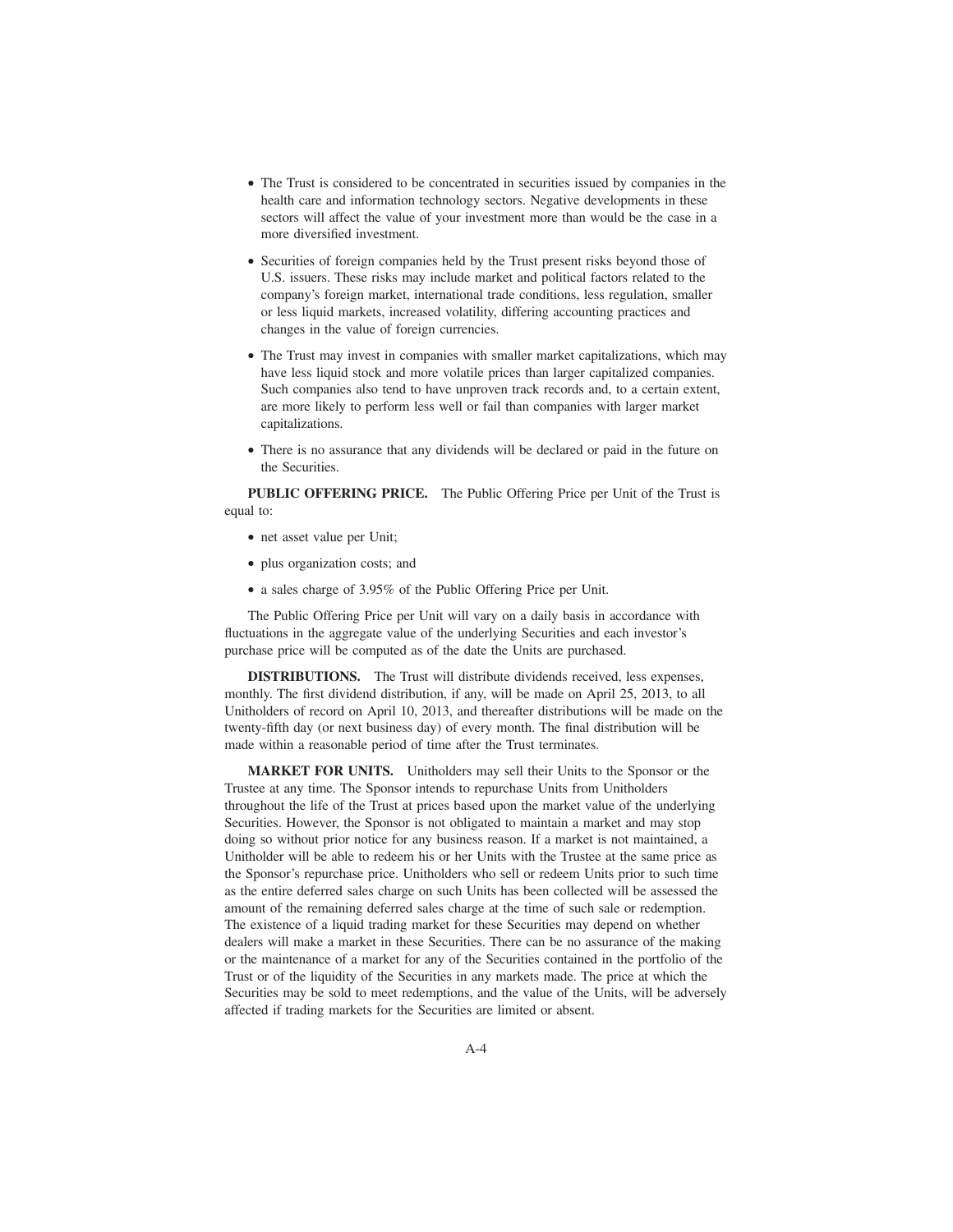**TERMINATION.** The Trust will terminate in approximately 2 years. At that time investors may choose one of the following two options with respect to their terminating distribution:

- receive cash upon the liquidation of their pro rata share of the Securities; or
- reinvest in a subsequent series of the Smart Trust (if one is offered) at a reduced sales charge.

**ROLLOVER OPTION.** Unitholders may elect to rollover their terminating distributions into the next available series of the Trust (if one is offered), at a reduced sales charge. When a Unitholder makes this election, his or her Units will be redeemed and the proceeds will be reinvested in units of the next available series of the Trust. An election to rollover terminating distributions will generally be a taxable event. See "Trust Administration—Trust Termination" in Part B for details concerning this election.

**REINVESTMENT PLAN.** Unitholders may elect to automatically reinvest their distributions, if any (other than the final distribution in connection with the termination of the Trust), into additional Units of the Trust, without a sales charge. See "Reinvestment Plan" in Part B for details on how to enroll in the Reinvestment Plan. This sales charge discount applies during the initial offering period and in the secondary market. Since the deferred sales charge and the creation and development fee are fixed dollar amounts per Unit, your Trust must charge these fees per Unit regardless of this discount. If you elect the distribution reinvestment plan, we will credit you with additional Units with a dollar value sufficient to cover the amount of any remaining deferred sales charge or creation and development fee that will be collected on such Units at the time of reinvestment. The dollar value of these Units will fluctuate over time.

**UNDERWRITING.** Hennion & Walsh, Inc., with principal offices at 2001 Route 46, Waterview Plaza, Parsippany, New Jersey 07054, will act as Underwriter for all of the Units of the Trust.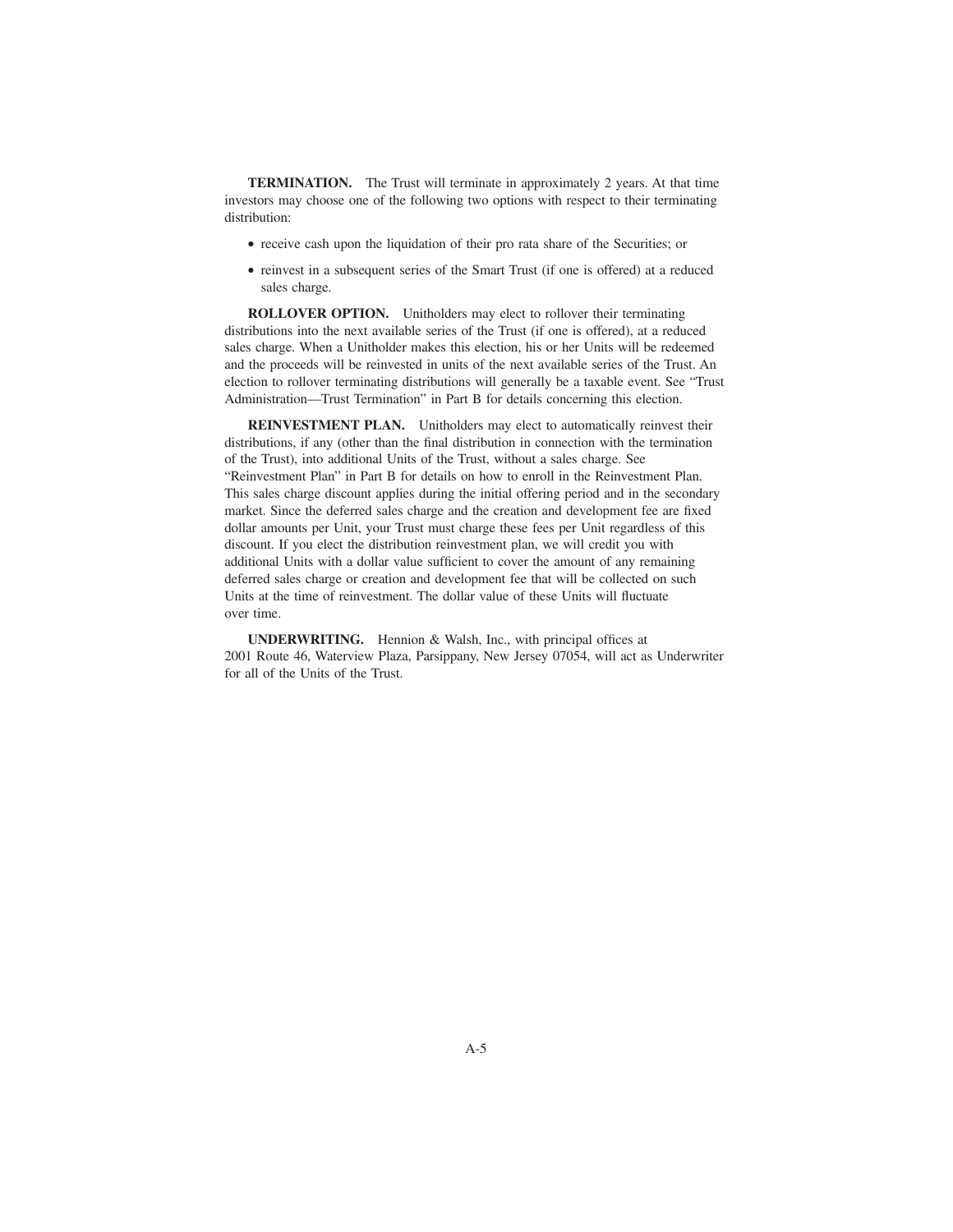### **FEE TABLE**

This Fee Table is intended to help you to understand the costs and expenses that you will bear directly or indirectly. See "Public Offering" and "Trust Expenses and Charges." Although the Trust has a term of only 2 years, and is a unit investment trust rather than a mutual fund, this information is presented to permit a comparison of fees.

| <b>Unitholder Transaction Expenses</b><br>(as a percentage of offering price)*<br>(fees paid directly from your investment) | As a $\%$ of<br><b>Initial</b><br><b>Offering Price</b> |                                             |         | <b>Amounts</b><br>Per<br>100 Units |
|-----------------------------------------------------------------------------------------------------------------------------|---------------------------------------------------------|---------------------------------------------|---------|------------------------------------|
| Initial Sales Charge                                                                                                        |                                                         | $1.00\%$                                    |         | \$10.00                            |
| Deferred Sales Charge                                                                                                       |                                                         | 2.45%                                       |         | \$24.50                            |
| Creation & Development Fee                                                                                                  |                                                         | $0.50\%$                                    |         | \$5.00                             |
| Maximum Sales Charge                                                                                                        |                                                         | 3.95%                                       |         | \$39.50                            |
| Reimbursement to Sponsor for                                                                                                |                                                         |                                             |         |                                    |
| Estimated Organization Costs**                                                                                              |                                                         | 0.636%                                      |         | \$ 6.36                            |
| <b>Estimated Annual Fund Operating Expenses</b><br>(expenses that are deducted from Trust assets)                           |                                                         | As a $\%$ of<br><b>Net Assets</b>           |         | <b>Amounts</b><br>Per<br>100 Units |
| Trustee's Fee $\ldots \ldots \ldots \ldots \ldots \ldots \ldots \ldots \ldots$                                              |                                                         | 0.110%                                      |         | \$1.05                             |
| Other Operating Expenses                                                                                                    |                                                         | $0.107\%$                                   |         | \$1.02                             |
| Portfolio Supervision, Bookkeeping and<br>Administrative Fees                                                               | $0.037\%$                                               |                                             | \$0.35  |                                    |
|                                                                                                                             |                                                         | 0.217%                                      |         | \$2.07                             |
| <b>Example</b>                                                                                                              |                                                         | <b>Cumulative Expenses Paid for Period:</b> |         |                                    |
|                                                                                                                             | 1 year                                                  | 3 years                                     | 5 years | 10 years                           |
| An investor would pay the following expenses<br>on a \$10,000 investment assuming the Trust                                 |                                                         |                                             |         |                                    |

throughout the periods .................... \$479 \$897 \$1,340 \$2,330 The Example assumes reinvestment of all dividends and distributions and utilizes a 5% annual rate of return. The Example also assumes that you roll your investment into the next available series of the Trust every two years (if one is offered) when the current

operating expense ratio of 0.207% and a 5%

annual return on the investment

**The Example should not be considered a representation of past or future expenses or annual rate of return; the actual expenses and annual rate of return may be more or less than those assumed for purposes of the Example.**

Trust terminates, subject to a reduced rollover sales charge of 2.95%.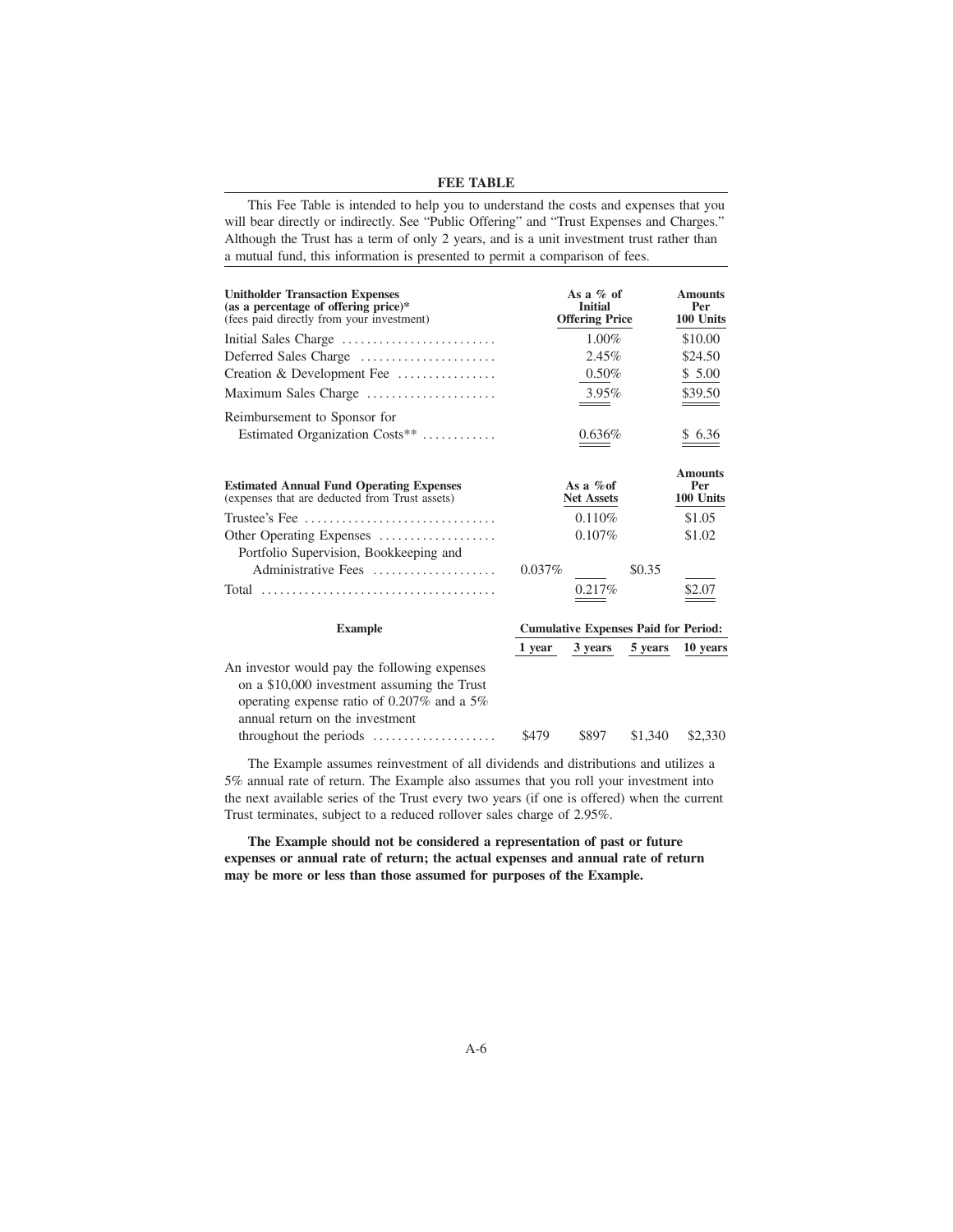- \* The sales charge has both an initial and a deferred component. The initial sales charge is paid at the time of purchase and is the difference between the total sales charge (maximum of 3.95% of the Public Offering Price) and the sum of the remaining deferred sales charge and the total creation and development fee. The initial sales charge will be approximately 1% of the Public Offering Price per Unit depending on the public offering price per Unit. The deferred sales charge is fixed at \$0.245 per Unit and is paid in three monthly installments beginning on July 20, 2013. The creation and development fee is fixed at \$0.05 per Unit and is paid at the end of the initial offering period. If you redeem or sell your Units prior to collection of the total deferred sales charge, you will pay any remaining deferred sales charge upon redemption or sale of your Units. If you purchase Units after the last deferred sales charge payment has been assessed, the secondary market sales charge is equal to 2.95% of the public offering price per Unit and does not include deferred payments.
- \*\* Estimated organization costs include the Portfolio Consultant's security selection fee of  $0.20\%$ .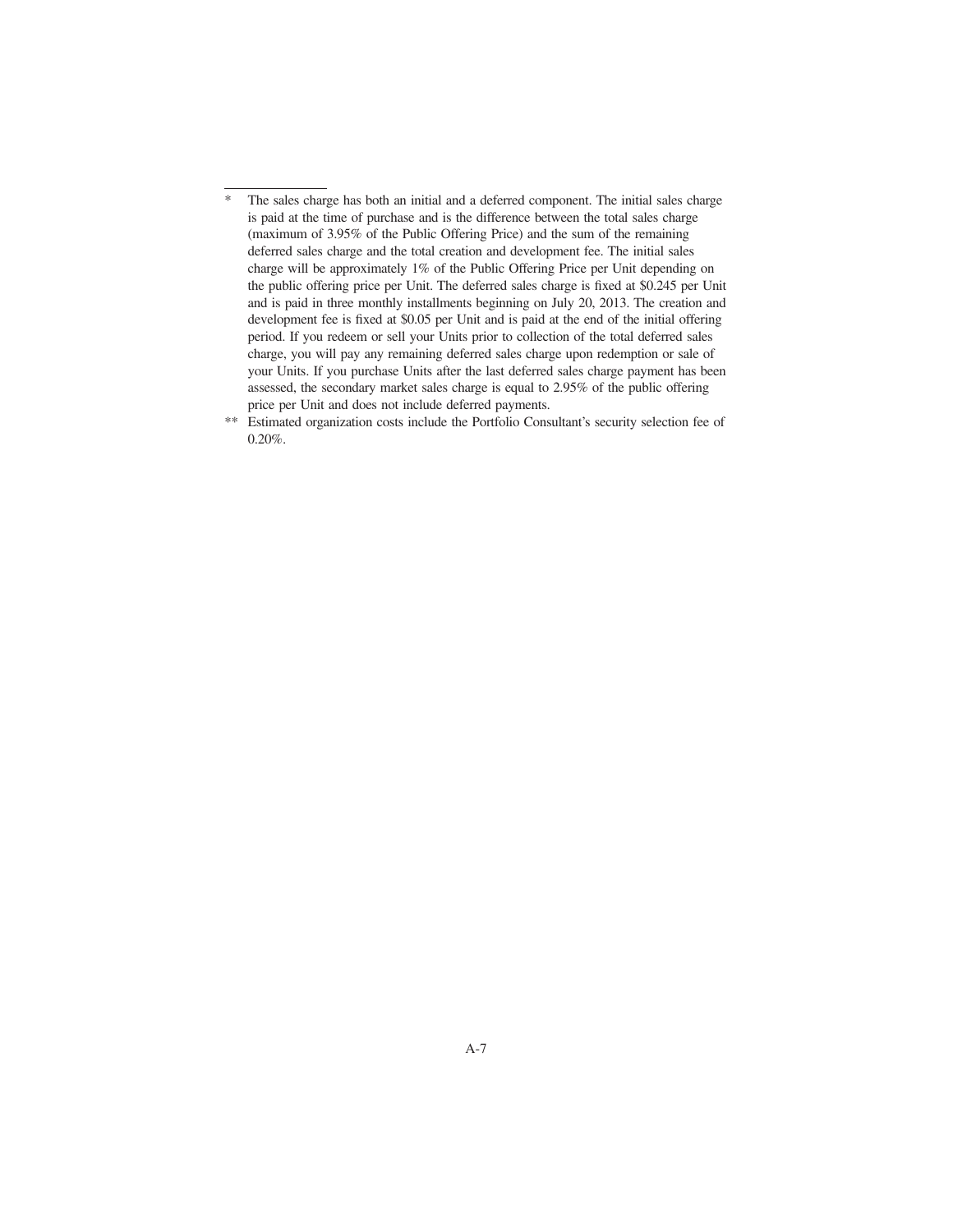# **SUMMARY OF ESSENTIAL INFORMATION AS OF MARCH 11, 2013:\***

| <b>INITIAL DATE OF DEPOSIT:</b> March 12, 2013           |              |
|----------------------------------------------------------|--------------|
|                                                          | \$149,834    |
|                                                          | 15.135       |
| <b>FRACTIONAL UNDIVIDED INTEREST IN TRUST SECURITIES</b> | 1/15.135     |
| <b>PUBLIC OFFERING PRICE PER 100 UNITS</b>               |              |
|                                                          | \$1,000.00   |
|                                                          | 10.00<br>S.  |
|                                                          | \$990.00     |
|                                                          | 24.50<br>S.  |
|                                                          | 965.50<br>S. |
|                                                          | 5.00<br>S.   |
|                                                          | 6.36<br>\$   |
|                                                          | \$954.14     |

**EVALUATION TIME:** 4:00 p.m. Eastern Time (or earlier close of the New York Stock Exchange).

**MINIMUM INCOME OR PRINCIPAL DISTRIBUTION:** \$1.00 per 100 Units.

**MINIMUM VALUE OF TRUST:** The Trust may be terminated if the value of the Trust is less than 40% of the aggregate value of the Securities at the completion of the Deposit Period.

**MANDATORY TERMINATION DATE:** March 12, 2015, or the disposition of the last Security in the Trust.

**STANDARD CUSIP NUMBERS:** Cash: 83174R106

Reinvestment: 83174R114

**FEE BASED CUSIP NUMBERS:** Cash: 83174R122

Reinvestment: 83174R130

**TRUSTEE:** The Bank of New York Mellon

**TRUSTEE'S FEE:** \$1.05 per 100 Units outstanding.

**OTHER FEES AND EXPENSES:** \$1.02 per 100 Units outstanding.

**SPONSOR**: Hennion & Walsh, Inc.

**PORTFOLIO SUPERVISOR:** Hennion & Walsh Asset Management, Inc.

# **PORTFOLIO SUPERVISORY, BOOKKEEPING AND ADMINISTRATIVE FEE:**

Maximum of \$0.35 per 100 Units outstanding (see "Trust Expenses and Charges" in Part B).

**RECORD DATES:** The tenth day (or next business day) of each month, commencing April, 2013.

**DISTRIBUTION DATES:** The twenty-fifth day (or next business day) of each month, commencing April, 2013.

<sup>\*</sup> The business day prior to the Initial Date of Deposit. The Initial Date of Deposit is the date on which the Trust Agreement was signed and the deposit of Securities with the Trustee made.

<sup>†</sup> On the Initial Date of Deposit there will be no cash in the Income or Principal Accounts. Anyone purchasing Units after such date will have included in the Public Offering Price a pro rata share of any cash in such Accounts.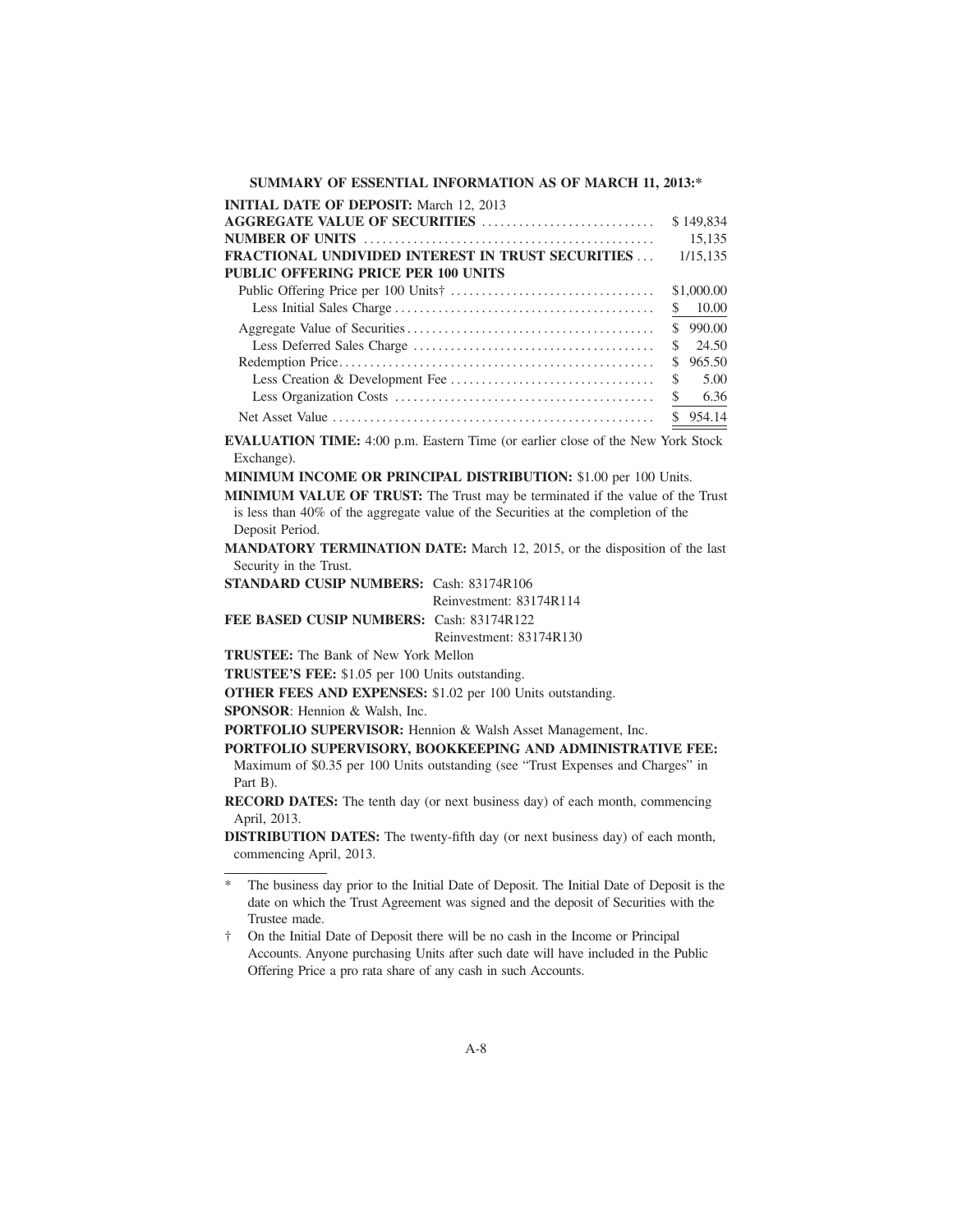# **SMART TRUST, VALUE ARCHITECTS INNOVATION SCORE PORTFOLIO TRUST, SERIES 2**

# **STATEMENT OF FINANCIAL CONDITION AS OF MARCH 12, 2013**

| <b>Investment</b> in securities                                     |           |
|---------------------------------------------------------------------|-----------|
|                                                                     | \$149,834 |
|                                                                     | \$149,834 |
| Liabilities and interest of investors                               |           |
| Liabilities:                                                        |           |
|                                                                     | \$<br>962 |
|                                                                     | 3,708     |
|                                                                     | 757       |
|                                                                     | 5,427     |
| Interest of investors:                                              |           |
|                                                                     | 151,350   |
|                                                                     | 1,516     |
| Less: deferred sales charge and creation & development fee $(4)(5)$ | 4,465     |
|                                                                     | 962       |
|                                                                     | \$144,407 |
|                                                                     | \$149,834 |
|                                                                     | 15,135    |
|                                                                     | \$9.541   |

(1) Aggregated cost of the Securities is based on the closing sale price evaluations as determined by the Evaluator.

- (2) Cash or an irrevocable letter of credit has been deposited with the Trustee covering the funds (aggregating \$200,000) necessary for the purchase of Securities in the Trust represented by purchase contracts.
- (3) A portion of the Public Offering Price represents an amount sufficient to pay for all or a portion of the costs incurred in establishing the Trust. These costs have been estimated at \$6.36 per 100 Units for the Trust. A distribution will be made as of the earlier of the close of the initial offering period or six months following the Trust's inception date to an account maintained by the Trustee from which this obligation of the investors will be satisfied. To the extent the actual organization costs are greater than the estimated amount, only the estimated organization costs added to the public offering price will be reimbursed to the Sponsor and deducted from the assets of the Trust.
- (4) The total sales charge consists of an initial sales charge, a deferred sales charge and a creation and development fee. The initial sales charge is equal to the difference between the maximum sales charge and the sum of the remaining deferred sales charge and the total creation and development fee. The maximum total sales charge is 3.95% of the Public Offering Price per Unit.
- (5) The aggregate cost to investors includes the applicable sales charge assuming no reduction of sales charges.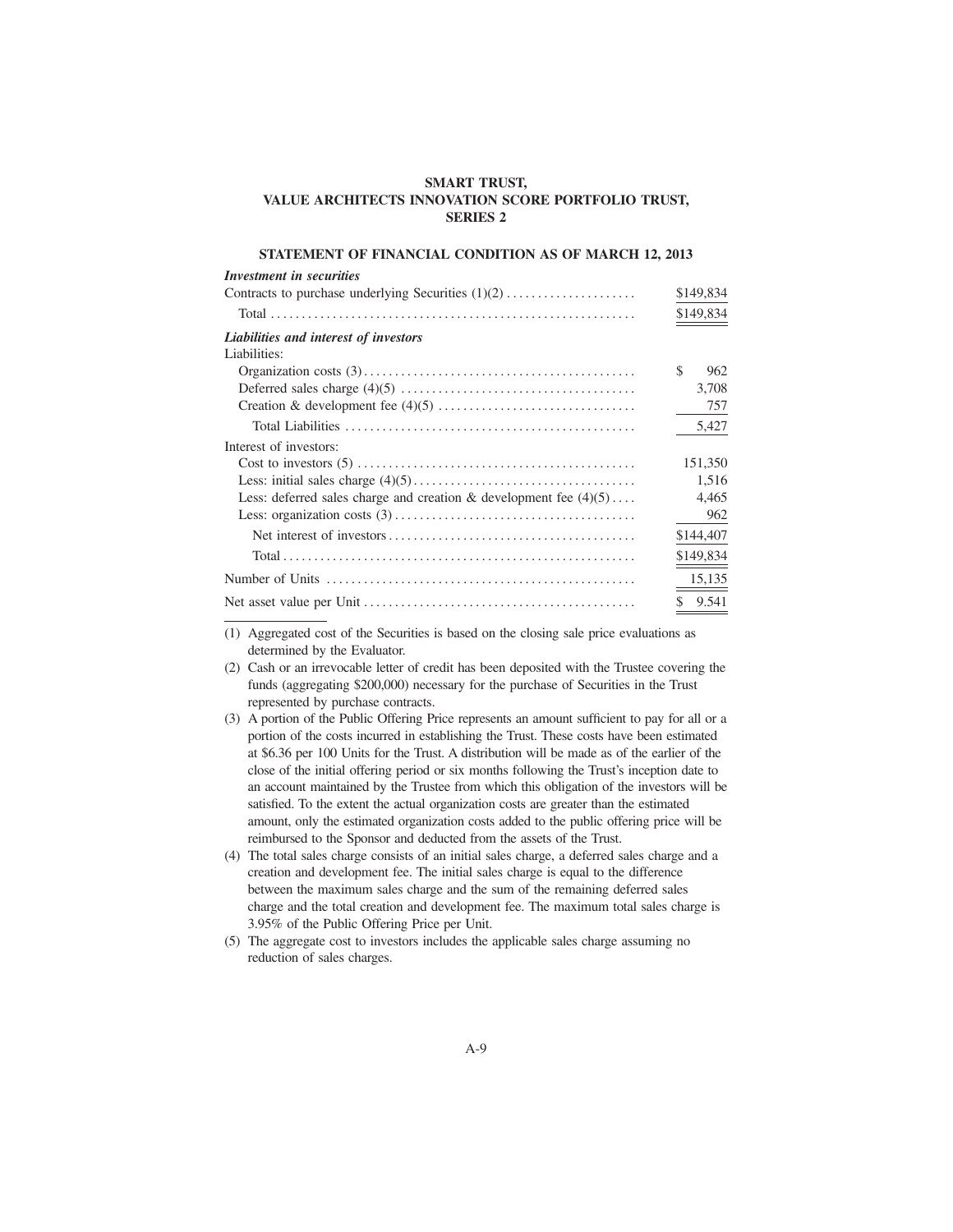# **SMART TRUST, VALUE ARCHITECTS INNOVATION SCORE PORTFOLIO TRUST, SERIES 2**

# **PORTFOLIO OF INVESTMENTS**

# **AS OF MARCH 12, 2013**

| <b>Portfolio</b><br>No. | <b>Number</b><br>of<br><b>Shares</b> | Name of Issuer(1)                 | <b>Ticker</b><br><b>Symbol</b> | Percentage<br>of the<br>Trust(2) | <b>Market</b><br>Value<br>Per<br>Share(3) | Cost of<br><b>Securities</b><br>to the<br>Trust(3) |
|-------------------------|--------------------------------------|-----------------------------------|--------------------------------|----------------------------------|-------------------------------------------|----------------------------------------------------|
|                         | Equity Securities - 100.00%          |                                   |                                |                                  |                                           |                                                    |
|                         | Health Care $-46.03\%$               |                                   |                                |                                  |                                           |                                                    |
| 1                       | 115                                  | AstraZeneca plc (4)               | <b>AZN</b>                     | 3.50%                            | \$45.54                                   | \$5,237.10                                         |
| $\sqrt{2}$              | 59                                   | Becton, Dickinson and Co.         | <b>BDX</b>                     | 3.54%                            | \$89.61                                   | \$5,286.99                                         |
| 3                       | 245                                  | Cambrex Corporation (7)           | <b>CBM</b>                     | 2.00%                            | \$12.25                                   | \$3,001.25                                         |
| $\overline{4}$          | 119                                  | China Biologic Products           |                                |                                  |                                           |                                                    |
|                         |                                      | Inc. $(7)$                        | <b>CBPO</b>                    | 2.01%                            | \$25.30                                   | \$3,010.70                                         |
| 5                       | 63                                   | <b>Cubist Pharmaceuticals</b>     |                                |                                  |                                           |                                                    |
|                         |                                      | Inc. $(7)$                        | <b>CBST</b>                    | 2.00%                            | \$47.56                                   | \$2,996.28                                         |
| 6                       | 204                                  | <b>Emergent Biosolutions</b>      |                                |                                  |                                           |                                                    |
|                         |                                      | Inc. $(7)$                        | <b>EBS</b>                     | 2.00%                            | \$14.67                                   | \$2,992.68                                         |
| 7                       | 118                                  | GlaxoSmithKline plc $(4)(6)$      | <b>GSK</b>                     | 3.52%                            | \$44.65                                   | \$5,268.70                                         |
| 8                       | 63                                   | <b>Jazz Pharmaceuticals</b>       |                                |                                  |                                           |                                                    |
|                         |                                      | plc $(4)(7)$                      | JAZZ                           | 2.49%                            | \$59.25                                   | \$3,732.75                                         |
| 9                       | 87                                   | Novartis AG (4)                   | <b>NVS</b>                     | 4.01%                            | \$68.99                                   | \$6,002.13                                         |
| 10                      | 532                                  | PDL BioPharma Inc.                | PDLI                           | 2.50%                            | \$<br>7.05                                | \$3,750.60                                         |
| 11                      | 503                                  | POZEN Inc. (7)                    | <b>POZN</b>                    | $2.00\%$                         | 5.96<br>\$                                | \$2,997.88                                         |
| 12                      | 165                                  | Quality Systems, Inc.             | OSII                           | 2.00%                            | \$18.18                                   | \$2,999.70                                         |
| 13                      | 140                                  | Questcor                          |                                |                                  |                                           |                                                    |
|                         |                                      | Pharmaceuticals Inc.              | <b>QCOR</b>                    | 3.00%                            | \$32.11                                   | \$4,495.40                                         |
| 14                      | 625                                  | SciClone                          |                                |                                  |                                           |                                                    |
|                         |                                      | Pharmaceuticals, Inc. (7)         | <b>SCLN</b>                    | 2.00%                            | 4.80<br>\$                                | \$3,000.00                                         |
| 15                      | 130                                  | Teva Pharmaceutical               |                                |                                  |                                           |                                                    |
|                         |                                      | Industries Ltd $(4)(5)(6)$        | <b>TEVA</b>                    | 3.49%                            | \$40.25                                   | \$5,232.50                                         |
| 16                      | 72                                   | United Therapeutics               |                                |                                  |                                           |                                                    |
|                         |                                      | Corporation (7)                   | UTHR                           | 2.98%                            | \$62.09                                   | \$4,470.48                                         |
| 17                      | 61                                   | Varian Medical Systems,           |                                |                                  |                                           |                                                    |
|                         |                                      | Inc. $(7)$                        | <b>VAR</b>                     | 2.99%                            | \$73.46                                   | \$4,481.06                                         |
| Industrials $-8.56\%$   |                                      |                                   |                                |                                  |                                           |                                                    |
| 18                      | 103                                  | Acacia Research                   |                                |                                  |                                           |                                                    |
|                         |                                      | Corporation $(5)(6)(7)$           | <b>ACTG</b>                    | 2.00%                            | \$29.11                                   | \$2,998.33                                         |
| 19                      | 263                                  | Experian plc $(4)$                | <b>EXPN</b>                    |                                  |                                           |                                                    |
|                         |                                      |                                   | LN                             | 3.05%                            | \$17.37                                   | \$4,567.24                                         |
| 20                      | 353                                  | Nidec Corporation                 |                                |                                  |                                           |                                                    |
|                         |                                      | (4)(5)(6)(7)                      | NJ                             | 3.51%                            | \$14.88                                   | \$5,252.64                                         |
|                         |                                      | Information Technology $-45.41\%$ |                                |                                  |                                           |                                                    |
| 21                      | 67                                   | Accenture plc $(4)$               | ACN                            | 3.50%                            | \$78.30                                   | \$5,246.10                                         |
| 22                      | 15                                   | Apple Inc. $(5)(6)$               | AAPL                           | 4.38%                            | \$437.87                                  | \$6,568.05                                         |
| 23                      | 333                                  | Applied Materials,                |                                |                                  |                                           |                                                    |
|                         |                                      | Inc. $(5)(6)$                     | <b>AMAT</b>                    | 3.00%                            | \$13.52                                   | \$4,502.16                                         |
| 24                      | 85                                   | Avago Technologies Ltd (4)        | <b>AVGO</b>                    | 2.00%                            | \$ 35.26                                  | \$2,997.10                                         |
| 25                      | 104                                  | BMC Software, Inc. (7)            | <b>BMC</b>                     | 3.01%                            | \$43.40                                   | \$4,513.60                                         |
| 26                      | 120                                  | CA, Inc. $(5)(6)$                 | CA                             | 2.01%                            | \$25.10                                   | \$3,012.00                                         |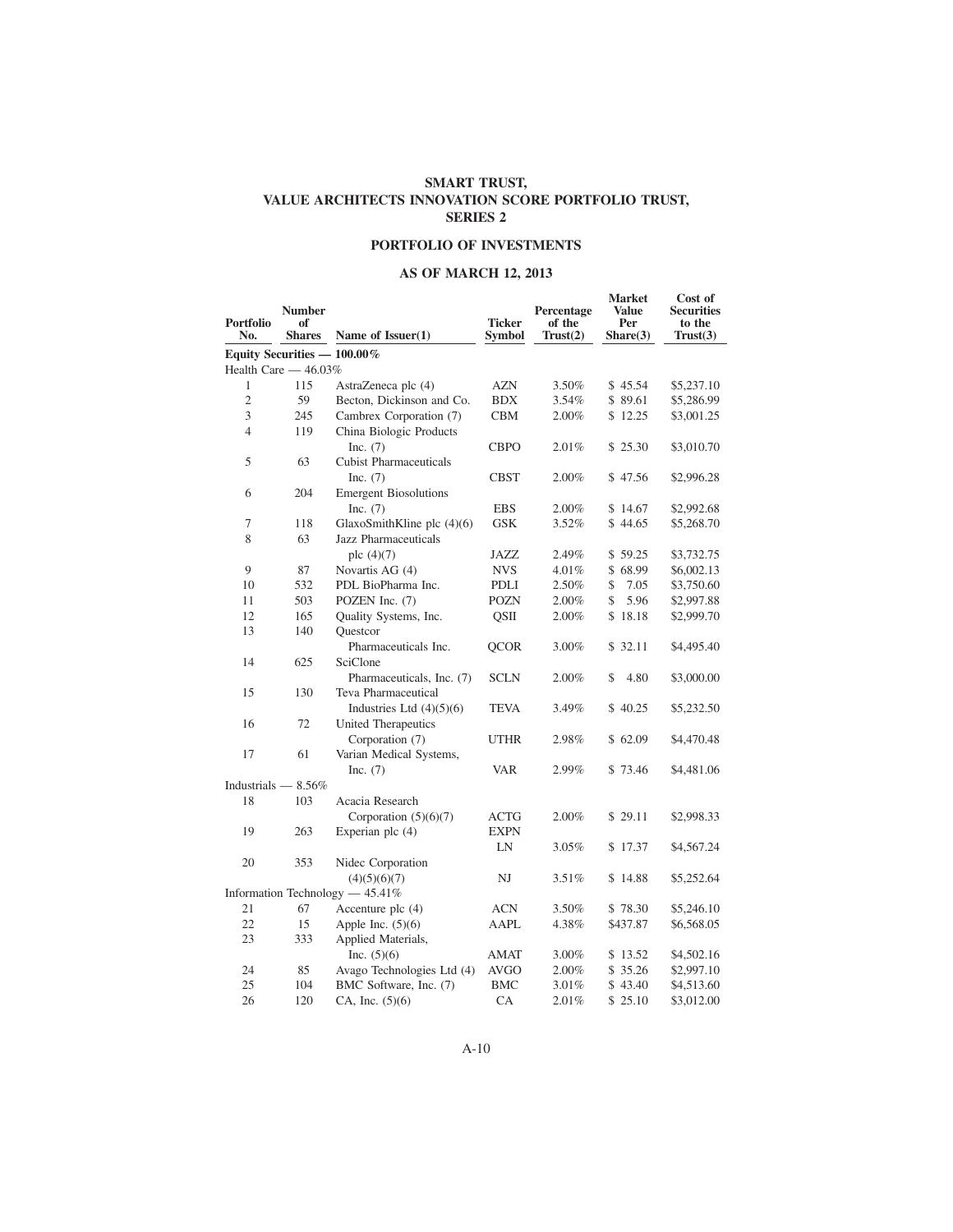| Portfolio<br>No. | <b>Number</b><br>of<br><b>Shares</b> | Name of Issuer(1)                  | <b>Ticker</b><br><b>Symbol</b> | Percentage<br>of the<br>Trust(2) | <b>Market</b><br><b>Value</b><br>Per<br>Share(3) | Cost of<br><b>Securities</b><br>to the<br>Trust(3) |
|------------------|--------------------------------------|------------------------------------|--------------------------------|----------------------------------|--------------------------------------------------|----------------------------------------------------|
|                  | <b>Equity Securities (continued)</b> |                                    |                                |                                  |                                                  |                                                    |
|                  |                                      | Information Technology (continued) |                                |                                  |                                                  |                                                    |
| 27               | 128                                  | Cirrus Logic, Inc. (7)             | <b>CRUS</b>                    | 2.00%                            | \$23.38                                          | \$<br>2,992.64                                     |
| 28               | 309                                  | Cisco Systems, Inc. $(5)(6)$       | <b>CSCO</b>                    | 4.51%                            | \$21.88                                          | \$<br>6,760.92                                     |
| 29               | 92                                   | Dolby Laboratories, Inc.           |                                |                                  |                                                  |                                                    |
|                  |                                      | (5)(6)(7)                          | <b>DLB</b>                     | 2.01%                            | \$32.68                                          | \$<br>3,006.56                                     |
| 30               | 207                                  | Intel Corporation (6)              | <b>INTC</b>                    | 3.00%                            | \$21.69                                          | \$<br>4,489.83                                     |
| 31               | 405                                  | Kulicke and Soffa                  |                                |                                  |                                                  |                                                    |
|                  |                                      | Industries Inc. (7)                | <b>KLIC</b>                    | 3.00%                            | \$11.10                                          | \$<br>4,495.50                                     |
| 32               | 242                                  | Microsoft Corporation              |                                |                                  |                                                  |                                                    |
|                  |                                      | (5)(6)                             | <b>MSFT</b>                    | 4.50%                            | \$27.88                                          | \$<br>6,746.96                                     |
| 33               | 55                                   | NetEase, Inc $(4)(7)$              | <b>NTES</b>                    | 2.01%                            | \$54.68                                          | \$<br>3,007.40                                     |
| 34               | 51                                   | Open Text Corporation              |                                |                                  |                                                  |                                                    |
|                  |                                      | (4)(7)                             | <b>OTEX</b>                    | 1.98%                            | \$58.28                                          | \$<br>2,972.28                                     |
| 35               | 256                                  | QLogic Corporation                 |                                |                                  |                                                  |                                                    |
|                  |                                      | (5)(6)(7)                          | QLGC                           | 2.00%                            | \$11.71                                          | \$<br>2,997.76                                     |
| 36               | 272                                  | Silicon Motion Technology          |                                |                                  |                                                  |                                                    |
|                  |                                      | Corp. $(4)$                        | <b>SIMO</b>                    | 2.50%                            | \$13.79                                          | \$<br>3,750.88                                     |
|                  |                                      |                                    |                                | 100.00%                          |                                                  | \$149,834.15                                       |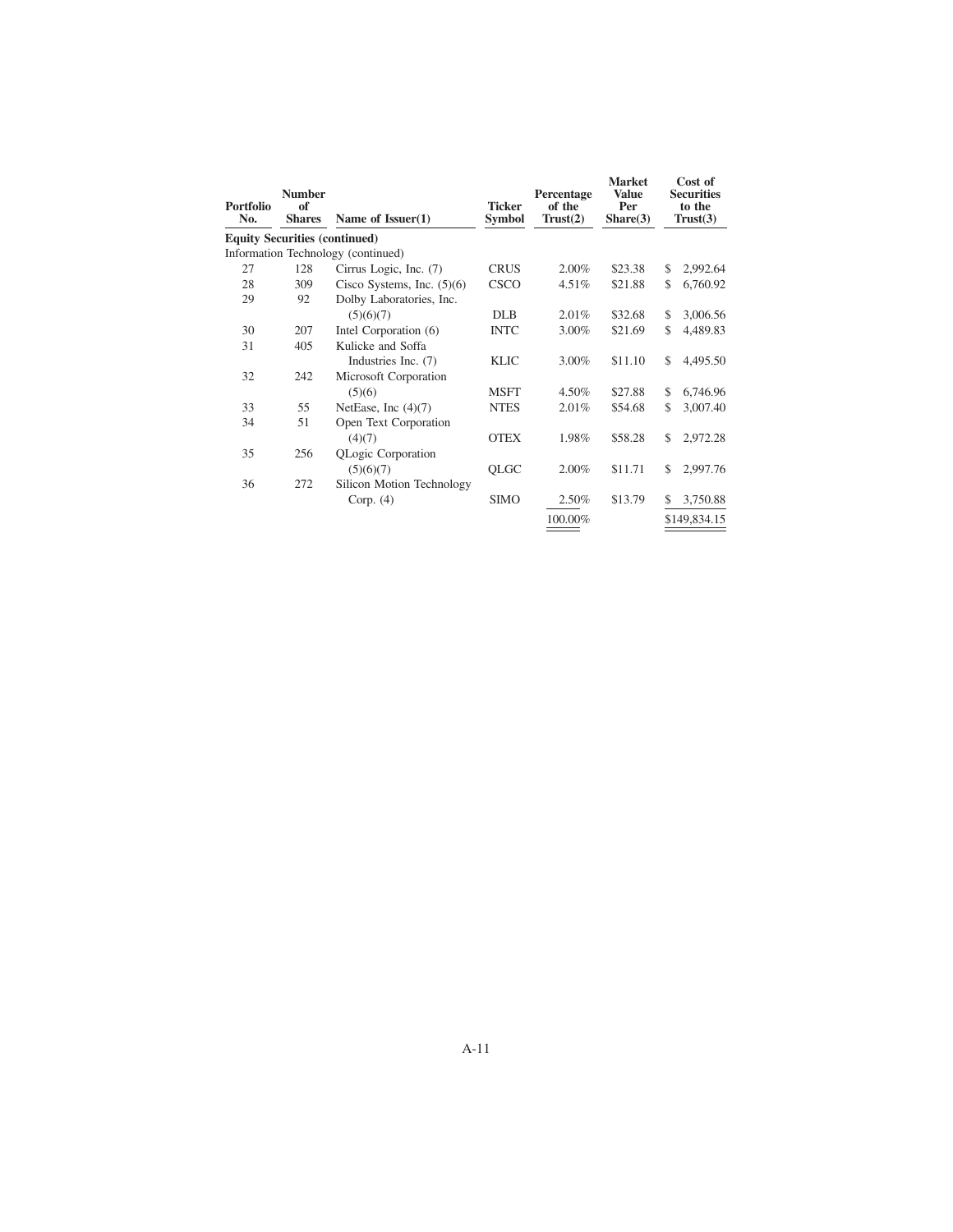## **FOOTNOTES TO PORTFOLIO OF INVESTMENTS**

- (1) All Securities are represented by contracts to purchase such Securities. Forward contracts to purchase the Securities were entered into on March 11, 2013. All such contracts are expected to be settled on or about the First Settlement Date of the Trust, which is expected to be March 15, 2013.
- (2) Based on the cost of the Securities to the Trust.
- (3) Evaluation of Securities by the Trustee was made on the basis of the closing sales price at the Evaluation Time on the day prior to the Initial Date of Deposit. In accordance with Accounting Standards Codification 820, "Fair Value Measurements", the Securities are classified as Level 1, which refers to security prices determined using quoted prices in active markets for identical securities. The Sponsor's Purchase Price is \$150,036. The loss to the Sponsor on deposit totals \$(202).
- (4) This is a security issued by a foreign company, broken down by country of organization as set forth below:

| Canada 1.98%         | Jersey $3.05\%$      |
|----------------------|----------------------|
| Cayman Islands 4.51% | Singapore 2.00%      |
| Ireland 5.99%        | Switzerland 4.01%    |
| Israel $3.49\%$      | United Kingdom 7.02% |
| Japan 3.51%          | United States 64.44% |
|                      |                      |

- (5) The Portfolio Consultant and/or its principals and/or their households have holdings in this company.
- (6) Clients of the Portfolio Consultant have holdings in this company.
- (7) This is a non-income producing security.

The accompanying notes are an integral part of this financial statement.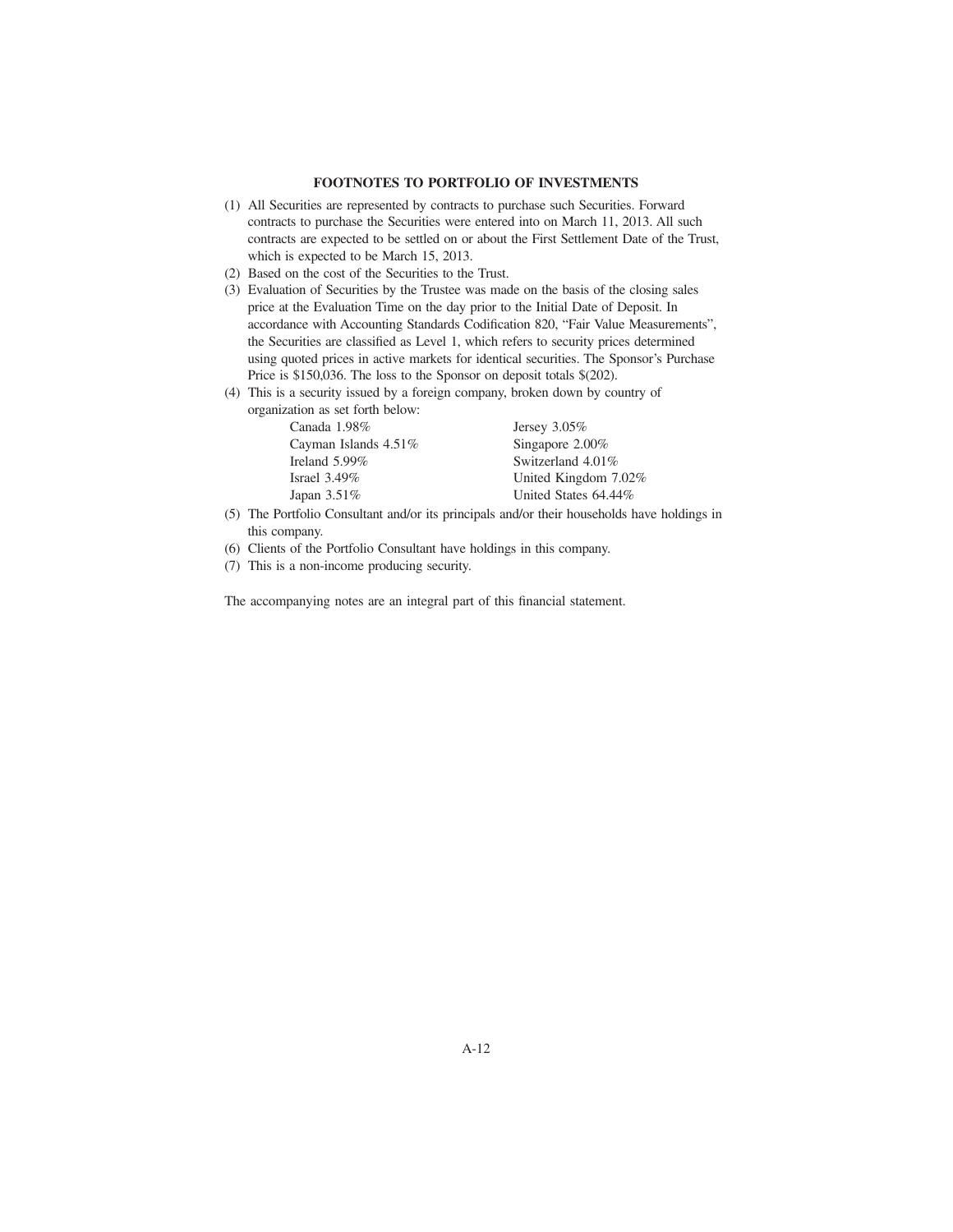### **REPORT OF INDEPENDENT REGISTERED PUBLIC ACCOUNTING FIRM**

# THE UNITHOLDERS, SPONSOR AND TRUSTEE SMART TRUST, VALUE ARCHITECTS INNOVATION SCORE PORTFOLIO TRUST, SERIES 2

We have audited the accompanying statement of financial condition, including the portfolio of investments on pages A-10, A-11 and A-12, of Smart Trust, Value Architects Innovation SCORE Portfolio Trust, Series 2 as of March 12, 2013. The statement of financial condition is the responsibility of the Trust's Sponsor. Our responsibility is to express an opinion on this statement of financial condition based on our audit.

We conducted our audit in accordance with the standards of the Public Company Accounting Oversight Board (United States). Those standards require that we plan and perform the audit to obtain reasonable assurance about whether the financial statement is free of material misstatement. The Trust is not required to have, nor were we engaged to perform an audit of the Trust's internal control over financial reporting. Our audit included consideration of internal control over financial reporting as a basis for designing audit procedures that are appropriate in the circumstances, but not for the purpose of expressing an opinion on the effectiveness of the Trust's internal control over financial reporting. Accordingly, we express no such opinion. An audit also includes examining, on a test basis, evidence supporting the amounts and disclosures in the statement of financial condition, assessing the accounting principles used and significant estimates made by the Sponsor, and evaluating the overall statement of financial condition presentation. Our procedures included confirmation with The Bank of New York Mellon, Trustee, of cash or an irrevocable letter of credit deposited for the purchase of securities as shown in the statement of financial condition as of March 12, 2013. We believe that our audit of the statement of financial condition provides a reasonable basis for our opinion.

In our opinion, the financial statement referred to above presents fairly, in all material respects, the financial position of Smart Trust, Strategic Value Architects Innovation SCORE Portfolio Trust, Series 2 as of March 12, 2013, in conformity with accounting principles generally accepted in the United States of America.

### GRANT THORNTON LLP

Chicago, Illinois March 12, 2013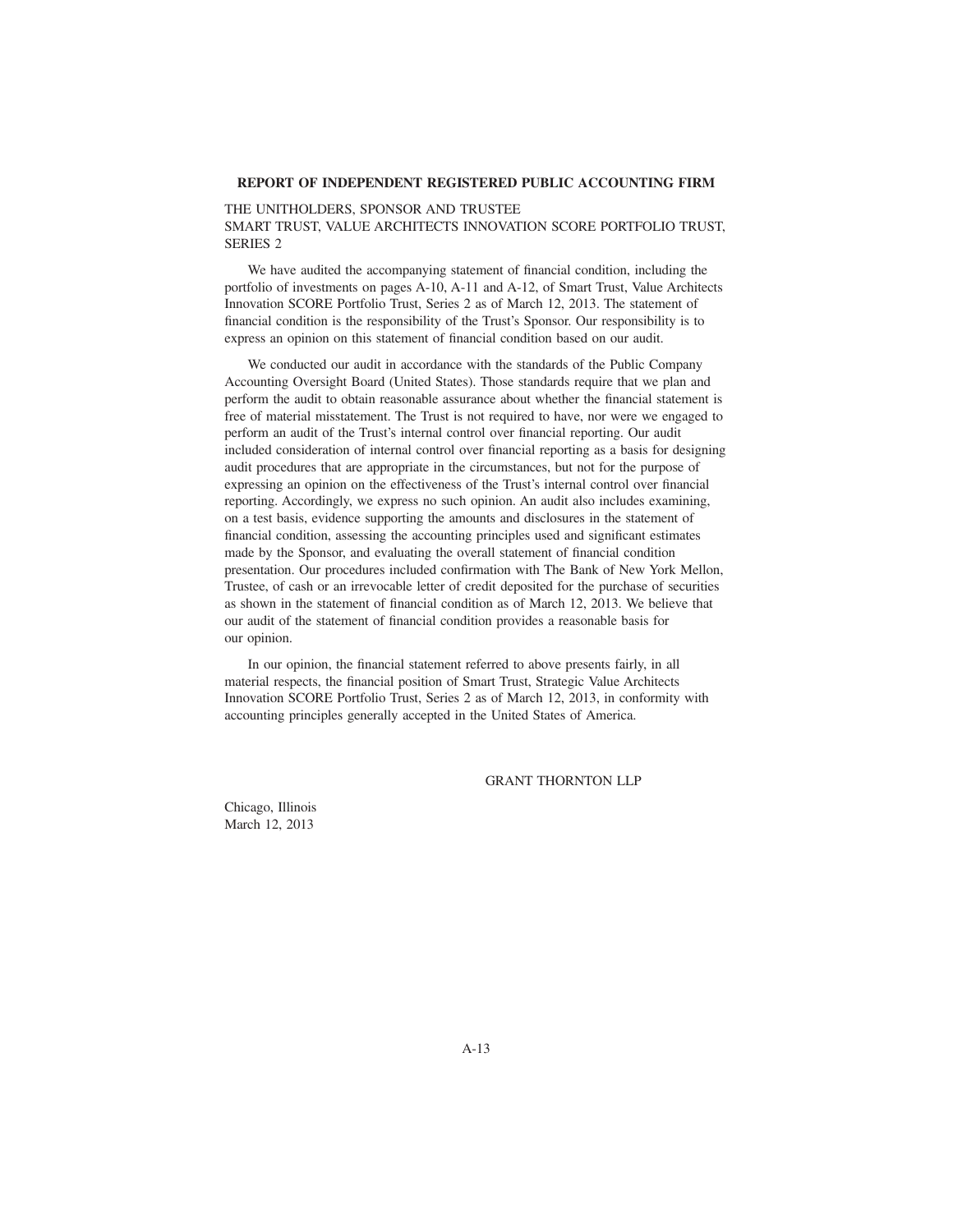

# **VALUE ARCHITECTS INNOVATION SCORE PORTFOLIO TRUST, SERIES 2**

### **PROSPECTUS PART B**

### **PART B OF THIS PROSPECTUS MAY NOT BE DISTRIBUTED UNLESS ACCOMPANIED BY PART A**

#### **THE TRUST**

**ORGANIZATION.** Smart Trust, Value Architects Innovation SCORE Portfolio Trust, Series 2 consists of a "unit investment trust" designated as set forth in Part A. The Trust was created under the laws of the State of New York pursuant to a Trust Indenture and Agreement and related Reference Trust Agreement (collectively, the "Trust Agreement"), dated the Initial Date of Deposit, among Hennion & Walsh, Inc., as Sponsor, The Bank of New York Mellon, as Trustee and Hennion & Walsh Asset Management, Inc., as Portfolio Supervisor.

On the Initial Date of Deposit, the Sponsor deposited with the Trustee shares of common stock of companies (the "Securities"), with an aggregate value as set forth in Part A, and cash or an irrevocable letter of credit issued by a major commercial bank in the amount required for such purchases. Thereafter the Trustee, in exchange for the Securities so deposited, has registered on the registration books of the Trust evidence of the Sponsor's ownership of all Units of the Trust. The Sponsor has a limited right to substitute other securities in the Trust portfolio in the event of a failed contract. See "The Trust—Substitution of Securities." The Sponsor may also, in certain very limited circumstances, direct the Trustee to dispose of certain Securities if the Sponsor believes that, because of market or credit conditions, or for certain other reasons, retention of the Security would be detrimental to Unitholders. See "Trust Administration—Portfolio Supervision."

As of the Initial Date of Deposit, a "Unit" represents an undivided fractional interest in the Securities and cash of the Trust as is set forth in the "Summary of Essential Information." As additional Units are issued by the Trust as a result of the deposit of Additional Securities, as described below, the aggregate value of the Securities in the Trust will be increased and the fractional undivided interest in the Trust represented by each Unit will be decreased. To the extent that any Units are redeemed by the Trustee, the fractional undivided interest or pro rata share in such Trust represented by each unredeemed Unit will increase, although the actual interest in such Trust represented by such fraction will remain unchanged. Units will remain outstanding until redeemed upon tender to the Trustee by Unitholders, which may include the Sponsor, or until the termination of the Trust Agreement.

**DEPOSIT OF ADDITIONAL SECURITIES.** With the deposit of the Securities in the Trust on the Initial Date of Deposit, the Sponsor established a proportionate relationship among the initial aggregate value of specified Securities in the Trust.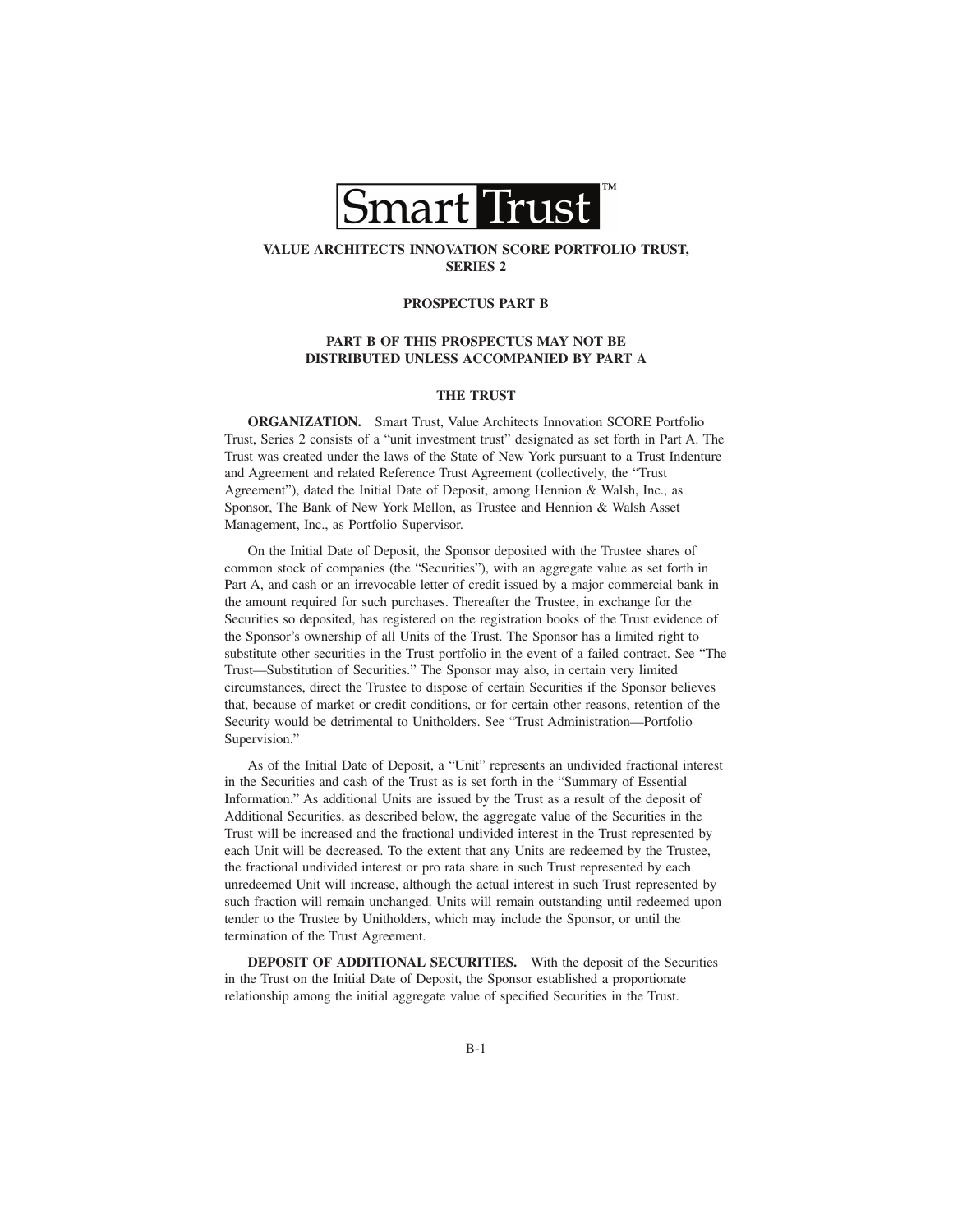Subsequent to the Initial Date of Deposit (the "Deposit Period"), the Sponsor may deposit additional Securities in the Trust that are identical to the Securities already deposited in the Trust ("Additional Securities"), contracts to purchase Additional Securities or cash (or a bank letter of credit in lieu of cash) with instructions to purchase Additional Securities, in order to create additional Units, maintaining to the extent practicable the original proportionate relationship among the number of shares of each Security in the Trust portfolio on the Initial Date of Deposit. These additional Units, which will result in an increase in the number of Units outstanding, will each represent, to the extent practicable, an undivided interest in the same number and type of securities of identical issuers as are represented by Units issued on the Initial Date of Deposit. It may not be possible to maintain the exact original proportionate relationship among the Securities deposited on the Initial Date of Deposit because of, among other reasons, purchase requirements, changes in prices, unavailability of Securities or the fact that the Trust is prohibited from acquiring more than 3% of the outstanding voting stock of any fund. The composition of the Trust's portfolio may change slightly based on certain adjustments made to reflect the disposition of Securities and/or the receipt of a stock dividend, a stock split or other distribution with respect to such Securities, including Securities received in exchange for shares or the reinvestment of the proceeds distributed to Unitholders. Deposits of Additional Securities in the Trust subsequent to the Deposit Period must replicate exactly the existing proportionate relationship among the number of shares of each Security in the Trust portfolio. Substitute Securities may only be acquired under specified conditions when Securities originally deposited in the Trust are unavailable. (See "The Trust—Substitution of Securities" below).

**OBJECTIVE.** The Trust seeks to provide investors with the possibility of above-average total return. The Trust seeks to achieve this objective by investing primarily in a portfolio of common stock of companies. As used herein, the term "Securities" means the shares of common stocks of companies initially deposited in the Trust and described in "Portfolio of Investments" in Part A and any additional stocks acquired and held by the Trust pursuant to the provisions of the Indenture.

The Trust will terminate in approximately 2 years, at which time investors may choose to either receive the distributions in cash or reinvest in a subsequent series of Smart Trust, Value Architects Innovation SCORE Portfolio Trust, (if offered) at a reduced sales charge. The Trust is intended to be an investment that should be held by investors for its full term and not be used as a trading vehicle. Since the Sponsor may deposit additional Securities in connection with the sale of additional Units, the yields on these Securities may change subsequent to the Initial Date of Deposit. Further, the Securities may appreciate or depreciate in value, dependent upon the full range of economic and market influences affecting corporate profitability, the financial condition of issuers and the prices of equity securities in general and the Securities in particular. *Therefore, there is no guarantee that the objectives of the Trust will be achieved.*

**PORTFOLIO SELECTION.** The Portfolio Consultant selected the common stock of companies in an effort to create a portfolio that it believes can provide the potential for above-average return. The Portfolio Consultant develops valuation models of companies by using several analytical tools. The Portfolio Consultant seeks to apply the following criteria in selecting the portfolio:

a percentage of the Trust contains Securities that have a current market value below the Portfolio Consultant's calculation of their intrinsic value;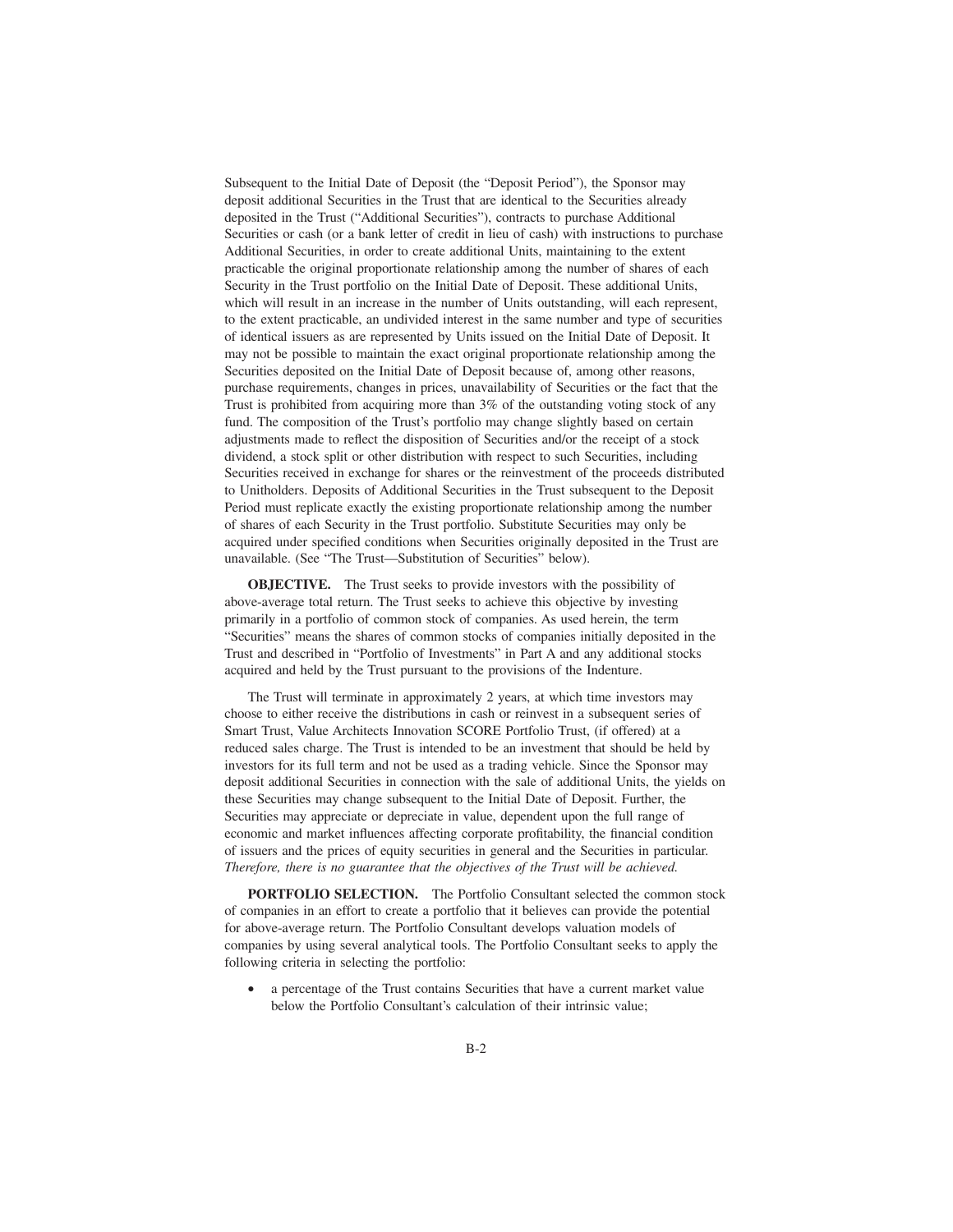- generally selecting Securities for the Trust that have historical return on assets, return on equity or return on invested capital that are above the median for their industry;
- the Portfolio Consultant believes that the common stocks selected for the Trust have been issued by companies generally characterized by relatively low debt and substantial interest coverage as compared to their industry; and
- the Portfolio Consultant selected common stocks for the Trust that are issued by companies that it believes generate cash flow beyond that which is needed to invest in assets such as inventories, plant, and equipment, etc. and which the Portfolio Consultant believes have the ability to make distributions to shareholders through dividends, or alternatively, can repurchase stock or retain the free cash flow within the company for further reinvestment opportunities.

**THE SECURITIES.** The Trust consists of such Securities listed under "Portfolio of Investments" herein as may continue to be held from time to time in the Trust, newly deposited Securities meeting requirements for creation of additional Units, undistributed cash receipts from the Securities and proceeds realized from the disposition of Securities.

**SUBSTITUTION OF SECURITIES.** In the event of a failure to deliver any Security that has been purchased for the Trust under a contract ("Failed Securities"), the Sponsor is authorized under the Trust Agreement to direct the Trustee to acquire other securities ("Substitute Securities") to make up the original corpus of the Trust.

The Substitute Securities must be purchased within 20 days after the delivery of the notice of the failed contract. Where the Sponsor purchases Substitute Securities in order to replace Failed Securities, the purchase price may not exceed the purchase price of the Failed Securities and the Substitute Securities must be identical issuers of the Securities originally contracted for and not delivered. Such selection may include or be limited to Securities previously included in the portfolio of the Trust. No assurance can be given that the Trust will retain its present size and composition for any length of time.

Whenever a Substitute Security has been acquired for the Trust, the Trustee shall, within five days thereafter, notify all Unitholders of the acquisition of the Substitute Security and the Trustee shall, on the next Distribution Date which is more than 30 days thereafter, make a pro rata distribution of the amount, if any, by which the cost to the Trust of the Failed Security exceeded the cost of the Substitute Security.

In the event no substitution is made, the proceeds of the sale of Securities will be distributed to Unitholders as set forth under "Rights of Unitholders—Distributions." In addition, if the right of substitution shall not be utilized to acquire Substitute Securities in the event of a failed contract, the Sponsor will cause to be refunded the sales charge attributable to such Failed Securities to all Unitholders, and distribute the principal and dividends, if any, attributable to such Failed Securities on the next Distribution Date.

# **RISK CONSIDERATIONS**

**COMMON STOCK.** Since the Trust invests in common stocks of domestic and foreign companies, an investment in Units of the Trust should be made with an understanding of the risks inherent in any investment in common stocks, including the risk that the financial condition of the issuers of the Securities may become impaired or that the general condition of the stock market may worsen.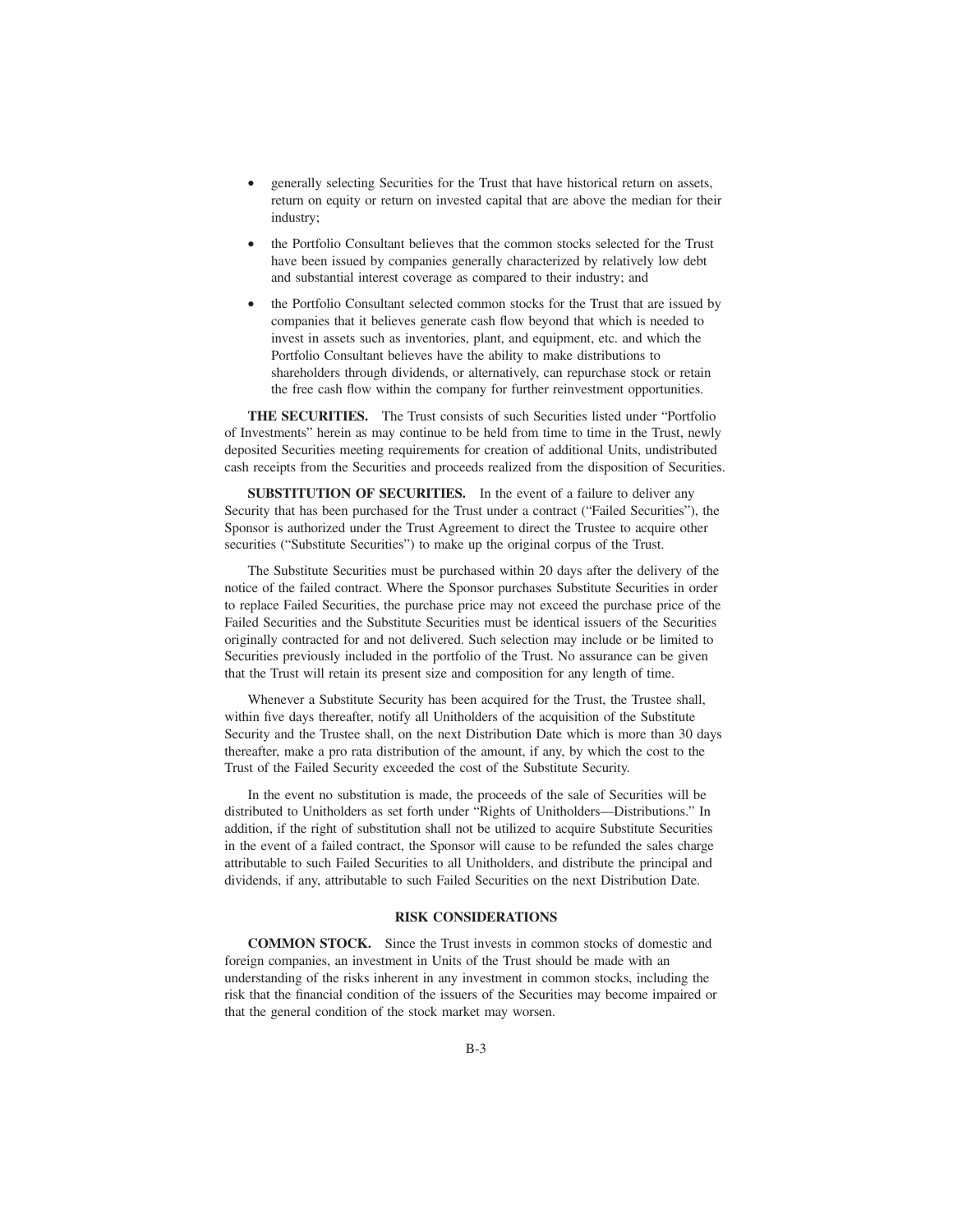Additional risks include those associated with the right to receive payments from the issuer which is generally inferior to the rights of creditors of, or holders of debt obligations or preferred stock issued by, the issuer. Holders of common stocks have a right to receive dividends only when, if, and in the amounts declared by the issuer's board of directors and to participate in amounts available for distribution by the issuer only after all other claims on the issuer have been paid or provided for. By contrast, holders of preferred stocks usually have the right to receive dividends at a fixed rate when and as declared by the issuer's board of directors, normally on a cumulative basis. Dividends on cumulative preferred stock must be paid before any dividends are paid on common stock and any cumulative preferred stock dividend which has been omitted is added to future dividends payable to the holders of such cumulative preferred stock. Preferred stocks are also usually entitled to rights on liquidation which are senior to those of common stocks. For these reasons, preferred stocks generally entail less risk than common stocks.

Moreover, common stocks do not represent an obligation of the issuer and therefore do not offer any assurance of income or provide the degree of protection of debt securities. The issuance of debt securities or even preferred stock by an issuer will create prior claims for payment of principal, interest and dividends which could adversely affect the ability and inclination of the issuer to declare or pay dividends on its common stock or the economic interest of holders of common stock with respect to assets of the issuer upon liquidation or bankruptcy. Further, unlike debt securities which typically have a stated principal amount payable at maturity (which value will be subject to market fluctuations prior thereto), common stocks have neither fixed principal amount nor a maturity and have values which are subject to market fluctuations for as long as the common stocks remain outstanding. Common stocks are especially susceptible to general stock market movements and to volatile increases and decreases in value as market confidence in and perceptions of the issuers change. These perceptions are based on unpredictable factors including expectations regarding government, economic, monetary and fiscal policies, inflation and interest rates, economic expansion or contraction, and global or regional political, economic or banking crises. The value of the common stocks in the Trust held by the Trust thus may be expected to fluctuate over the life of the Trust to values higher or lower than those prevailing on the Initial Date of Deposit.

**CONCENTRATION RISK.** Concentration risk is the risk that the value of your Trust is more susceptible to fluctuations based on factors that impact a particular industry because the portfolio concentrates in companies within that industry. A portfolio "concentrates" in an industry when stocks in a particular industry make up 25% or more of the portfolio.

**HEATH CARE COMPANIES.** The Trust invests significantly in stocks of health care companies. Companies in the health care industry are subject to governmental regulation of their products and services, a factor which could have a significant and possibly unfavorable effect on the price and availability of such products or services. Furthermore, such companies face the risk of increasing competition from new products or services, generic drug sales, termination of patent protection for drug or medical supply products and the risk that technological advances will render their products obsolete. The research and development costs of bringing a drug to market are substantial, and include lengthy governmental review processes with no guarantee that the product will ever come to market. Many of these companies may have losses and not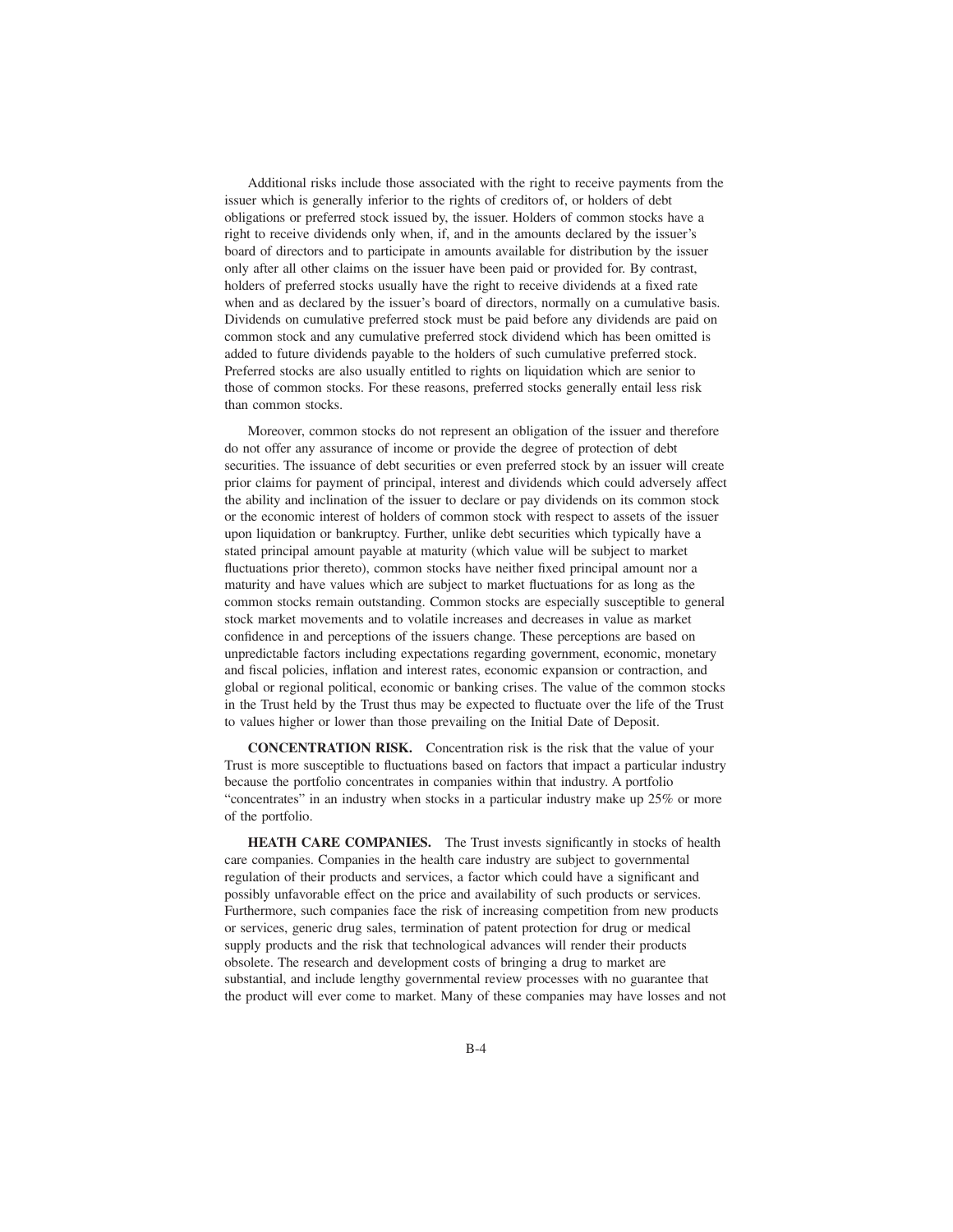offer certain products for several years. Such companies may also have persistent losses during a new product's transition from development to production, and revenue patterns may be erratic. In addition, healthcare facility operators may be affected by events and conditions including, among other things, demand for services, the ability of the facility to provide the services required, physicians' confidence in the facility, management capabilities, competition with other hospitals, efforts by insurers and governmental agencies to limit rates, legislation establishing state rate-setting agencies, expenses, government regulation, the cost and possible unavailability of malpractice insurance and the termination or restriction of governmental financial assistance, including that associated with Medicare, Medicaid and other similar third-party payor programs. Legislative proposals concerning healthcare are proposed in Congress from time to time. These proposals span a wide range of topics, including cost and price controls (which might include a freeze on the prices of prescription drugs), national health insurance incentives for competition in the provision of healthcare services, tax incentives and penalties related to healthcare insurance premiums and promotion of prepaid healthcare plans. We are unable to predict the effect of any of these proposals, if enacted, on the issuers of securities in your trust.

**INFORMATION TECHNOLOGY COMPANIES.** The Trust also concentrates in stocks of companies in the information technology sector. Technology companies are generally subject to the risks of rapidly changing technologies; short product life cycles; fierce competition; aggressive pricing; frequent introduction of new or enhanced products; the loss of patent, copyright and trademark protections; cyclical market patterns; evolving industry standards; and frequent new product introductions. Technology companies may be smaller and less experienced companies, with limited product lines, markets or financial resources. Technology company stocks have experienced extreme price and volume fluctuations that are often unrelated to their operating performance, and have lately experienced significant market declines in their share values. Also, the stocks of many internet companies have exceptionally high price-to-earnings ratios with little or no earnings histories.

**FOREIGN SECURITIES.** The Trust may invest all or a portion of their assets in securities of issuers domiciled outside of the United States or that are denominated in various foreign currencies and multinational foreign currency units. Investing in securities of foreign entities and securities denominated in foreign currencies involves certain risks not involved in domestic investments, including, but not limited to: fluctuations in foreign exchange rates; future foreign political and economic developments; and different legal systems and possible imposition of exchange controls or other foreign government laws or restrictions.

Securities prices in different countries are subject to different economic, financial, political and social factors. Since the Trust may invest in securities denominated or quoted in currencies other than the U.S. dollar, changes in foreign currency exchange rates may affect the value of securities in the Trust and the unrealized appreciation or depreciation of investments. Currencies of certain countries may be volatile and therefore may affect the value of securities denominated in such currencies. In addition, with respect to certain foreign countries, there is the possibility of expropriation of assets, confiscatory taxation, difficulty in obtaining or enforcing a court judgment, economic, political or social instability or diplomatic developments that could affect investments in those countries. Moreover, individual foreign economies may differ favorably or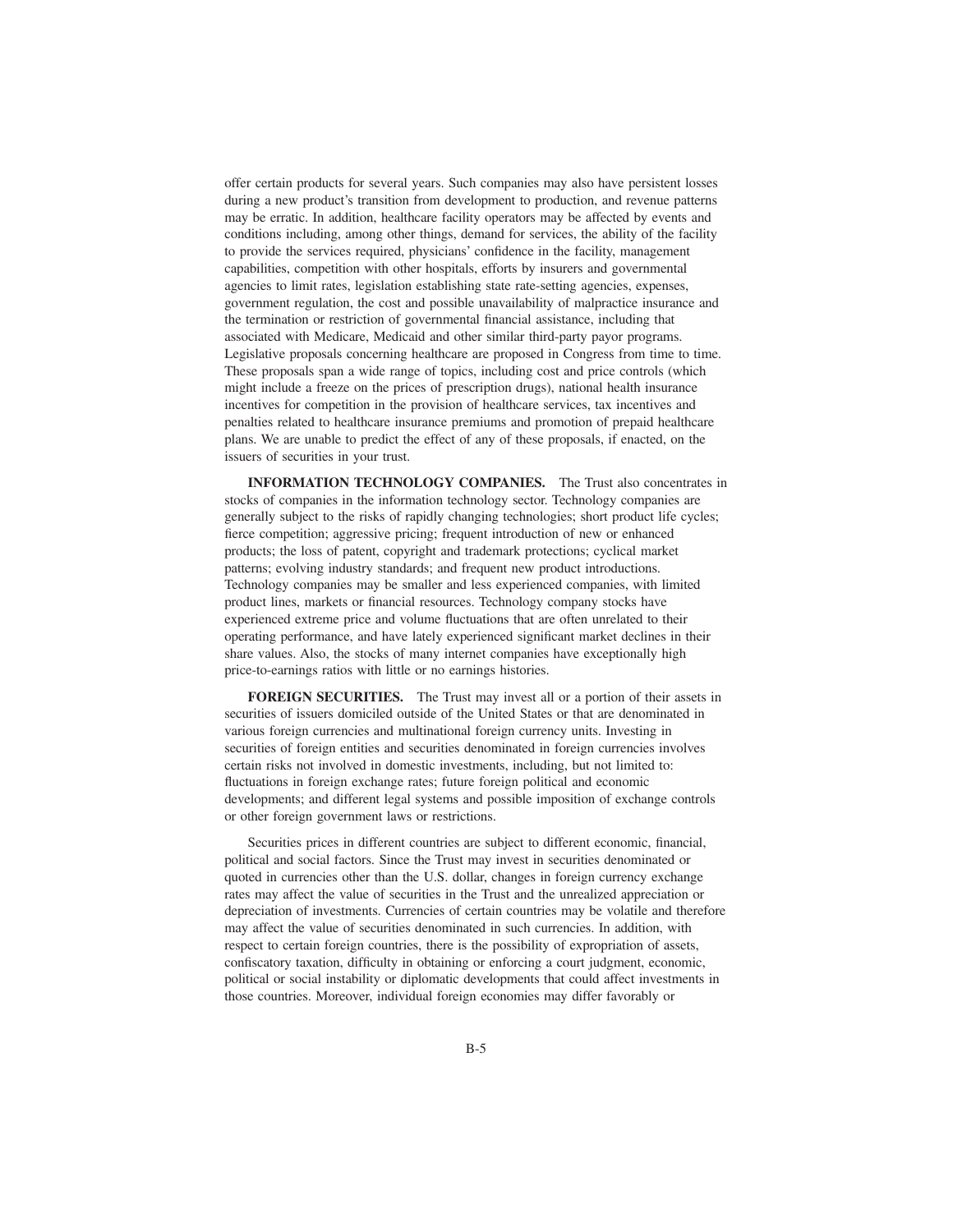unfavorably from the U.S. economy in such respects as growth of gross domestic product, rates of inflation, capital reinvestment, resources, self-sufficiency and balance of payments position. Certain foreign investments also may be subject to foreign withholding taxes. These risks often are heightened for investments in smaller, emerging capital markets. In addition, brokerage and other transaction costs on foreign exchanges are often higher than in the U.S. and there is generally less governmental supervision of exchanges, brokers and issuers in foreign countries. Finally, accounting, auditing and financial reporting standards in foreign countries are not necessarily equivalent to U.S. standards and therefore disclosure of certain material information may not be made.

**EMERGING MARKETS.** The Trust may invest in companies located in "emerging markets." Risks of investing in developing or emerging countries are even greater than the risks associated with foreign investments in general. These increased risks include, among other risks, the possibility of investment and trading limitations, greater liquidity concerns, higher price volatility, greater delays and disruptions in settlement transactions, greater political uncertainties and greater dependence on international trade or development assistance. In addition, emerging market countries may be subject to overburdened infrastructures, obsolete financial systems and environmental problems. For these reasons, investments in emerging markets are often considered speculative.

**FOREIGN SOVEREIGN SECURITIES.** The Trust may invest in foreign sovereign securities. The ability and willingness of sovereign obligors or the governmental authorities that control repayment of external debt to pay principal and interest on such debt when due may depend on general economic and political conditions within the relevant country. The ability of a foreign sovereign obligor, especially in an emerging market country, to make timely and ultimate payments on its external debt obligations will also be strongly influenced by the obligor's balance of payments, including export performance, its access to international credits and investments, fluctuations of interest rates and the extent of its foreign reserves.

**SMALLER CAPITALIZATION COMPANIES.** The Trust may invest in smaller capitalization companies which may involve greater risk than investing in larger capitalization companies, since they can be subject to more abrupt or erratic price movements. Smaller capitalization companies may have had their securities publicly traded, if at all, for only a short period of time and may not have had the opportunity to establish a reliable trading pattern through economic cycles. The price volatility of smaller capitalization companies is relatively higher than larger, older and more mature companies. The greater price volatility of smaller capitalization companies may result from the fact that there may be less market liquidity, less information publicly available or fewer investors who monitor the activities of these companies. In addition, the market prices of these securities may exhibit more sensitivity to changes in industry or general economic conditions. Some smaller capitalization companies will not have been in existence long enough to experience economic cycles or to demonstrate whether they are sufficiently well managed to survive downturns or inflationary periods.

**UNMANAGED PORTFOLIO.** The value of the Units will fluctuate depending on all of the factors that have an impact on the economy and the equity markets. These factors similarly impact the ability of an issuer to distribute dividends. Unlike a managed investment company in which there may be frequent changes in the portfolio of securities based upon economic, financial and market analyses, securities of a unit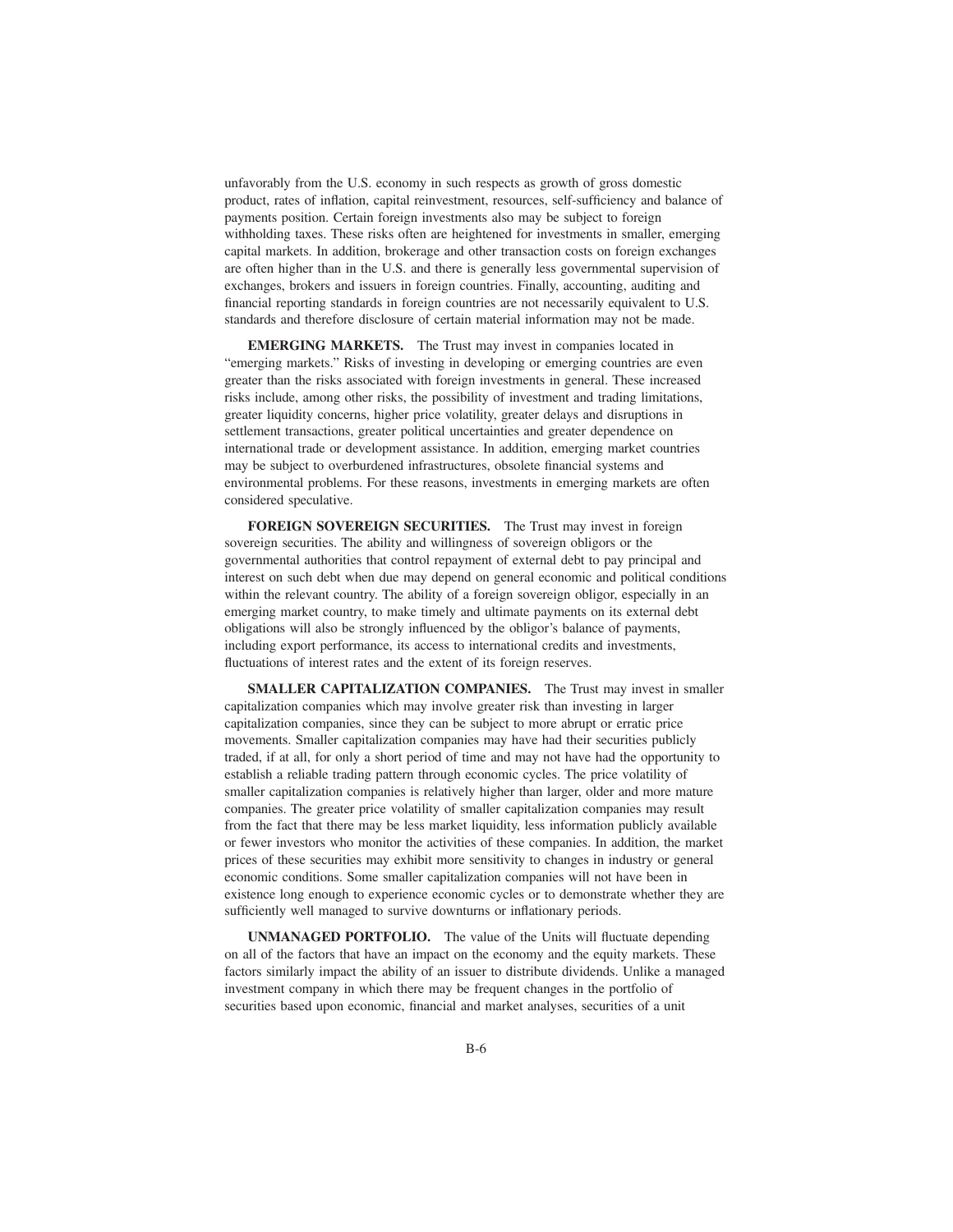investment trust, such as the Trust, are not subject to such frequent changes based upon continuous analysis. All the Securities in the Trust are liquidated or distributed in connection with Trust termination. Since the Trust will not sell Securities in response to ordinary market fluctuation, but only at the Trust's termination or upon the occurrence of certain events (see "Trust Administration—Portfolio Supervision") the amount realized upon the sale of the Securities may not be the highest price attained by an individual Security during the life of the Trust.

Some of the Securities in the Trust may also be owned by other clients of the Sponsor and its affiliates. However, because these clients may have differing investment objectives, the Sponsor may sell certain Securities from those accounts in instances where a sale by the Trust would be impermissible, such as to maximize return by taking advantage of market fluctuations. Investors should consult with their own financial advisers prior to investing in the Trust to determine its suitability. (See "Trust Administration—Portfolio Supervision".)

**ADDITIONAL SECURITIES.** Investors should be aware that in connection with the creation of additional Units subsequent to the Initial Date of Deposit, the Sponsor will deposit Additional Securities, contracts to purchase Additional Securities or cash (or letter of credit in lieu of cash) with instructions to purchase Additional Securities, in each instance maintaining the original proportionate relationship, subject to adjustment under certain circumstances, of the numbers of shares of each Security in the Trust. To the extent the price of a Security increases or decreases between the time cash is deposited with instructions to purchase the Security and the time the cash is used to purchase the Security, Units may represent less or more of that Security and more or less of the other Securities in the Trust. In addition, brokerage fees (if any) incurred in purchasing Securities with cash deposited with instructions to purchase the Securities will be an expense of the Trust.

Price fluctuations between the time of deposit and the time the Securities are purchased, and payment of brokerage fees, will affect the value of every Unitholder's Units and the income per Unit received by the Trust. In particular, Unitholders who purchase Units during the initial offering period would experience a dilution of their investment as a result of any brokerage fees paid by the Trust during subsequent deposits of Additional Securities purchased with cash deposited. In order to minimize these effects, the Trust will try to purchase Securities as near as possible to the Evaluation Time or at prices as close as possible to the prices used to evaluate Trust Units at the Evaluation Time.

In addition, subsequent deposits to create additional Units will not be fully covered by the deposit of a bank letter of credit. In the event that the Sponsor does not deliver cash in consideration for the additional Units delivered, the Trust may be unable to satisfy its contracts to purchase the Additional Securities without the Trustee selling underlying Securities. Therefore, to the extent that the subsequent deposits are not covered by a bank letter of credit, the failure of the Sponsor to deliver cash to the Trust, or any delays in the Trust receiving such cash, would have significant adverse consequences for the Trust.

**LEGISLATION.** At any time after the Initial Date of Deposit, legislation may be enacted affecting the Securities in the Trust or the issuers of the Securities. Changing approaches to regulation, particularly with respect to the environment, or with respect to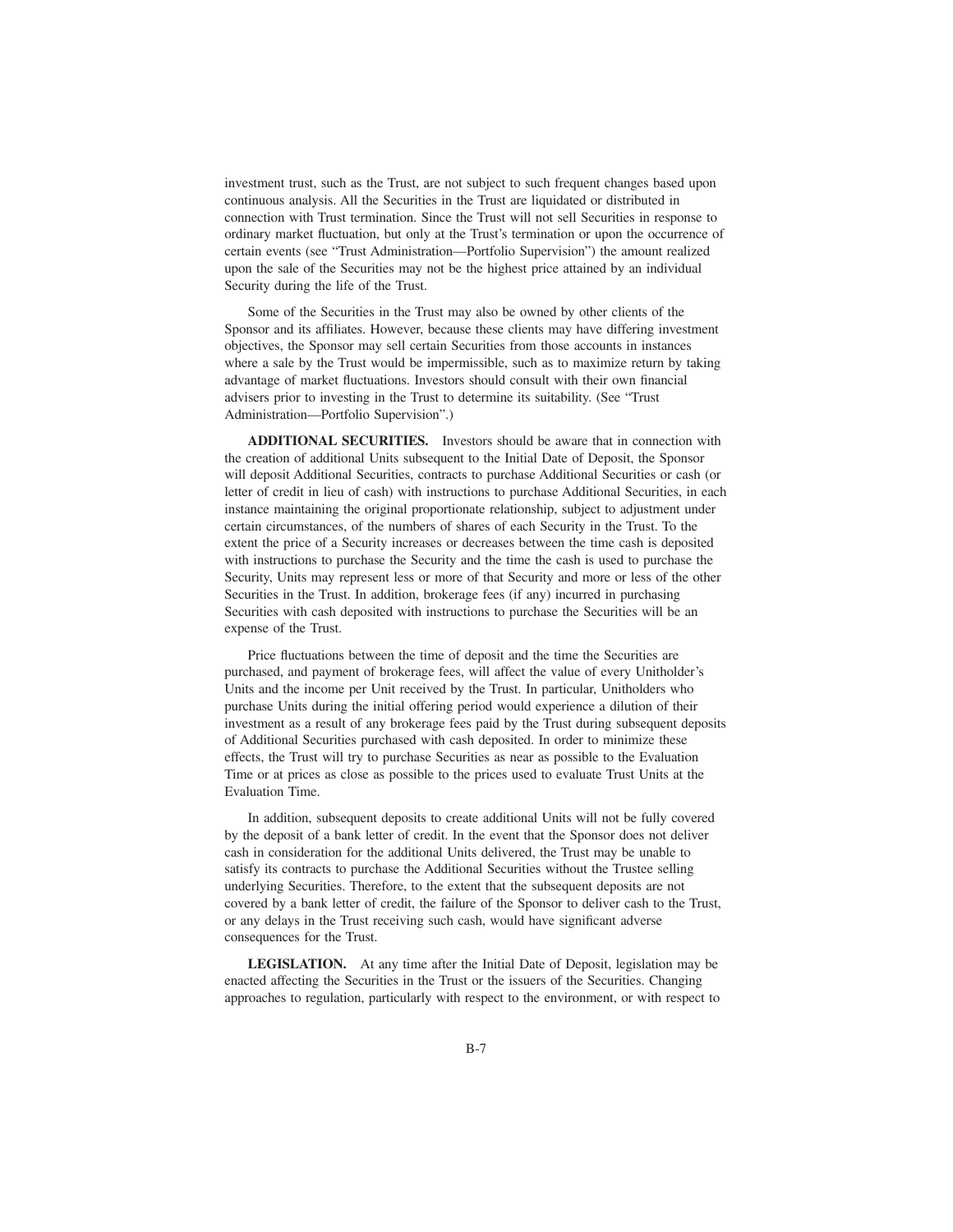the petroleum or tobacco industries, may have a negative impact on certain companies. There can be no assurance that future legislation, regulation or deregulation will not have a material adverse effect on the Trust or will not impair the ability of the issuers of the Securities to achieve their business goals.

**LEGAL PROCEEDINGS AND LITIGATION.** At any time after the Initial Date of Deposit, legal proceedings may be initiated on various grounds, or legislation may be enacted, with respect to the Securities in the Trust or to matters involving the business of the issuer of the Securities. There can be no assurance that future legal proceedings or legislation will not have a material adverse impact on the Trust or will not impair the ability of the issuers of the Securities to achieve their business and investment goals.

**SECURITIES SELECTION.** The Portfolio Consultant may use the list of Securities in its independent capacity as an investment adviser and distribute this information to various individuals and entities. The Portfolio Consultant may recommend to other clients or otherwise effect transactions in the Securities held by the Trust. This may have an adverse effect on the prices of the Securities. This also may have an impact on the price the Trust pays for the Securities and the price received upon Unit redemptions or liquidation of the Securities. The Portfolio Consultant also may issue reports or make recommendations on securities, which may include the Securities in the Trust. Neither the Portfolio Consultant nor the Sponsor manages the Trust. Opinions expressed by the Portfolio Consultant are not necessarily those of the Sponsor, and may not actually come to pass. The Portfolio Consultant is being compensated for its portfolio consulting services, including selection of the Trust portfolio.

**GENERALLY.** There is no assurance that any dividends will be declared or paid in the future on the Securities. Investors should be aware that there is no assurance that the Trust's objectives will be achieved.

#### **PUBLIC OFFERING**

**OFFERING PRICE.** In calculating the Public Offering Price, the aggregate value of the Securities is determined in good faith by the Trustee on each "Business Day" as defined in the Indenture in the following manner: because the Securities are listed on a national securities exchange, this evaluation is based on the closing sales prices on that exchange as of the Evaluation Time (unless the Trustee deems these prices inappropriate as a basis for valuation). If the Trustee deems these prices inappropriate as a basis for evaluation, the Trustee shall use any of the following methods, or a combination thereof, which it deems appropriate: (a) on the basis of current offering prices for such Securities as obtained from investment dealers or brokers who customarily deal in comparable securities, (b) if offering prices are not available for any such Securities, on the basis of current offering prices for comparable securities, (c) by appraising the value of the Securities on the offering side of the market or by such other appraisal deemed appropriate by the Trustee or (d) by any combination of the above, each as of the Evaluation Time.

Units of a Trust are offered at the public offering price thereof. The public offering price per Unit is equal to the net asset value per Unit plus organization costs plus the applicable sales charge referred to in the prospectus. The initial sales charge is equal to the difference between the maximum sales charge and the sum of the remaining deferred sales charge and the total creation and development fee. The maximum total sales charge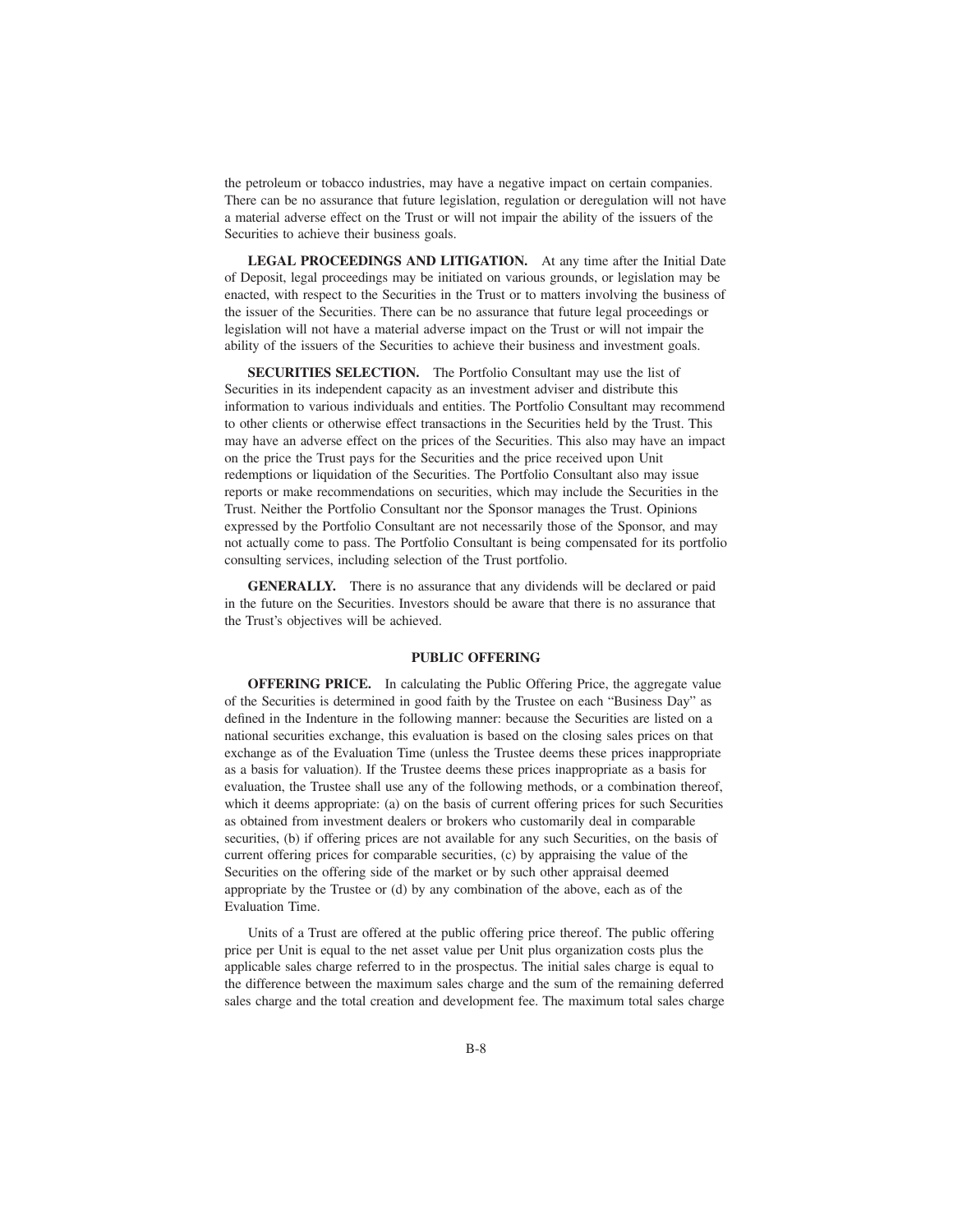is 3.95% of the public offering price. The deferred sales charge is a fixed dollar amount and will be collected in installments as described in this prospectus. Units purchased after the initial deferred sales charge payment will be subject to the remaining deferred sales charge payments. Units sold or redeemed prior to such time as the entire applicable deferred sales charge has been collected will be assessed the remaining deferred sales charge at the time of such sale or redemption.

During the initial offering period, part of the value of the securities represents an amount that will pay the costs of creating the Trust. These costs include the costs of preparing the registration statement and legal documents, federal and state registration fees, the initial fees and expenses of the Trustee and the initial audit. The Trust will sell securities to reimburse the Sponsor for these costs at the end of the initial offering period or after six months, if earlier. The value of the Units will decline when the Trust pays these costs.

You pay a fee in connection with purchasing Units. This is referred to as the "transactional sales charge." The transactional sales charge has both an initial and a deferred component and equals 3.45% of the public offering price per Unit based on a \$10 public offering price per Unit. This percentage amount of the transactional sales charge is based on the Unit price on the Trust's inception date. The transactional sales charge equals the difference between the total sales charge and the creation and development fee. As a result, the percentage and dollar amount of the transactional sales charge will vary as the public offering price per Unit varies. The transactional sales charge does not include the creation and development fee which is described under "Trust Expenses and Charges."

The maximum total sales charge equals 3.95% of the public offering price per Unit at the time of purchase. You pay the initial sales charge at the time you buy Units. The initial sales charge is the difference between the total sales charge percentage (maximum of 3.95% of the public offering price per Unit) and the sum of the remaining fixed dollar deferred sales charge and the total fixed dollar creation and development fee. The initial sales charge will be approximately 1.00% of the public offering price per Unit depending on the public offering price per Unit. The deferred sales charge is fixed at \$0.245 per Unit. The Trust pays the deferred sales charge in equal monthly installments as described in Part A of this prospectus. If you redeem or sell your Units prior to collection of the total deferred sales charge, you will pay any remaining deferred sales charge upon redemption or sale of your Units. If you purchase Units after the last deferred sales charge payment has been assessed, the secondary market sales charge is equal to 3.95% of the public offering price and does not include deferred payments. Because the deferred sales charge and creation and development fee are fixed dollar amounts per Unit, the actual charges will exceed the percentages shown in the "Fee Table" if the Public Offering Price per Unit falls below \$10 and will be less than the percentages shown in the "Fee Table" if the Public Offering Price per Unit exceeds \$10. In no event will the total sales charge exceed 3.95% of the Public Offering Price per Unit.

Since the deferred sales charge and creation and development fee are fixed dollar amounts per Unit, the Trust must charge these amounts per Unit regardless of any decrease in net asset value. However, if the Public Offering Price per Unit falls to the extent that the maximum sales charge percentage results in a dollar amount that is less than the combined fixed dollar amounts of the deferred sales charge and creation and development fee, your initial sales charge will be a credit equal to the amount by which these fixed dollar charges exceed the sales charge at the time you buy Units. In such a situation, the value of Securities per Unit would exceed the Public Offering Price per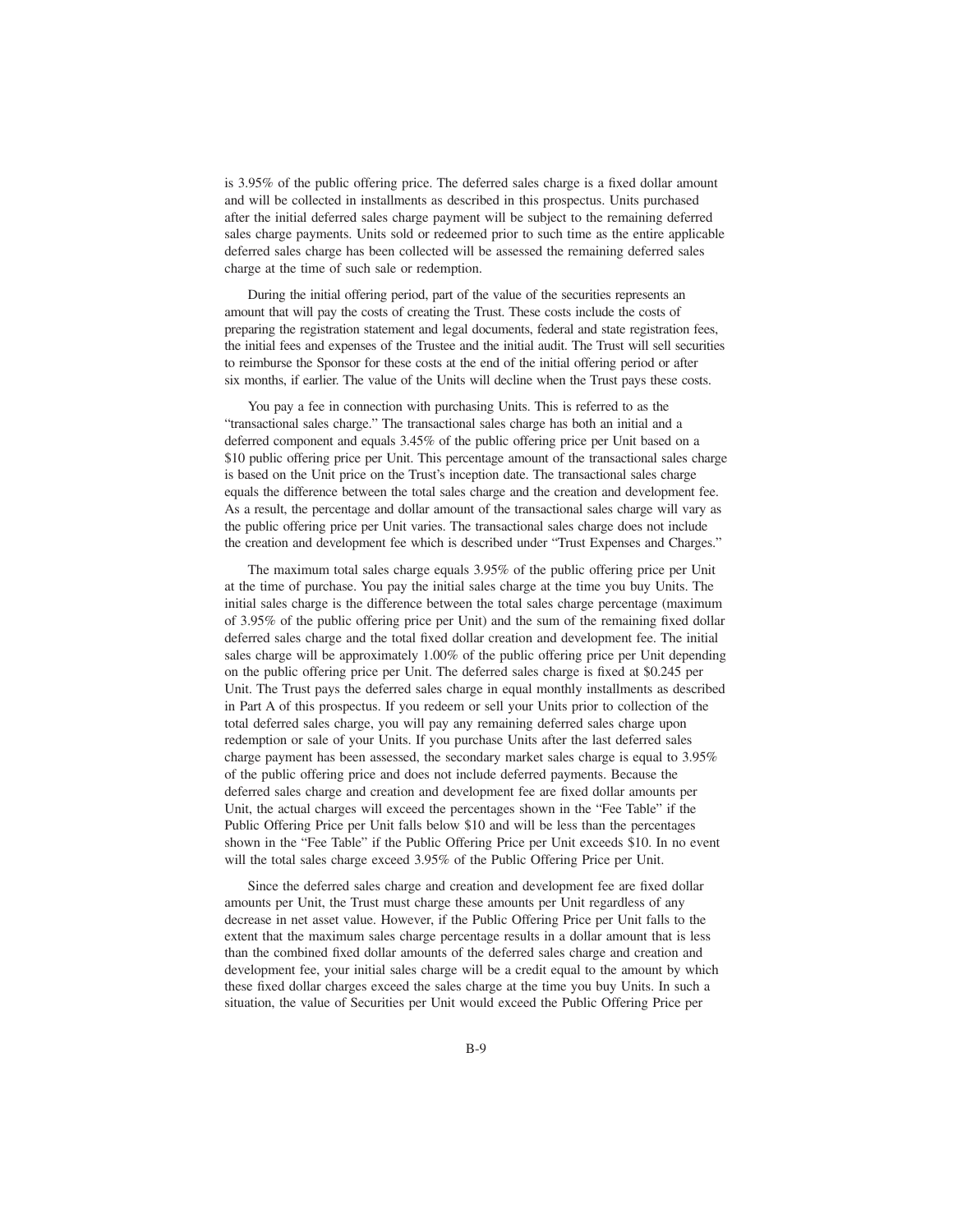Unit by the amount of the initial sales charge credit and the value of those Securities will fluctuate, which could result in a benefit or detriment to Unitholders that purchase Units at that price. The initial sales charge credit is paid by the Sponsor and is not paid by the Trust. The "Fee Table" shows the sales charge calculation at a \$10 Public Offering Price per Unit and the following examples illustrate the sales charge at prices below and above \$10. If the Public Offering Price per Unit fell to \$7, the maximum sales charge would be \$0.2765 (3.95% of the Public Offering Price per Unit), which consists of an initial sales charge of -\$0.0185, a deferred sales charge of \$0.245 and a creation and development fee of \$0.05. If the Public Offering Price per Unit rose to \$13, the maximum sales charge would be \$0.5135 (3.95% of the Public Offering Price per Unit), consisting of an initial sales charge of \$0.2185, a deferred sales charge of \$0.245 and the creation and development fee of \$0.05. The actual sales charge that may be paid by an investor may differ slightly from the sales charges shown herein due to rounding that occurs in the calculation of the Public Offering Price and in the number of Units purchased.

**VOLUME AND OTHER DISCOUNTS.** The minimum purchase is generally 500 Units for individual purchasers, and 200 Units for purchases by certain custodial accounts or Individual Retirement Accounts, self-employed retirement plans, pension funds and other tax-deferred retirement plans. The minimum purchase requirements are subject to waiver and may vary by selling firm. Units are available at a volume discount from the Public Offering Price during the initial public offering based upon the dollar amount of Units purchased. It is your financial professional's responsibility to alert us of any discount when you order Units. This volume discount will result in a reduction of the sales charge applicable to such purchases. Since the deferred sales charge and creation and development fee are fixed dollar amounts per Unit, the Trust must charge these per Unit regardless of any discounts. However, if you are eligible to receive a discount such that your total sales charge is less than the fixed dollar amount of the deferred sales charge, we will credit you the difference between your total sales charge and this fixed dollar charge at the time you buy Units. The approximate reduced sales charge on the Public Offering Price applicable to such purchases is as follows:

| <b>Amount of Purchase*</b> | Approximate<br>Reduced<br><b>Sales Charge</b> |
|----------------------------|-----------------------------------------------|
|                            | 3.95%                                         |
|                            | 3.45%                                         |
|                            | 3.20%                                         |
|                            | 2.95%                                         |
|                            | 2.45%                                         |

<sup>\*</sup> The volume discount is also applied on a unit basis utilizing a breakpoint equivalent in the above table of one Unit per \$10, etc. For example, the purchase of either Units with a value of \$250,000 or 25,000 Units would be entitled to the reduced sales charge of 3.20% even if at the time of purchase the value of 25,000 Units was less than \$250,000.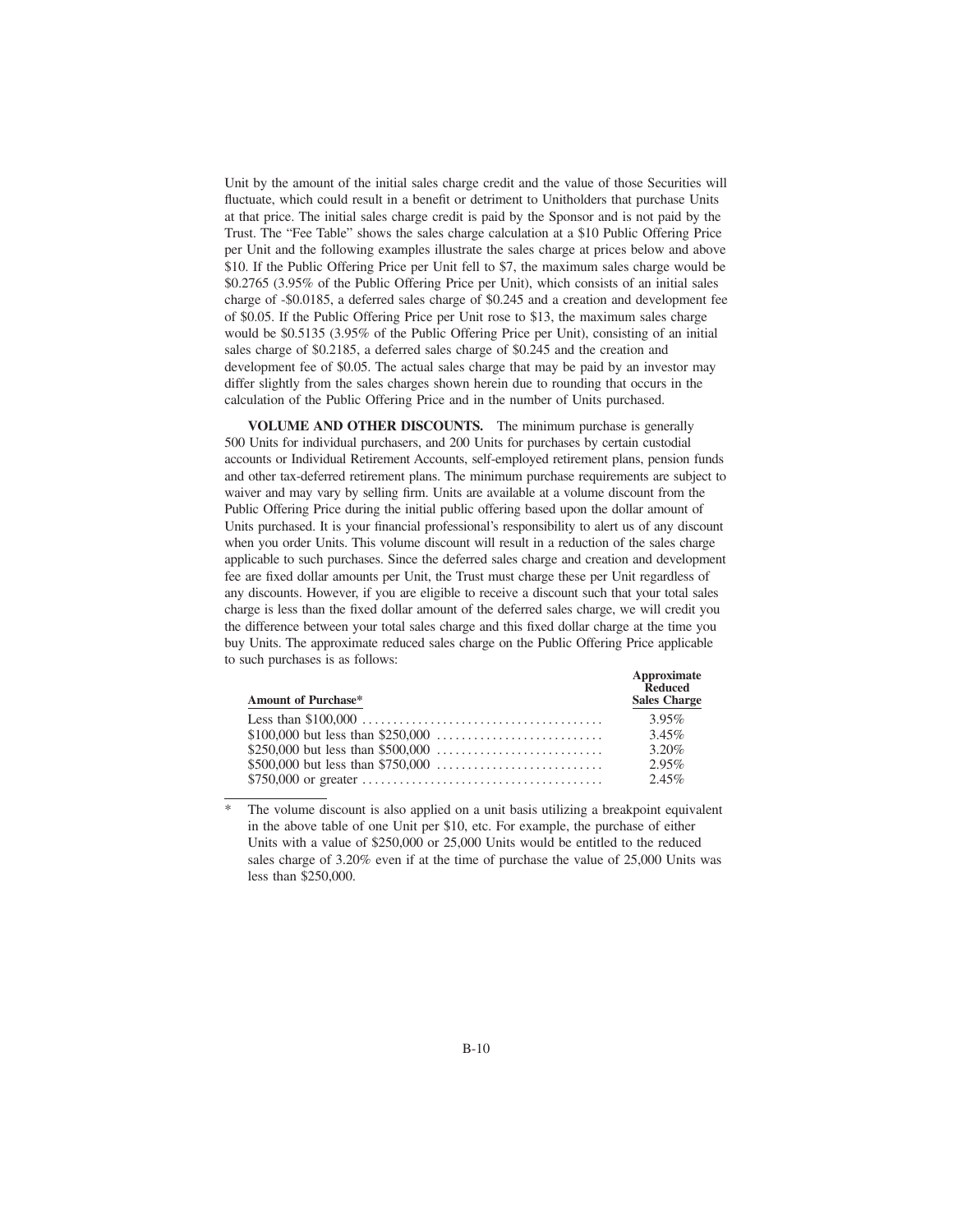Except as described in this paragraph, these discounts will apply only to purchases of Units by the same purchaser on a single day from a single broker-dealer. Units purchased by the same purchaser in separate transactions on a single day will be aggregated for purposes of determining if such purchaser is entitled to a discount provided that such purchaser must own at least the required dollar amount of Units at the time such determination is made. Units purchased in the name of a purchaser's spouse or children under 21 living in the same household as the purchaser will be deemed to be additional purchases by the purchaser for the purposes of calculating the applicable quantity discount level. Purchases of Units of the Trust may be combined with purchases of units of any other unit investment trusts sponsored by the Sponsor in the initial offering period which are not already subject to a reduced sales charge, if such purchases are made by the same person on a single day from a single broker-dealer. The reduced sales charge levels will also be applicable to a trustee or other fiduciary purchasing Units for a single trust, estate (including multiple trusts created under a single estate) or fiduciary account. To be eligible for aggregation as described in this paragraph, all purchases must be made on the same day through a single broker-dealer or selling agent. A purchaser must inform his/her broker-dealer of any combined purchases before the purchase to be eligible for a reduced sales charge. If you purchase Units that qualify for the rollover/exchange discount described below and also purchase additional Units on the same day from the same broker-dealer that do not qualify for the rollover/exchange discount described below, you may aggregate all Units purchased for purposes of qualifying for the volume discount described above on the additional Units, but such additional Units will not qualify for the rollover/exchange discount described below.

We waive a portion of the sales charge on Units of the Trust offered in this prospectus if you buy your Units with redemption or termination proceeds from any unit investment trust (regardless of sponsor). The discounted public offering price per unit for these transactions is equal to the regular public offering price per unit less 1.00%. However, if you invest \$500,000 or more in Units of the Trust, the maximum sales charge on your Units will be limited to the maximum sales charge for the applicable amount invested in the table above. To qualify for this discount, the termination or redemption proceeds used to purchase Units of the Trust offered in this prospectus must be derived from a transaction that occurred within 30 calendar days of your purchase of Units of the Trust offered in this prospectus. In addition, the discount will only be available for investors that utilize the same broker-dealer (or a different broker-dealer with appropriate notification) for both the Unit purchase and the transaction resulting in the receipt of the termination or redemption proceeds used for the Unit purchase. You may be required to provide appropriate documentation or other information to your broker-dealer to evidence your eligibility for this sales charge discount. If you purchase Units that qualify for the rollover/exchange discount described in this paragraph and also purchase additional Units on the same day from the same broker-dealer that do not qualify for the rollover/exchange discount described in this paragraph, you may aggregate all Units purchased for purposes of qualifying for the volume discount described above on the additional Units, but such additional Units will not qualify for the rollover/exchange discount described in this paragraph. Please note that if you purchase Units of the Trust in this manner using redemption proceeds from trusts which assess the amount of any remaining deferred sales charge at redemption, you should be aware that any deferred sales charges and creation and development fee remaining on these units will be deducted from those redemption proceeds. These discounts apply only to initial offering period purchases.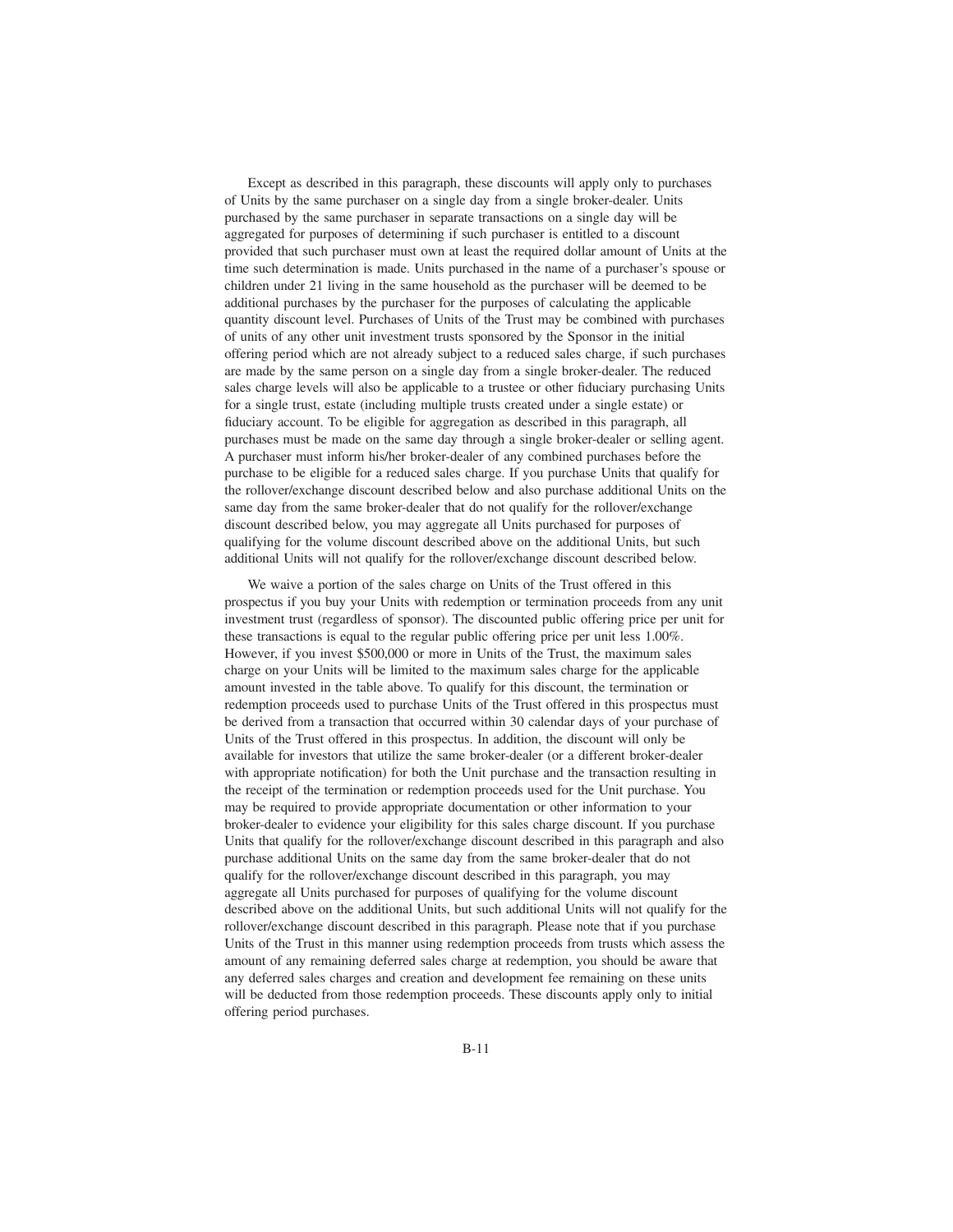We waive a portion of the sales charge for purchases by officers, directors and employees (including their spouses and children under 21 living in the same household, and trustees, custodians or fiduciaries for the benefit of such persons) of the Sponsor and its affiliates and dealers and their affiliates. These purchases may be made at the Public Offering Price per Unit less the applicable dealer concession. These discounts apply during the initial offering period and in the secondary market. All employee discounts are subject to the policies of the related selling firm. Only officers, directors and employees of companies that allow their employees to participate in this employee discount program are eligible for the discounts.

Investors may purchase Units through registered investment advisers, certified financial planners or registered broker-dealers who in each case either charge investor accounts ("Fee Accounts") periodic fees for brokerage services, financial planning, investment advisory or asset management services, or provide such services in connection with an investment account for which a comprehensive "wrap fee" charge ("Wrap Fee") is imposed. You should consult your financial advisor to determine whether you can benefit from these accounts. To purchase Units in these Fee Accounts, your financial advisor must purchase Units designated with one of the Fee Account CUSIP numbers, if available. Please contact your financial advisor for more information. If Units of the Trust are purchased for a Fee Account and the Units are subject to a Wrap Fee in such Fee Account (i.e., the Trust is "Wrap Fee Eligible") then investors may be eligible to purchase Units of the Trust in these Fee Accounts that are not subject to the transactional sales charge but will be subject to the creation and development fee that is retained by the Sponsor. For example, this table illustrates the sales fee you will pay as a percentage of the initial \$10 public offering price per Unit (the percentage will vary with the Unit price).

| $0.00\%$             |
|----------------------|
| $0.00\%$             |
| $0.00\%$<br>$\equiv$ |
| $0.50\%$             |
| $0.50\%$             |

This discount applies only during the initial offering period. Certain Fee Account investors may be assessed transaction or other fees on the purchase and/or redemption of Units by their broker-dealer or other processing organizations for providing certain transaction or account activities. We reserve the right to limit or deny purchases of Units in Fee Accounts by investors or selling firms whose frequent trading activity is determined to be detrimental to the Trust.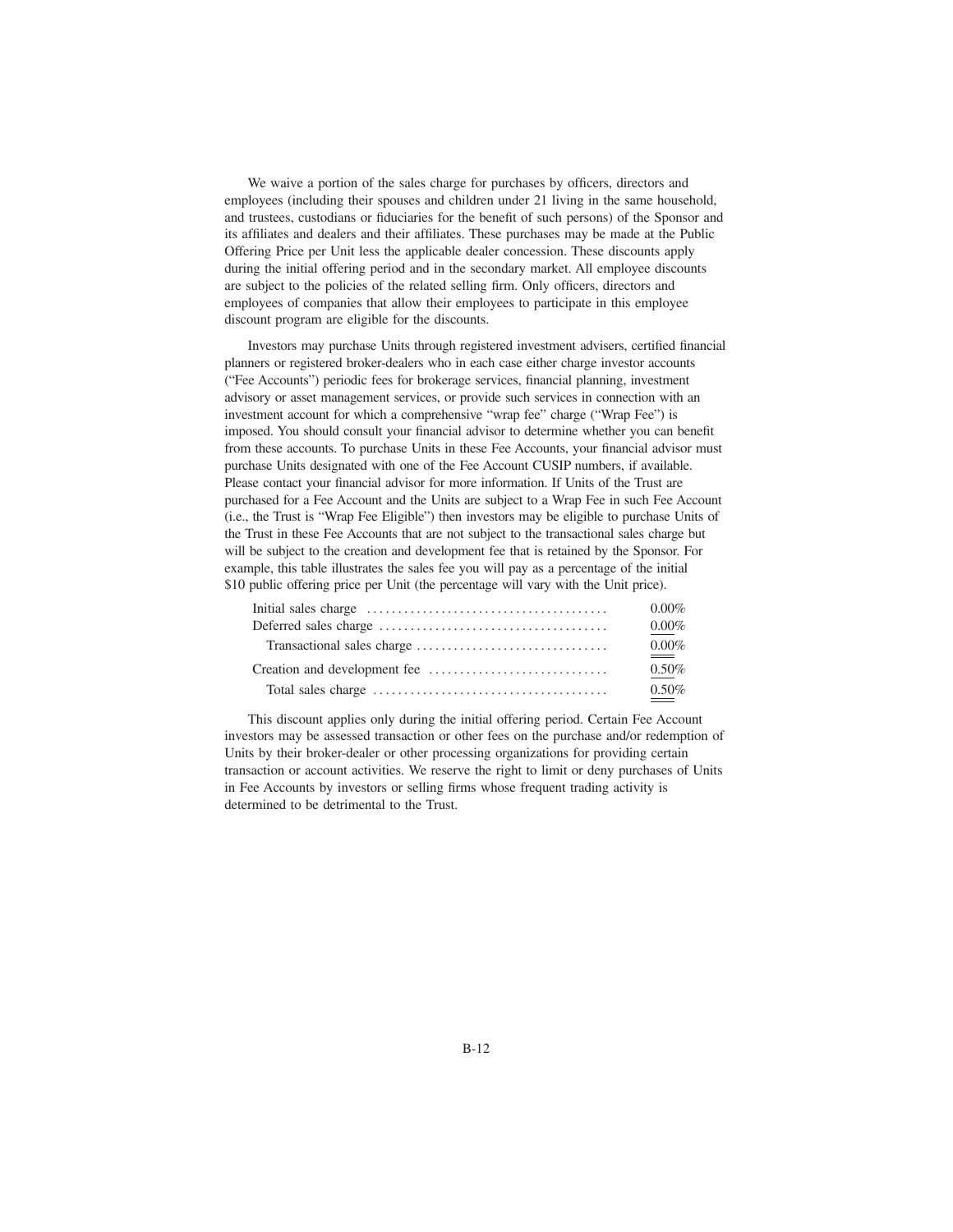**DISTRIBUTION OF UNITS.** During the initial offering period and thereafter to the extent additional Units continue to be offered by means of this Prospectus, Units will be distributed by the Sponsor at the Public Offering Price. The initial offering period is one hundred-eighty days after each deposit of Securities in the Trust and the Sponsor may extend the initial offering period for successive thirty-day periods. The Sponsor intends to qualify the Units for sale in certain States through dealers who are members of the Financial Industry Regulatory Authority, Inc. ("FINRA"). The Sponsor does not register Units for sale in any foreign country. This Prospectus does not constitute an offer of Units in any state or country where Units cannot be offered or sold lawfully. The Sponsor may reject any order for Units in whole or in part. The concessions with respect to Units sold by dealers are as follows:

| <b>Amount of Purchase</b> | <b>Dealer</b><br><b>Concession</b> |
|---------------------------|------------------------------------|
|                           | 3.15%                              |
|                           | $2.70\%$                           |
|                           | 2.40%                              |
|                           | 2.25%                              |
|                           | 1.75%                              |

The Sponsor reserves the right to reject, in whole or in part, any order for the purchase of Units.

The Sponsor applies these concessions or agency commissions as a percent of the Public Offering Price per Unit at the time of the transaction. The Sponsor also applies the different levels on a Unit basis using a \$10 Unit equivalent. For example, the purchases of Units with a value of \$250,000 or 25,000 Units would be entitled to a dealer concession of 2.40%, even if at the time of purchase the value of 25,000 Units was less than \$250,000.

Any sales charge discount is borne by the broker-dealer or selling firm out of the distribution fee. The Sponsor reserves the right to change the amount of concessions or agency commissions from time to time.

For transactions involving Unitholders of our unit investment trusts who use their termination proceeds to purchase Units of the Trust, the dealer concession is 2.25%. No distribution fee is paid to broker-dealers or other selling firms in connection with Unit sales in investment accounts that charge a "wrap fee" or periodic fees for investment advisor, financial planning or asset management services in lieu of commissions.

The Sponsor may provide, at its own expense and out of its own profits, additional compensation and benefits to broker-dealers who sell Units of this Trust and the Sponsor's other products. This compensation is intended to result in additional sales of the Sponsor's products and/or compensate broker-dealers and financial advisors for past sales. The Sponsor may make these payments for marketing, promotional or related expenses, including, but not limited to expenses of entertaining retail customers and financial advisors, advertising, sponsorship of events or seminars, obtaining shelf space in broker-dealer firms and similar activities designed to promote the sale of the Sponsor's products. These arrangements will not change the price Unitholders pay for their Units.

The Sponsor may enter into wholesaling arrangements with certain broker-dealers that market and promote the Sponsor's unit investment trusts to other broker-dealers and selling agents. The Sponsor compensates these wholesaling firms out of its own assets.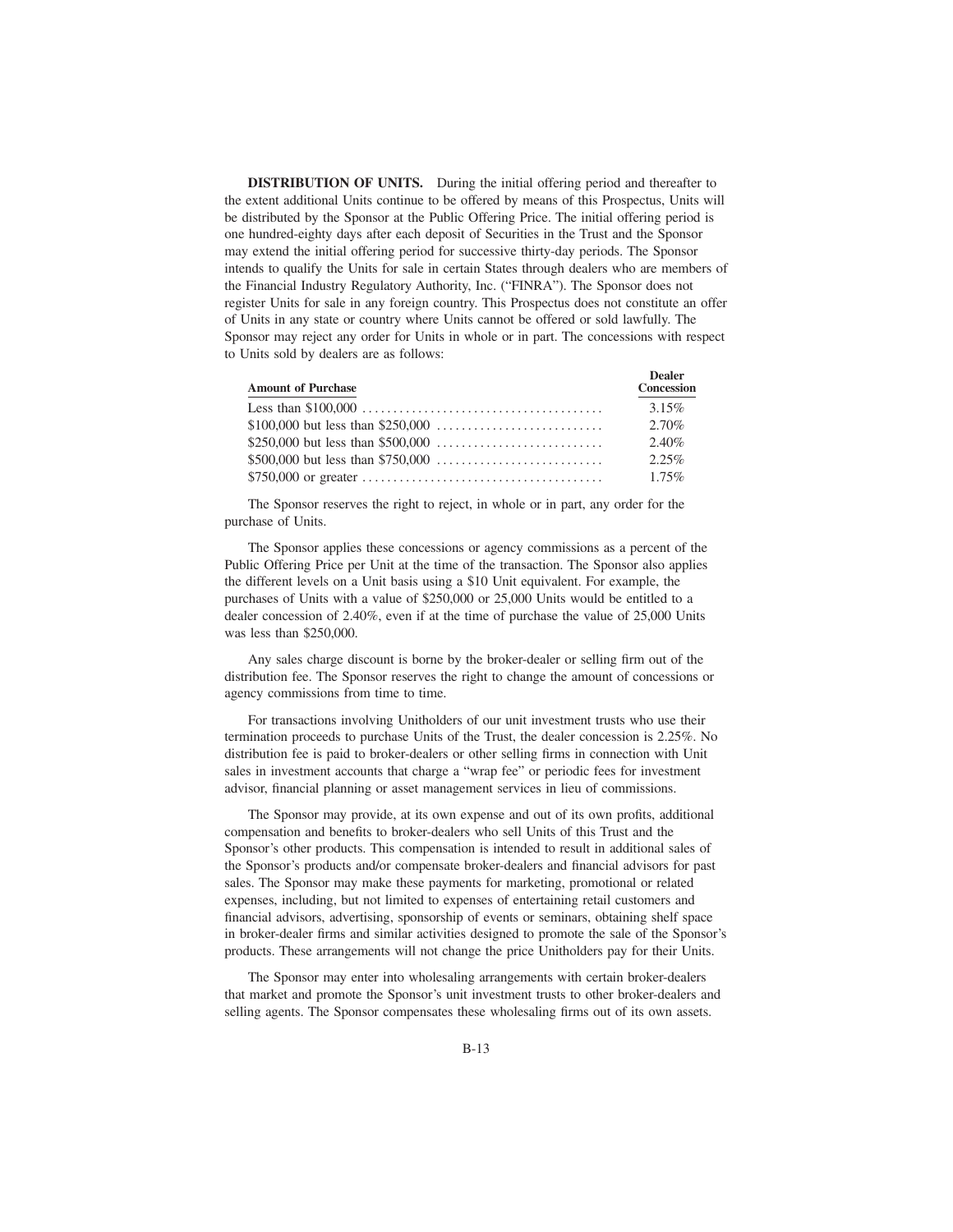The amount of compensation paid to a particular firm may vary and will generally comprise an amount up to 0.20% of the price of units of Hennion & Walsh-sponsored unit investment trusts sold in the region(s) covered by the particular firm pursuant to its agreement with the Sponsor.

In addition to the concessions set forth in the table above, broker-dealers and other selling firms will be eligible to receive additional compensation for volume sales of eligible Units of certain of the unit investment trusts sponsored by the Sponsor. This additional volume concession is based on total initial offering period sales of eligible Trusts during a calendar quarter as set forth in the following table:

| <b>Initial Offering Period Sales During Calendar Ouarter</b> | <b>Volume Concession</b> |
|--------------------------------------------------------------|--------------------------|
|                                                              | $0.000\%$                |
|                                                              | $0.050\%$                |
|                                                              | $0.075\%$                |
|                                                              | $0.100\%$                |
|                                                              | $0.110\%$                |

For a Trust to be eligible for this additional volume concession for calendar quarter sales, the Trust's prospectus must include disclosure related to this additional concession; a Trust is not eligible for this additional volume concession if the prospectus for such Trust does not include disclosure related to this additional volume concession. Broker-dealers and other selling firms will not receive additional volume compensation unless it sells at least \$5.0 million of Units of eligible Trusts during a calendar quarter. For example, if a firm sells \$4.5 million of Units of eligible Trusts in the initial offering period during a calendar quarter, the firm will not receive any additional compensation with respect to such Trusts. Except as described below, once a firm reaches a particular breakpoint during a quarter, the firm will receive the stated volume concession on all initial offering period sales of eligible Trusts during the applicable quarter. For example, if the firm sells \$7.5 million of units of eligible Trusts in the initial offering period during a calendar quarter, the firm will receive additional compensation of 0.05% of \$7.5 million. There will be no additional volume concessions on the sale of Units which are not subject to a transactional sales charge. However, such sales will be included in determining whether a firm has met the sales level breakpoints for volume concessions. Eligible broker-dealers and other selling firms include clearing firms that place orders with the Sponsor and provide the Sponsor with information with respect to the representatives who initiated such transactions. Eligible broker-dealers and other selling firms will not include firms that solely provide clearing services to other broker-dealer firms or firms who place orders through clearing firms that are eligible dealers. Redemptions of Units during the primary period will reduce the amount of Units used to calculate the additional volume concessions. Secondary market sales of all Units are excluded for purposes of these additional volume concessions. The Sponsor will pay these amounts out of its own assets within a reasonable time following each calendar quarter.

**SPONSOR'S PROFITS.** The Sponsor will receive a combined gross underwriting commission equal to up to 3.95% of the Public Offering Price per Unit. Additionally, the Sponsor may realize a profit on the deposit of the Securities in the Trust representing the difference between the cost of the Securities to the Sponsor and the cost of the Securities to the Trust. (See "Portfolio of Investments.") All or a portion of the Securities initially deposited in the Trust may have been acquired through the Sponsor.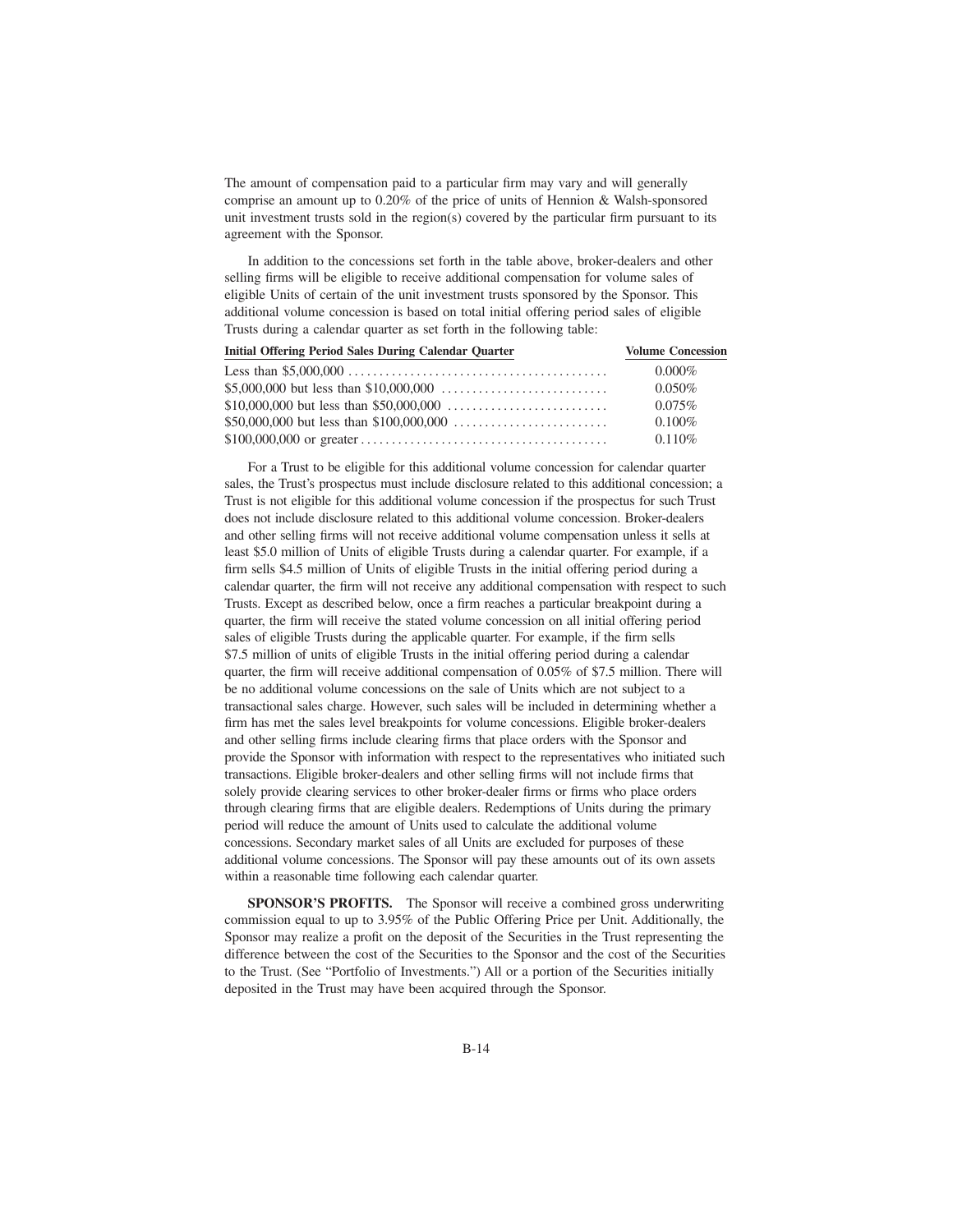During the initial offering period and thereafter, to the extent additional Units continue to be offered by means of this Prospectus, the Sponsor may also realize profits or sustain losses as a result of fluctuations after the Initial Date of Deposit in the aggregate value of the Securities and hence in the Public Offering Price received by the Sponsor for the Units. Cash, if any, made available to the Sponsor prior to settlement date for the purchase of Units may be used in the Sponsor's business subject to the limitations of 17 CFR 240.15c3-3 under the Securities Exchange Act of 1934 and may be of benefit to the Sponsor.

Both upon acquisition of Securities and termination of the Trust, the Trustee may utilize the services of the Sponsor for the purchase or sale of all or a portion of the Securities in the Trust. The Sponsor may receive brokerage commissions from the Trust in connection with such purchases and sales in accordance with applicable law.

In maintaining a market for the Units (see "Sponsor's Repurchase") the Sponsor will realize profits or sustain losses in the amount of any difference between the price at which it buys Units and the price at which it resells such Units.

### **RIGHTS OF UNITHOLDERS**

**BOOK-ENTRY UNITS.** Ownership of Units of the Trust will not be evidenced by certificates. All evidence of ownership of the Units will be recorded in book-entry form at The Depository Trust Company ("DTC") through an investor's brokerage account. Units held through DTC will be deposited by the Sponsor with DTC in the Sponsor's DTC account and registered in the nominee name CEDE & COMPANY. Individual purchases of beneficial ownership interest in the Trust will be made in book-entry form through DTC. Ownership and transfer of Units will be evidenced and accomplished directly and indirectly only by book-entries made by DTC and its participants. DTC will record ownership and transfer of the Units among DTC participants and forward all notices and credit all payments received in respect of the Units held by the DTC participants. Beneficial owners of Units will receive written confirmation of their purchases and sales from the broker-dealer or bank from whom their purchase was made. Units are transferable by making a written request properly accompanied by a written instrument or instruments of transfer which should be sent by registered or certified mail for the protection of the Unitholder. Holders must sign such written request exactly as their names appear on the records of the Trust. Such signatures must be guaranteed by a commercial bank or trust company, savings and loan association or by a member firm of a national securities exchange.

**DISTRIBUTIONS.** Dividends received by the Trust are credited by the Trustee to an Income Account for the Trust. Other receipts, including the proceeds of Securities disposed of, are credited to a Principal Account for the Trust.

Distributions to each Unitholder from the Income Account are computed as of the close of business on each Record Date for the following Distribution Date and consist of an amount substantially equal to such Unitholder's pro rata share of the income credited to the Income Account, less expenses. Distributions from the Principal Account of the Trust (other than amounts representing failed contracts, as previously discussed) will be computed as of each Record Date, and will be made to the Unitholders of the Trust on or shortly after the Distribution Date. Proceeds representing principal received from the disposition of any of the Securities between a Record Date and a Distribution Date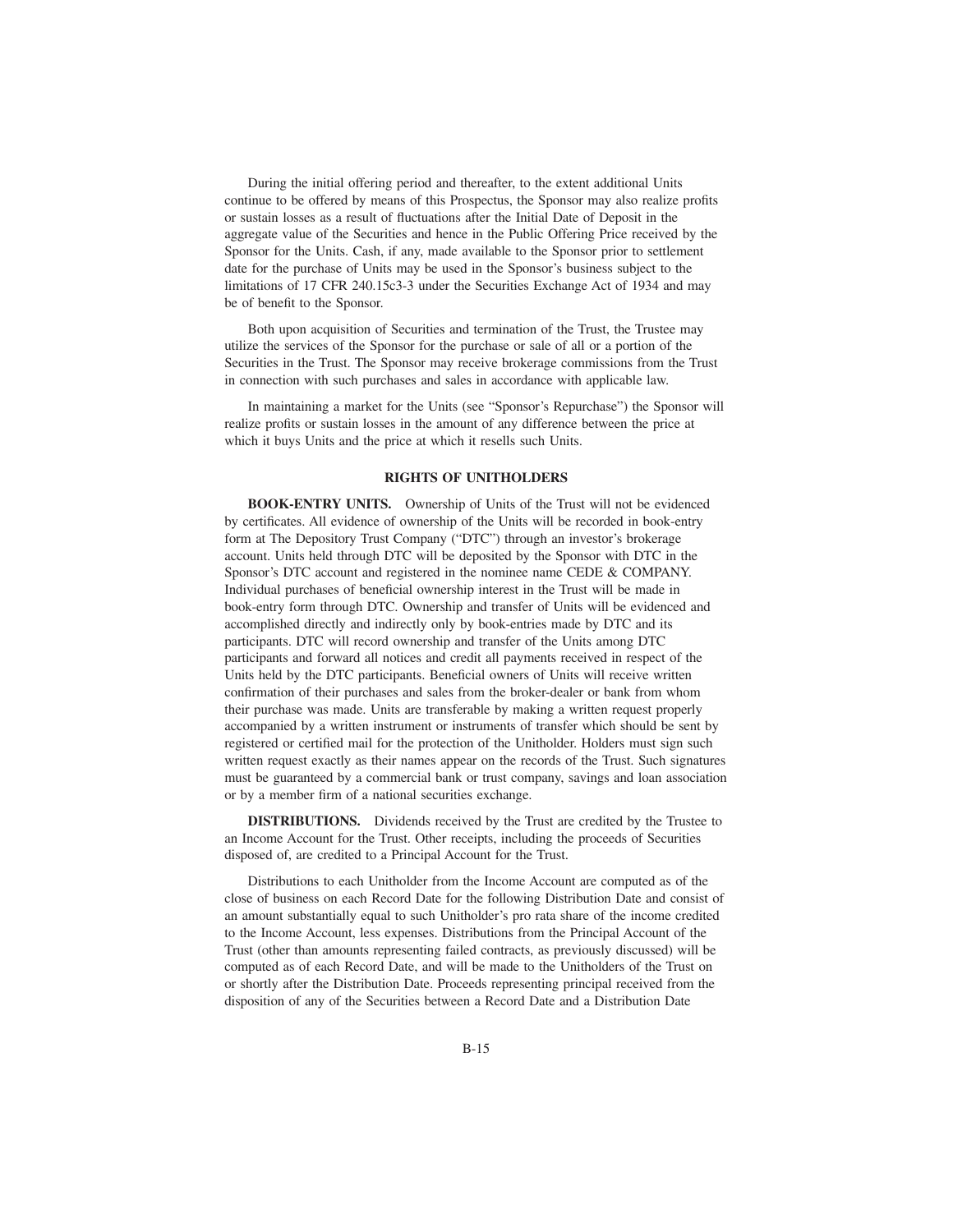which are not used for redemptions of Units will be held in the Principal Account and not distributed until the next Distribution Date. Persons who purchase Units between a Record Date and a Distribution Date will receive their first distribution on the second Distribution Date after such purchase.

As of each Record Date, the Trustee will deduct from the Income Account of the Trust, and, to the extent funds are not sufficient therein, from the Principal Account of the Trust, amounts necessary to pay the expenses of the Trust (as determined on the basis set forth under "Trust Expenses and Charges"). The Trustee also may withdraw from said accounts such amounts, if any, as it deems necessary to establish a reserve for any applicable taxes or other governmental charges that may be payable out of the Trust. Amounts so withdrawn shall not be considered a part of such Trust's assets until such time as the Trustee shall return all or any part of such amounts to the appropriate accounts. In addition, the Trustee may withdraw from the Income and Principal Accounts such amounts as may be necessary to cover redemptions of Units by the Trustee. Since the deferred sales charge and the creation and development fee are fixed dollar amounts per Unit, the Trust must charge these per Unit regardless of any discount.

The dividend distribution per 100 Units, if any, cannot be anticipated and may be paid as Securities are redeemed, exchanged or sold, or as expenses of the Trust fluctuate. In addition, the Trust will generally make required distributions at the end of each year because it is structured as a "regulated investment company" for federal tax purposes.

**RECORDS.** The Trustee shall furnish Unitholders in connection with each distribution a statement of the amount being distributed from the Income and Principal Account, respectively, expressed in each case as a dollar amount per 100 Units. Within a reasonable time after the end of each calendar year, the Trustee will furnish to each person who at any time during the calendar year was a Unitholder of record a statement showing (a) as to the Income Account: dividends, interest and other cash amounts received, amounts paid for purchases of Substitute Securities and redemptions of Units, if any, deductions for applicable taxes and fees and expenses of the Trust, and the balance remaining after such distributions and deductions, expressed both as a total dollar amount and as a dollar amount representing the pro rata share of each 100 Units outstanding on the last business day of such calendar year; (b) as to the Principal Account: the Securities disposed of and the net proceeds received therefrom, deductions for payment of disposition of any Securities and the net proceeds received therefrom, deductions for payments of applicable taxes and fees and expenses of the Trust, the deductions for payment of deferred sales charge, if any, amounts paid for purchases of Substitute Securities and redemptions of Units, if any, and the balance remaining after such distributions and deductions, expressed both as a total dollar amount and as a dollar amount representing the pro rata share of each 100 Units outstanding on the last business day of such calendar year; (c) a list of the Securities held, a list of Securities purchased, sold or otherwise disposed of during the calendar year and the number of Units outstanding on the last business day of such calendar year; (d) the Redemption Price per 100 Units based upon the last computation thereof made during such calendar year; and (e) amounts actually distributed to Unitholders during such calendar year from the Income and Principal Accounts, separately stated, of the Trust, expressed both as total dollar amounts and as dollar amounts representing the pro rata share of each 100 Units outstanding on the last business day of such calendar year.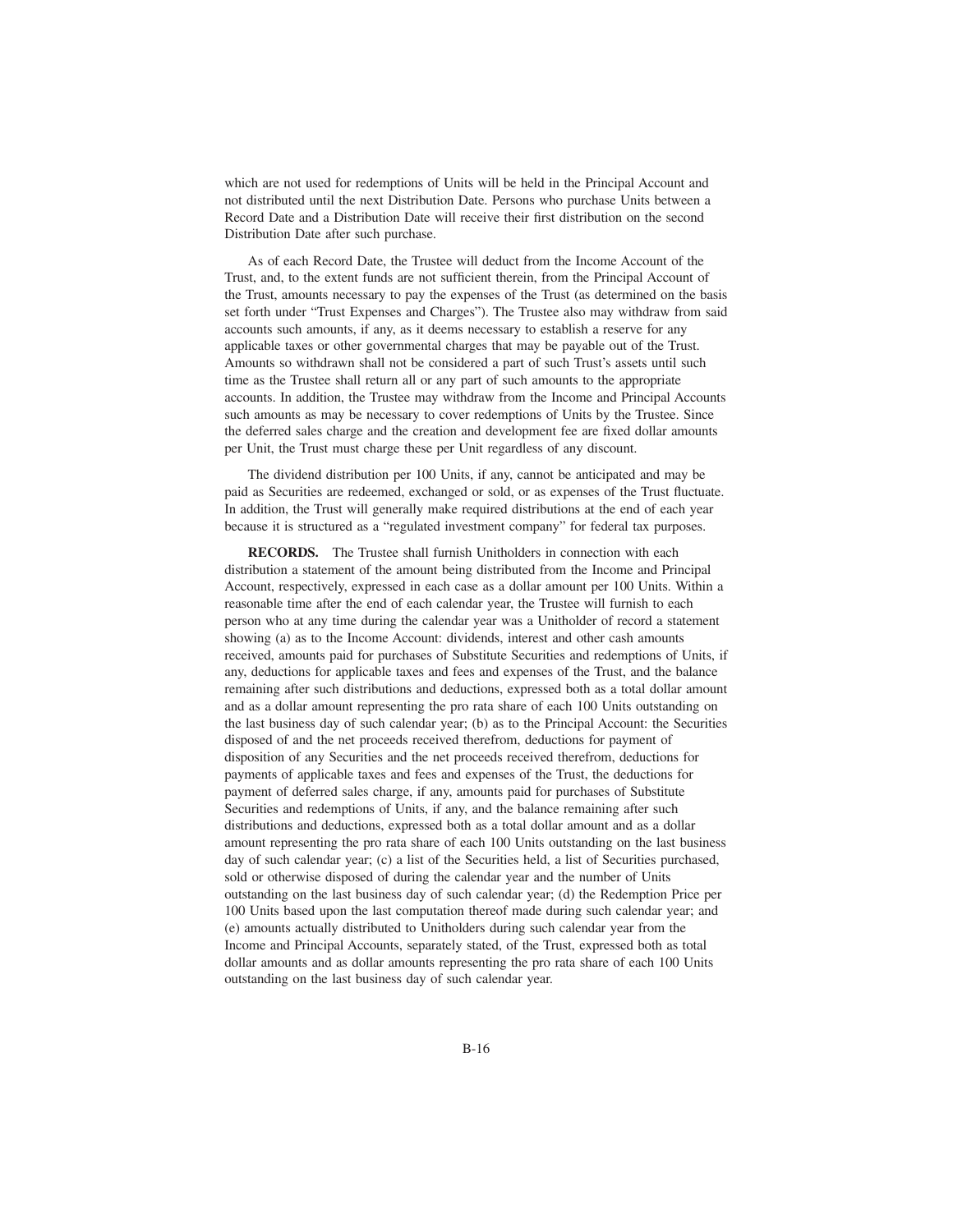The Trustee shall keep available for inspection by Unitholders at all reasonable times during usual business hours books of record and accounts of its transactions as Trustee, including records of the names and addresses of Unitholders, Units held, a current list of Securities in the portfolio and a copy of the Trust Agreement.

#### **LIQUIDITY**

**SPONSOR REPURCHASE.** Unitholders who wish to dispose of their Units should inquire of the Sponsor as to current market prices prior to making a tender for redemption. The aggregate value of the Securities will be determined by the Trustee on a daily basis and computed on the basis set forth under "Trustee Redemption." The Sponsor does not guarantee the enforceability, marketability or price of any Securities in the portfolio or of the Units. The Sponsor may discontinue purchase of Units in the secondary market if the supply of Units exceeds demand, or for other business reasons. The date of repurchase is deemed to be the date on which repurchase requests are received in proper form by Hennion & Walsh, Inc., 2001 Route 46, Waterview Plaza, Parsippany, New Jersey 07054, except for repurchase requests received after the Evaluation Time when Units will be deemed to have been repurchased on the next business day. In the event a market is not maintained for the Units, a Unitholder may be able to dispose of Units only by tendering them to the Trustee for redemption.

Following the initial offering period, Units purchased by the Sponsor in the secondary market may be reoffered for sale by the Sponsor at a price based on the aggregate value of the Securities in the Trust plus a 2.95% sales charge plus a pro rata portion of amounts, if any, in the Income and Principal Accounts. Any Units that are purchased by the Sponsor in the secondary market also may be redeemed by the Sponsor if it determines such redemption to be in its best interest.

The Sponsor may, under certain circumstances, as a service to Unitholders, elect to purchase any Units tendered to the Trustee for redemption. (See "Trustee Redemption"). Factors which the Sponsor will consider in making a determination will include the number of Units of all Trusts which it has in inventory, its estimate of the salability and the time required to sell such Units and general market conditions. For example, if in order to meet redemptions of Units the Trustee must dispose of Securities, and if such disposition cannot be made by the redemption date (three calendar days after tender), the Sponsor may elect to purchase such Units. Such purchase shall be made by payment to the Unitholder's brokerage account not later than the close of business on the redemption date of an amount equal to the Redemption Price on the date of tender. The repurchase price will not be reduced by any remaining creation and development fee or organization costs during the initial offering period. Unitholders who sell or redeem Units prior to such time as the entire deferred sales charge on such Units has been collected will be assessed the amount of the remaining deferred sales charge at the time of such sale or redemption.

**TRUSTEE REDEMPTION.** At any time prior to the Evaluation Time on the business day preceding the Mandatory Termination Date, or on the date of any earlier termination of the Trust, Units may also be tendered to the Trustee for redemption upon payment of any relevant tax by contacting the Sponsor, broker, dealer or financial institution holding such Units in street name. In certain instances, additional documents may be required, such as a trust instrument, certificate of corporate authority, certificate of death or appointment as executor, administrator or guardian. At the present time there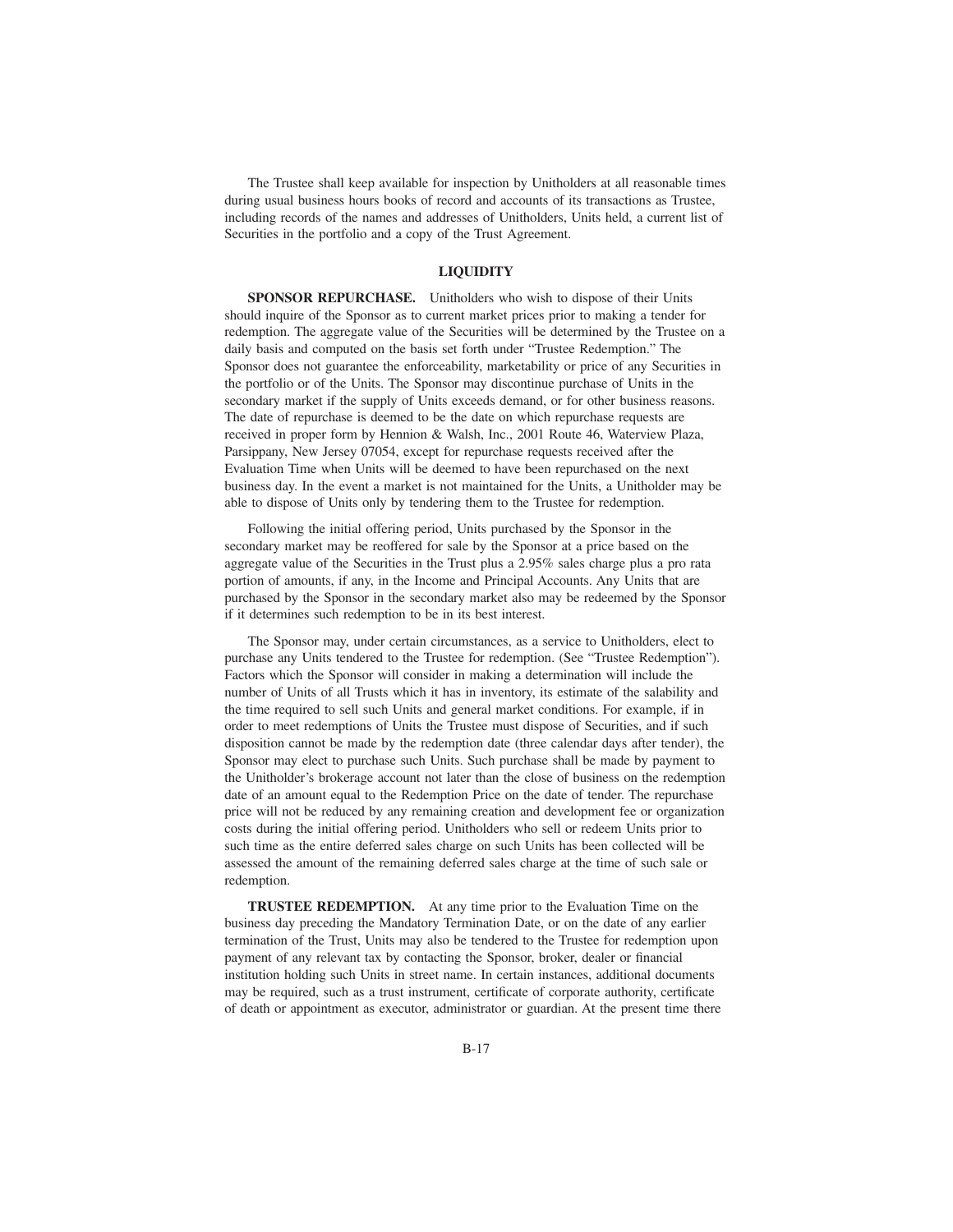are no specific taxes related to the redemption of Units. No redemption fee will be charged by the Sponsor or the Trustee, however, you will pay any remaining deferred sales charge at the time you redeem Units. Units redeemed by the Trustee will be canceled.

Within three business days following a tender for redemption, the Unitholder will be entitled to receive an amount for each Unit tendered equal to the Redemption Price per Unit computed as of the Evaluation Time set forth under "Summary of Essential Information" in Part A on the date of tender. The "date of tender" is deemed to be the date on which Units are received by the Trustee, except that with respect to Units received after the Evaluation Time, the date of tender is the next day on which such exchange is open for trading, and such Units will be deemed to have been tendered to the Trustee on such day for redemption at the Redemption Price computed on that day.

The Redemption Price per Unit is determined by the Trustee on the basis of (i) the cash on hand in the Trust or moneys in the process of being collected (during the initial offering period a portion of the cash on hand may include an amount sufficient to pay the per Unit portion of all or a part of the costs incurred in organizing and offering the Trust, see "Trust Expenses and Charges"), (ii) the value of the Securities in the Trust as determined by the Trustee, less (a) amounts representing taxes or other governmental charges payable out of the Trust, (b) the accrued expenses of the Trust, (c) the deferred sales charge, and (d) cash allocated for the distribution to Unitholders of record as of a Record Date prior to the evaluation being made. As of the close of the initial offering period the Redemption Price per 100 Units will be reduced to reflect the payment of the organization costs and creation and development fee to the Sponsor. Therefore, the amount of the Redemption Price per 100 Units received by a Unitholder will include the portion representing organization costs and creation and development fee only when such Units are tendered for redemption prior to the close of the initial offering period. Because the Securities are listed on a national securities exchange, the Trustee may determine the value of the Securities in the Trust based on the closing sale prices on that exchange. Unless the Trustee deems these prices inappropriate as a basis for evaluation, or if there are no closing purchase prices for the Securities, then the Trustee may utilize, at the Trust's expense, an independent evaluation service or services to ascertain the value of the Securities. The independent evaluation service shall use any of the following methods, or a combination thereof, which it deems appropriate: (a) on the basis of current bid prices for such Securities as obtained from investment dealers or brokers who customarily deal in comparable securities, (b) if bid prices are not available for any such Securities, on the basis of current bid prices for comparable securities, (c) by appraising the value of the Securities on the bid side of the market or (d) by any combination of the above.

In connection with each redemption, the Sponsor will direct the Trustee to redeem Units in accordance with the procedures set forth in either (a) or (b) below.

(a) A Unitholder will receive his redemption proceeds in cash. Amounts paid on redemption allocable to the Unitholder's interest in the Income Account shall be withdrawn from the Income Account, or, if the balance therein is insufficient, from the Principal Account. All other amounts paid on redemption shall be withdrawn from the Principal Account. The Trustee is empowered to sell Securities in order to make funds available for redemptions. Such sales, if required, could result in a sale of Securities by the Trustee at a loss. To the extent Securities are sold, the size and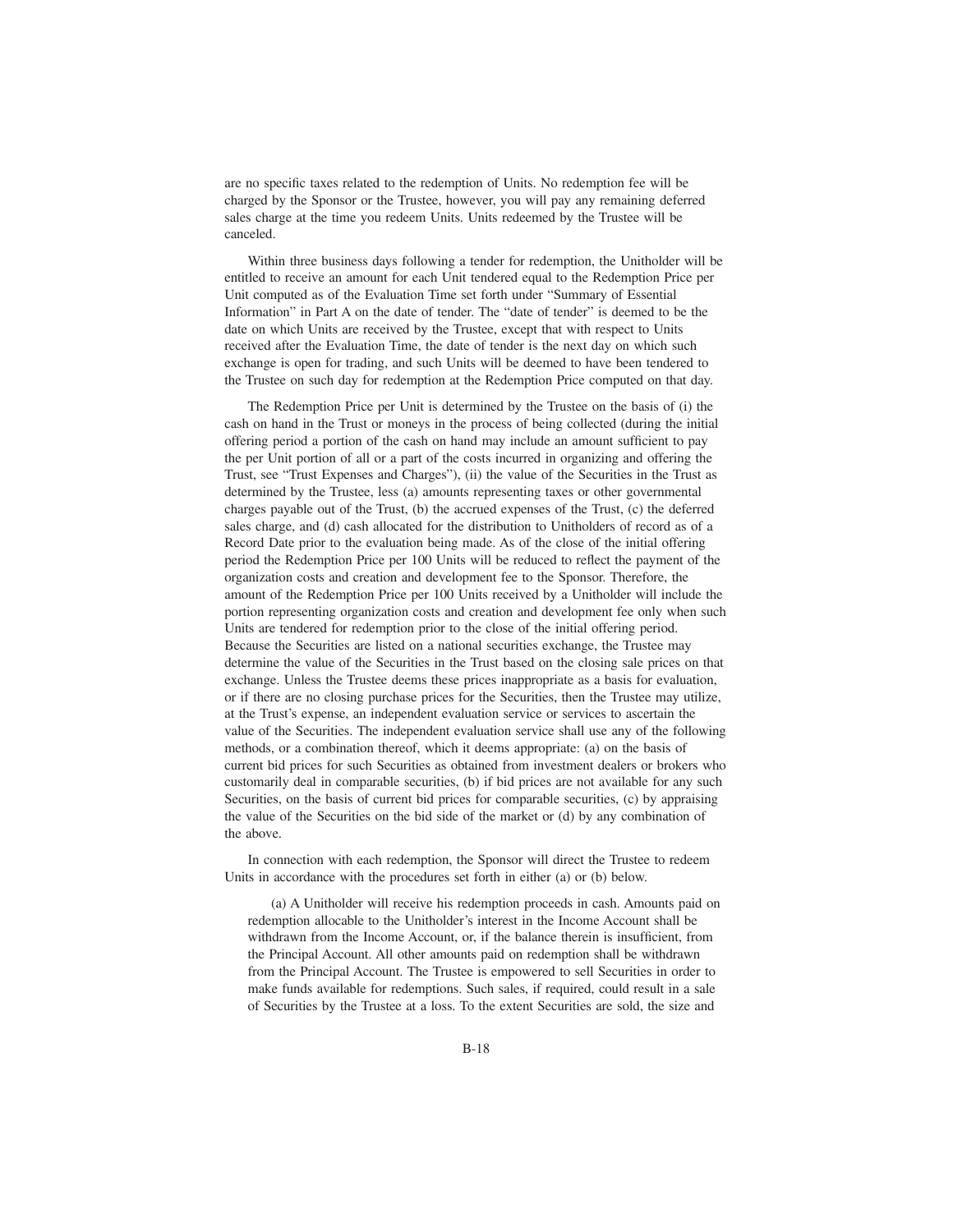diversity of the Trust will be reduced. The Securities to be sold will be selected by the Trustee in order to maintain, to the extent practicable, the proportionate relationship among the Securities. Provision is made in the Indenture under which the Sponsor may, but need not, specify minimum amounts in which blocks of Securities are to be sold in order to obtain the best price for the Trust. While these minimum amounts may vary from time to time in accordance with market conditions, the Sponsor believes that the minimum amounts which would be specified would be approximately 100 shares for readily marketable Securities, subject to obtaining the Sponsor's exception to that minimum.

Any Unitholder tendering 2,500 Units or more of the Trust for redemption may request by written notice submitted at the time of tender from the Trustee in lieu of a cash redemption a distribution of whole shares of the Securities in an amount and value equal to the Redemption Price Per Unit as determined as of the evaluation next following tender, provided that this option is not available in the last thirty days of the Trust's life. To the extent possible, in kind distributions ("In Kind Distributions") shall be made by the Trustee through the distribution of each of the Securities in book-entry form to the Unitholder's broker-dealer account at DTC. An In Kind Distribution will be reduced by customary transfer and registration charges. The tendering Unitholder will receive his pro rata number of whole shares of each of the Securities comprising the Trust portfolio and cash from the Income and Principal Accounts equal to the balance of the Redemption Price to which the tendering Unitholder is entitled. A Unitholder who elects to receive In Kind Distributions may incur brokerage or other transaction costs in converting the Securities so distributed into cash subsequent to their receipt of the Securities from the Trust. If funds in the Principal Account are insufficient to cover the required cash distribution to the tendering Unitholder, the Trustee may sell Securities in the manner described above. We may discontinue this option at any time without notice.

The Trustee is irrevocably authorized in its discretion, if the Sponsor does not elect to purchase a Unit tendered for redemption or if the Sponsor tenders a Unit for redemption, in lieu of redeeming such Unit, to sell such Unit in the over-the-counter market for the account of the tendering Unitholder at prices which will return to the Unitholder an amount in cash, net after deducting brokerage commissions, transfer taxes and other charges, equal to or in excess of the Redemption Price for such Unit. The Trustee will pay the net proceeds of any such sale to the Unitholder on the day he would otherwise be entitled to receive payment of the Redemption Price.

(b) The Trustee will redeem Units in kind by an In Kind Distribution to The Bank of New York Mellon as the Distribution Agent. A Unitholder will be able to receive in kind an amount per Unit equal to the Redemption Price per Unit as determined as of the day of tender. In Kind Distributions to Unitholders will take the form of whole shares of the Securities. Cash will also be distributed by the Distribution Agent in lieu of fractional shares. The whole shares, fractional shares and cash distributed to the Distribution Agent will aggregate an amount equal to the Redemption Price per Unit.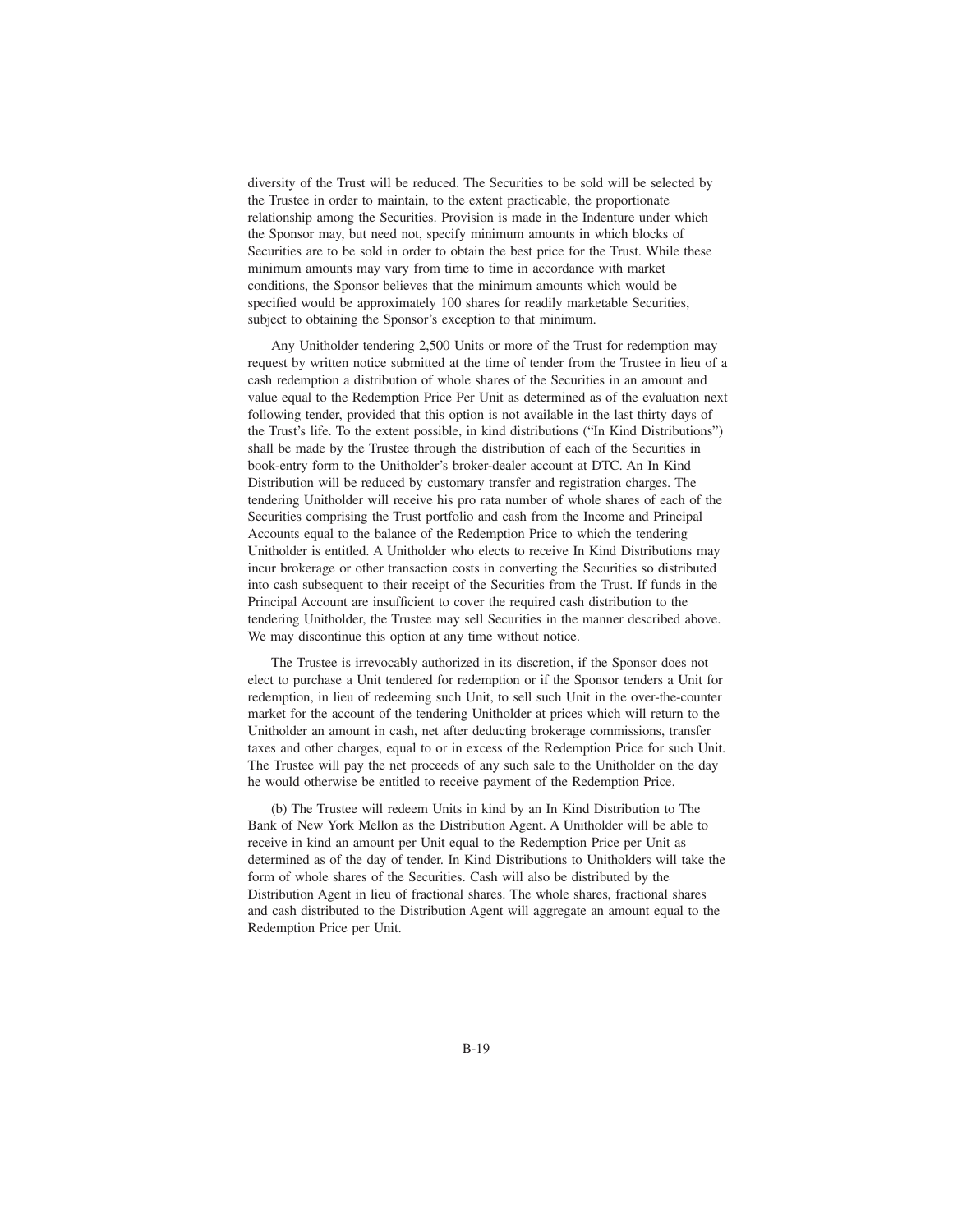Distributions in kind on redemption of Units shall be held by the Distribution Agent, whom each Unitholder shall be deemed to have designated as his agent upon purchase of a Unit, for the account, and for disposition in accordance with the instructions of, the tendering Unitholder as follows:

(i) The Distribution Agent shall sell the In Kind Distribution as of the close of business on the date of tender or as soon thereafter as possible and remit to the Unitholder not later than three business days thereafter the net proceeds of sale, after deducting brokerage commissions and transfer taxes, if any, on the sale unless the tendering Unitholder requests a distribution of the Securities as set forth in paragraph (ii) below. The Distribution Agent may sell the Securities through the Sponsor, and the Sponsor may charge brokerage commissions on those sales.

(ii) If the tendering Unitholder requests distribution in kind and tenders in excess of 2,500 Units, the Distribution Agent shall sell any portion of the In Kind Distribution represented by the fractional interests in shares of the Securities in accordance with the foregoing and distribute the net cash proceeds plus any other distributable cash to the tendering Unitholder together with book-entry credit to the account of the Unitholder's bank or broker-dealer at DTC representing whole shares of each of the Securities comprising the In Kind Distribution.

The portion of the Redemption Price which represents the Unitholder's interest in the Income Account shall be withdrawn from the Income Account to the extent available. The balance paid on any redemption, including dividends receivable on stocks trading ex-dividend, if any, shall be drawn from the Principal Account to the extent that funds are available for such purpose. To the extent Securities are distributed in kind to the Distribution Agent, the size of the Trust will be reduced. Sales by the Distribution Agent may be required at a time when Securities would not otherwise be sold and might result in lower prices than might otherwise be realized. The Redemption Price received by a tendering Unitholder may be more or less than the purchase price originally paid by such Unitholder, depending on the value of the Securities in the Trust at the time of redemption.

The Trustee reserves the right to suspend the right of redemption and to postpone the date of payment of the Redemption Price per Unit for any period during which the New York Stock Exchange is closed, other than customary weekend and holiday closings, or trading on that Exchange is restricted or during which (as determined by the Securities and Exchange Commission) an emergency exists as a result of which disposal or evaluation of the Securities is not reasonably practicable, or for such other periods as the Securities and Exchange Commission may by order permit. The Trustee and the Sponsor are not liable to any person in any way for any loss or damage which may result from any such suspension or postponement.

A Unitholder who wishes to dispose of his Units should inquire of his broker in order to determine if there is a current secondary market price in excess of the Redemption Price.

The secondary market repurchase price will not be reduced by any remaining creation and development fee or organization costs during the initial offering period.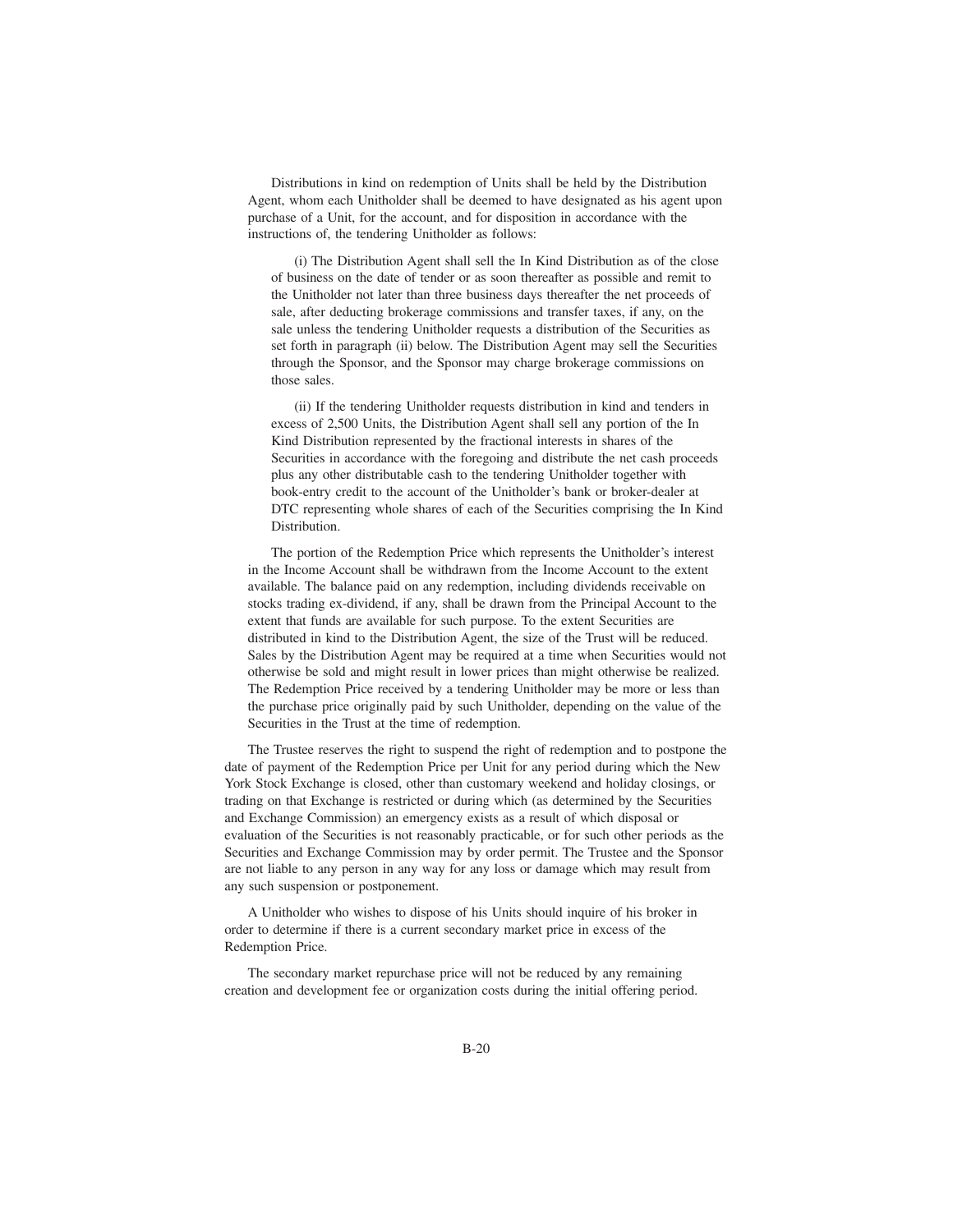Unitholders who sell or redeem Units prior to such time as the entire deferred sales charge on such Units has been collected will be assessed the amount of the remaining deferred sales charge at the time of such sale or redemption.

#### **TRUST ADMINISTRATION**

**PORTFOLIO SUPERVISION.** The Trust is a unit investment trust and is not a managed fund. Traditional methods of investment management for a managed fund typically involve frequent changes in a portfolio of securities on the basis of economic, financial and market analyses. The portfolio of the Trust, however, will not be managed and therefore the adverse financial condition of an issuer will not necessarily require the sale of its Securities from the portfolio. Although the portfolio of the Trust is regularly reviewed, it is unlikely that the Trust will sell any of the Securities other than to satisfy redemptions of Units, to pay expenses or sales charges, or to buy Additional Securities in connection with the issuance of additional Units. However, the Trust Agreement provides that the Sponsor may direct the disposition of Securities upon the occurrence of certain events including: (1) default in payment of amounts due on any of the Securities; (2) institution of certain legal proceedings; (3) default under certain documents materially and adversely affecting future declaration or payment of amounts due or expected; (4) determination of the Sponsor that the tax treatment of the Trust as a regulated investment company would otherwise be jeopardized; (5) decline in price as a direct result of serious adverse credit factors affecting the issuer of a Security which, in the opinion of the Sponsor, would make the retention of the Security detrimental to the Trust or the Unitholders; or (6) that there has been a public tender offer made for a Security or a merger or acquisition is announced affecting a Security, and that in the opinion of the Sponsor the sale or tender of the Security is in the best interest of the Unitholders.

In addition, the Trust Agreement provides as follows:

(a) If a default in the payment of amounts due on any Security occurs pursuant to provision (1) above and if the Sponsor fails to give immediate instructions to sell or hold that Security, the Trustee, within 30 days of that failure by the Sponsor, shall sell the Security.

(b) It is the responsibility of the Sponsor to instruct the Trustee to reject any offer made by an issuer of any of the Securities to issue new securities in exchange and substitution for any Security pursuant to a recapitalization or reorganization. If any exchange or substitution is effected notwithstanding such rejection, any securities or other property received shall be promptly sold unless the Sponsor directs that it be retained.

(c) Any property received by the Trustee after the Initial Date of Deposit as a distribution on any of the Securities in a form other than cash or additional shares of the Securities shall be promptly sold unless the Sponsor directs that it be retained by the Trustee. The proceeds of any disposition shall be credited to the Income or Principal Account of the Trust.

(d) The Sponsor is authorized to increase the size and number of Units of the Trust by the deposit of Additional Securities, contracts to purchase Additional Securities or cash or a letter of credit with instructions to purchase Additional Securities in exchange for the corresponding number of additional Units from time to time during the Deposit Period subsequent to the Initial Date of Deposit, provided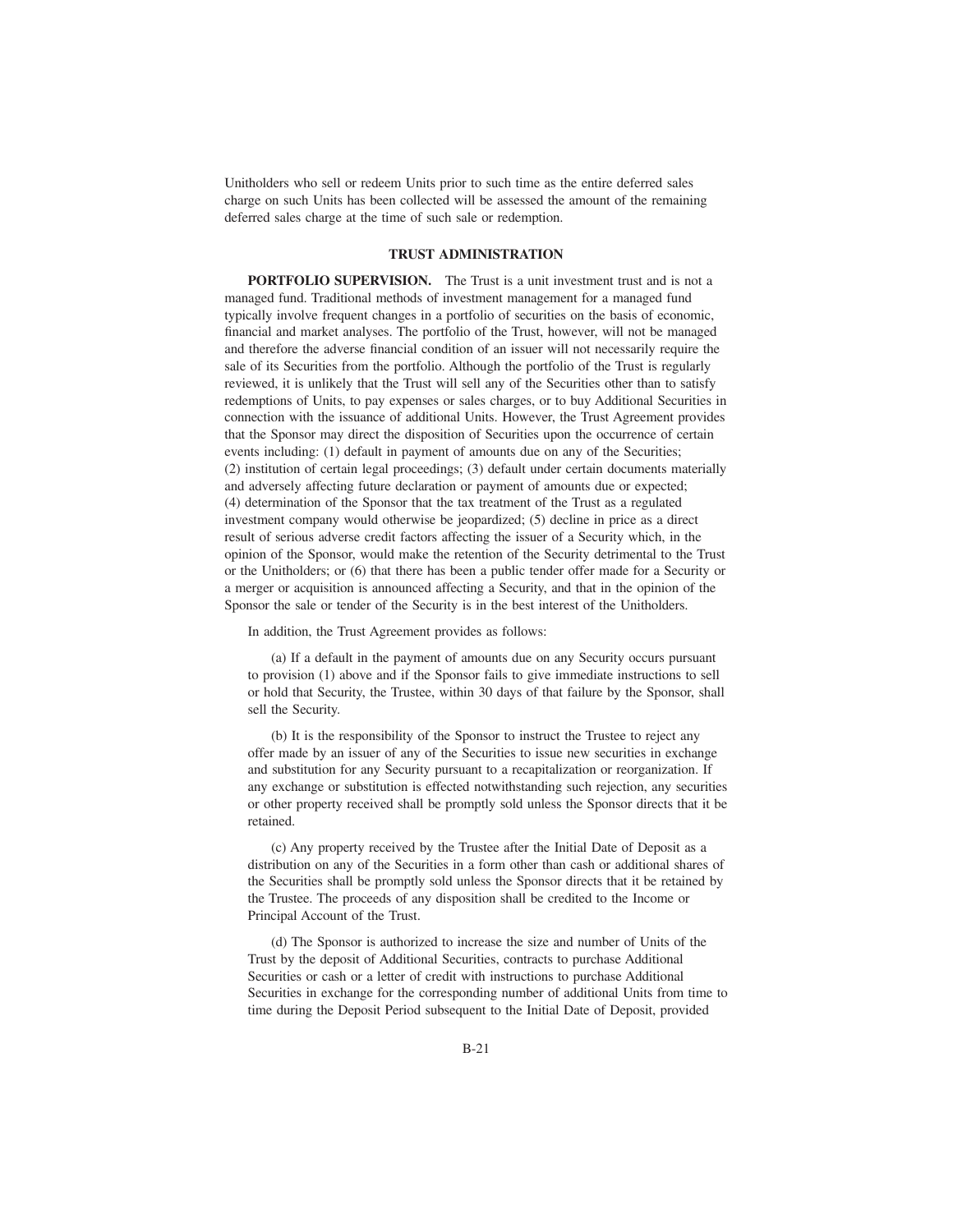that the original proportionate relationship among the number of shares of each Security established on the Initial Date of Deposit is maintained to the extent practicable. The Sponsor may specify the minimum numbers in which Additional Securities will be deposited or purchased. If a deposit is not sufficient to acquire minimum amounts of each Security, Additional Securities may be acquired in the order of the Security most underrepresented immediately before the deposit when compared to the original proportionate relationship. If Securities of an issue originally deposited are unavailable at the time of the subsequent deposit, the Sponsor may (i) deposit cash or a letter of credit with instructions to purchase the Security when it becomes available, or (ii) deposit (or instruct the Trustee to purchase) either Securities of one or more other issues originally deposited or a Substitute Security.

In determining whether to dispose of or hold Securities, new securities or property, the Sponsor may be advised by the Portfolio Supervisor.

**TRUST AGREEMENT AND AMENDMENT.** The Trust Agreement may be amended by the Trustee and the Sponsor without the consent of any of the Unitholders: (1) to cure any ambiguity or to correct or supplement any provision which may be defective or inconsistent; (2) to change any provision thereof as may be required by the Securities and Exchange Commission or any successor governmental agency; or (3) to make such other provisions in regard to matters arising thereunder as shall not adversely affect the interests of the Unitholders.

The Trust Agreement may also be amended in any respect, or performance of any of the provisions thereof may be waived, with the consent of investors holding 662⁄3% of the Units then outstanding for the purpose of modifying the rights of Unitholders; provided that no such amendment or waiver shall reduce any Unitholder's interest in the Trust without his consent or reduce the percentage of Units required to consent to any such amendment or waiver without the consent of the holders of all Units. The Trust Agreement may not be amended, without the consent of the holders of all Units in the Trust then outstanding, to increase the number of Units issuable or to permit the acquisition of any Securities in addition to or in substitution for those initially deposited in such Trust, except in accordance with the provisions of the Trust Agreement. The Trustee shall promptly notify Unitholders, in writing, of the substance of any such amendment.

**TRUST TERMINATION.** The Trust Agreement provides that the Trust shall terminate as of the Mandatory Termination Date. If the value of the Trust shall be less than the minimum amount set forth under "Summary of Essential Information" in Part A, the Trustee may, in its discretion, and shall, when so directed by the Sponsor, terminate the Trust. The Trust may also be terminated at any time with the consent of investors holding 100% of the Units then outstanding. The Trustee may begin to sell Securities in connection with a Trust termination nine business days before, and no later than, the Mandatory Termination Date. When directed by the Sponsor, the Trustee shall utilize the services of the Sponsor for the sale of all or a portion of the Securities in the Trust, and in so doing, the Sponsor will determine the manner, timing and execution of the sales of the underlying Securities. Any brokerage commissions received by the Sponsor from the Trust in connection with such sales will be in accordance with applicable law. In the event of termination, written notice thereof will be sent by the Trustee to all Unitholders. Such notice will provide Unitholders with the following two options by which to receive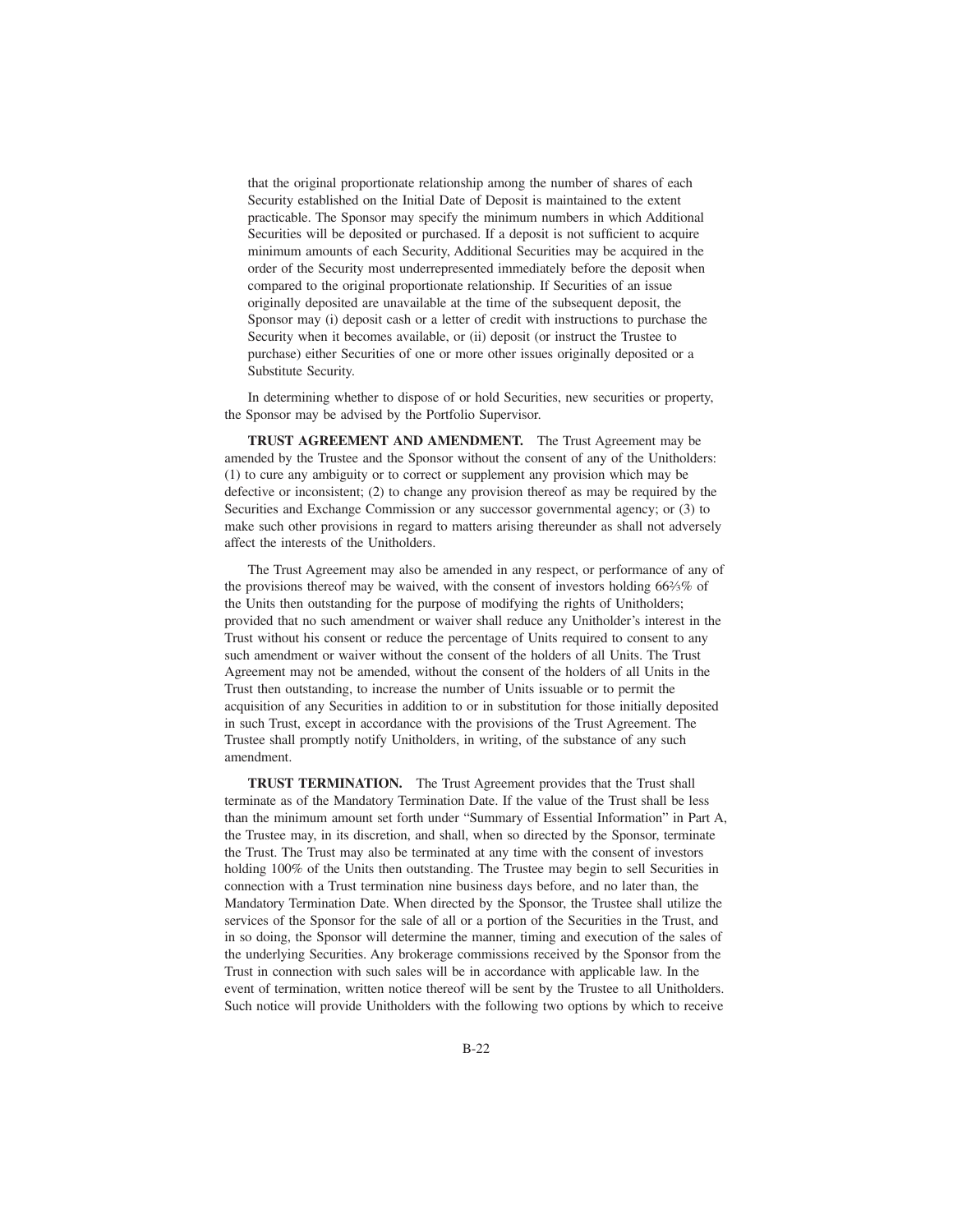their pro rata share of the net asset value of the Trust and requires their election of one of the two options by notifying the Trustee by returning a properly completed election request (to be supplied to such Unitholders prior to the Mandatory Termination Date) (see "Summary of Essential Information" in Part A for the Mandatory Termination Date):

1. To receive in cash such Unitholder's pro rata share of the net asset value of the Trust derived from the sale by the Sponsor as the agent of the Trustee of the underlying Securities in connection with termination of the Trust. The Unitholder's pro rata share of its net assets of the Trust will be distributed to such Unitholder within three days of the settlement of the trade of the last Security to be sold; and/or

2. To invest such Unitholder's pro rata share of the net assets of the Trust derived from the sale by the Sponsor as agent of the Trustee of the underlying Securities in units of a subsequent series of the Trust (the "New Series") provided one is offered. It is expected that a special redemption and liquidation will be made of all Units of this Trust held by Unitholders (the "Rollover Unitholder") who affirmatively notify the Trustee of their election to participate in this option on or prior to the rollover notification date required by the Trustee. In the event that the Sponsor determines that such a redemption and subsequent investment in a New Series by a Rollover Unitholder may be effected under applicable law in a manner that will not result in the recognition of either gain or loss for U.S. federal income tax purposes with respect to any Securities that are included in the portfolio of the New Series ("Duplicated Securities"), Unitholders will be notified at least 30 days prior to the Mandatory Termination Date of the procedures and process necessary to facilitate such tax treatment. The units of a New Series will be purchased by the Unitholder within three business days of the settlement of the trade for the last of the Unitholder's Securities to be sold. Such purchaser will be entitled to a reduced sales charge (as disclosed in the prospectus for the New Series) upon the purchase of units of the New Series. It is expected that the terms of the New Series will be substantially the same as the terms of the Trust described in this Prospectus, and that similar options with respect to the termination of such New Series will be available. The availability of this option does not constitute a solicitation of an offer to purchase units of a New Series or any other security. A Unitholder's election to participate in this option will be treated as an indication of interest only. At any time prior to the purchase by the Unitholder of units of a New Series such Unitholder may change his investment strategy and receive, in cash, the proceeds of the sale of the Securities. An election of this option will not prevent the Unitholder from recognizing taxable gain or loss (except in the case of a loss, if and to the extent the New Series is treated as substantially identical to the Trust) as a result of the liquidation, even though no cash will be distributed to pay any taxes. Unitholders should consult their own tax adviser in this regard.

Unitholders who do not make any election will be deemed to have elected to receive the termination distribution in cash (option number 1).

The Sponsor has agreed that, to the extent it effects the sales of underlying securities for the Trustee, such sales will be free of brokerage commissions. The Sponsor, on behalf of the Trustee, will sell, unless prevented by unusual and unforeseen circumstances, such as, among other reasons, a suspension in trading of a Security, the close of a stock exchange, outbreak of hostilities and collapse of the economy, all of the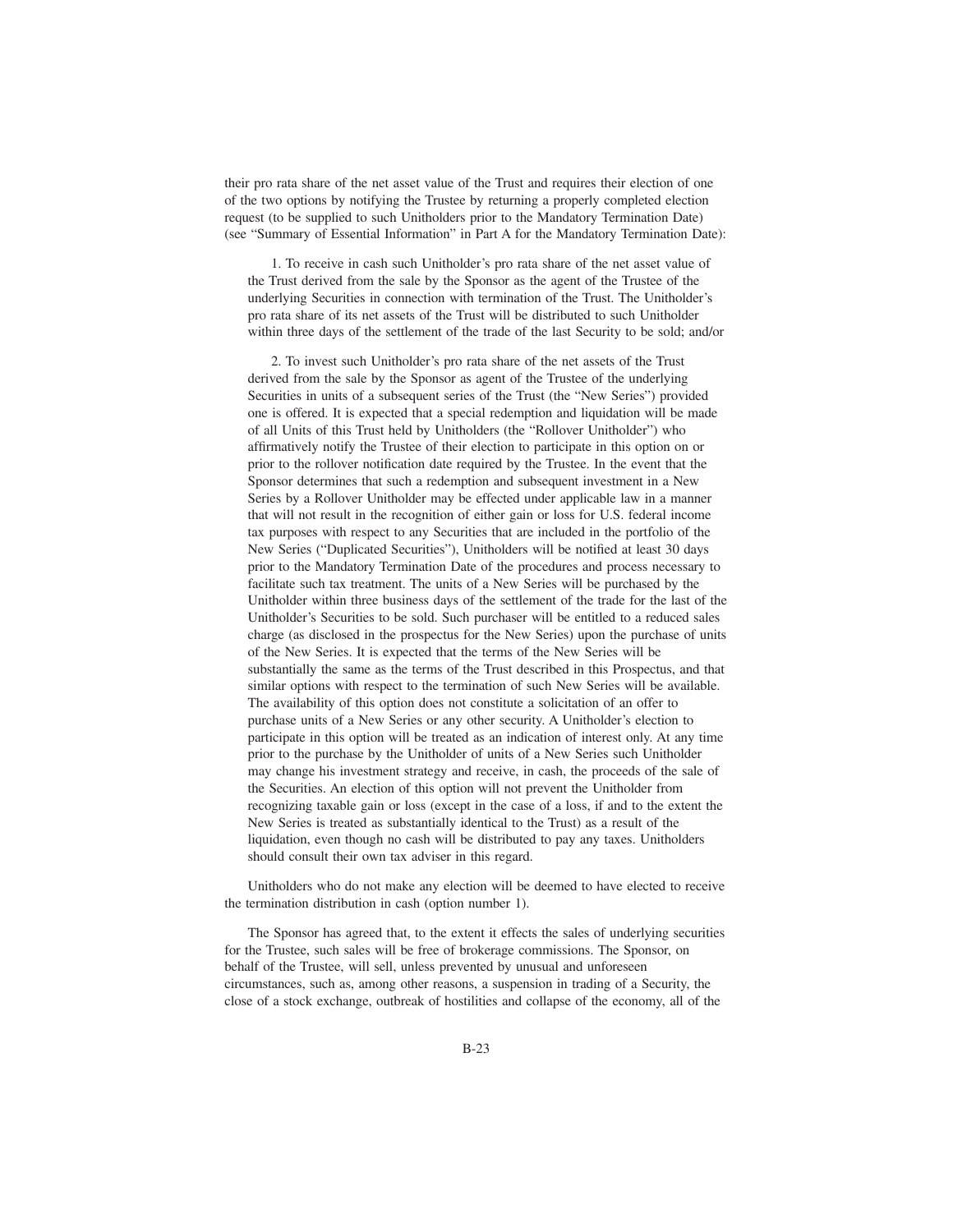Securities within a reasonable time following the Mandatory Termination Date. The Redemption Price Per Unit upon the settlement of the last sale of Securities will be distributed to Unitholders in redemption of such Unitholders' interest in the Trust.

Depending on the amount of proceeds to be invested in units of the New Series and the amount of other orders for units in the New Series, the Sponsor may purchase a large amount of securities for the New Series in a short period of time. The Sponsor's buying of securities may tend to raise the market prices of these securities. The actual market impact of the Sponsor's purchases, however, is currently unpredictable because the actual amount of securities to be purchased and the supply and price of those securities is unknown. A similar problem may occur in connection with the sale of Securities in connection with Trust termination; depending on the number of sales required, the prices of and demand for Securities, such sales may tend to depress the market prices and thus reduce the proceeds of such sales. The Sponsor believes that the sale of underlying Securities, as described above, is in the best interest of a Unitholder and may mitigate the negative market price consequences stemming from the trading of large amounts of Securities. The Securities may be sold in fewer than seven days if, in the Sponsor's judgment, such sales are in the best interest of Unitholders. The Sponsor, in implementing such sales of securities on behalf of the Trustee, will seek to maximize the sales proceeds and will act in the best interests of the Unitholders. There can be no assurance, however, that any adverse price consequences of heavy trading will be mitigated.

The Sponsor may for any reason, in its sole discretion, decide not to sponsor any subsequent series of the Trust, without penalty or incurring liability to any Unitholder. If the Sponsor so decides, the Sponsor will notify the Trustee of that decision, and the Trustee will notify the Unitholders before the Mandatory Termination Date. All Unitholders will then elect option 1.

By electing to reinvest in the New Series, the Unitholder indicates his interest in having his terminating distribution from the Trust invested only in the New Series created following termination of the Trust; the Sponsor expects, however, that a similar reinvestment program will be offered with respect to all subsequent series of the Trust, thus giving Unitholders an opportunity to elect to "rollover" their terminating distributions into a New Series. The availability of the reinvestment privilege does not constitute a solicitation of offers to purchase units of a New Series or any other security. A Unitholder's election to participate in the reinvestment program will be treated as an indication of interest only. The Sponsor intends to coordinate the date of deposit of a future series so that the terminating trust will terminate contemporaneously with the creation of a New Series. The Sponsor reserves the right to modify, suspend or terminate the reinvestment privilege at any time.

**THE SPONSOR.** The Sponsor, Hennion and Walsh, Inc., a New Jersey corporation, is a full service broker-dealer, registered under the Securities Exchange Act of 1934, which caters to individual investors. The firm was established in 1989 and is a member of the Financial Industry Regulatory Authority, Inc. and the Securities Investor Protection Corporation. Hennion & Walsh, Inc. maintains its principal business office in Parsippany, New Jersey.

The information included herein is only for the purpose of informing investors as to the financial responsibility of the Sponsor and its ability to carry out its contractual obligations. The Sponsor will be under no liability to Unitholders for taking any action,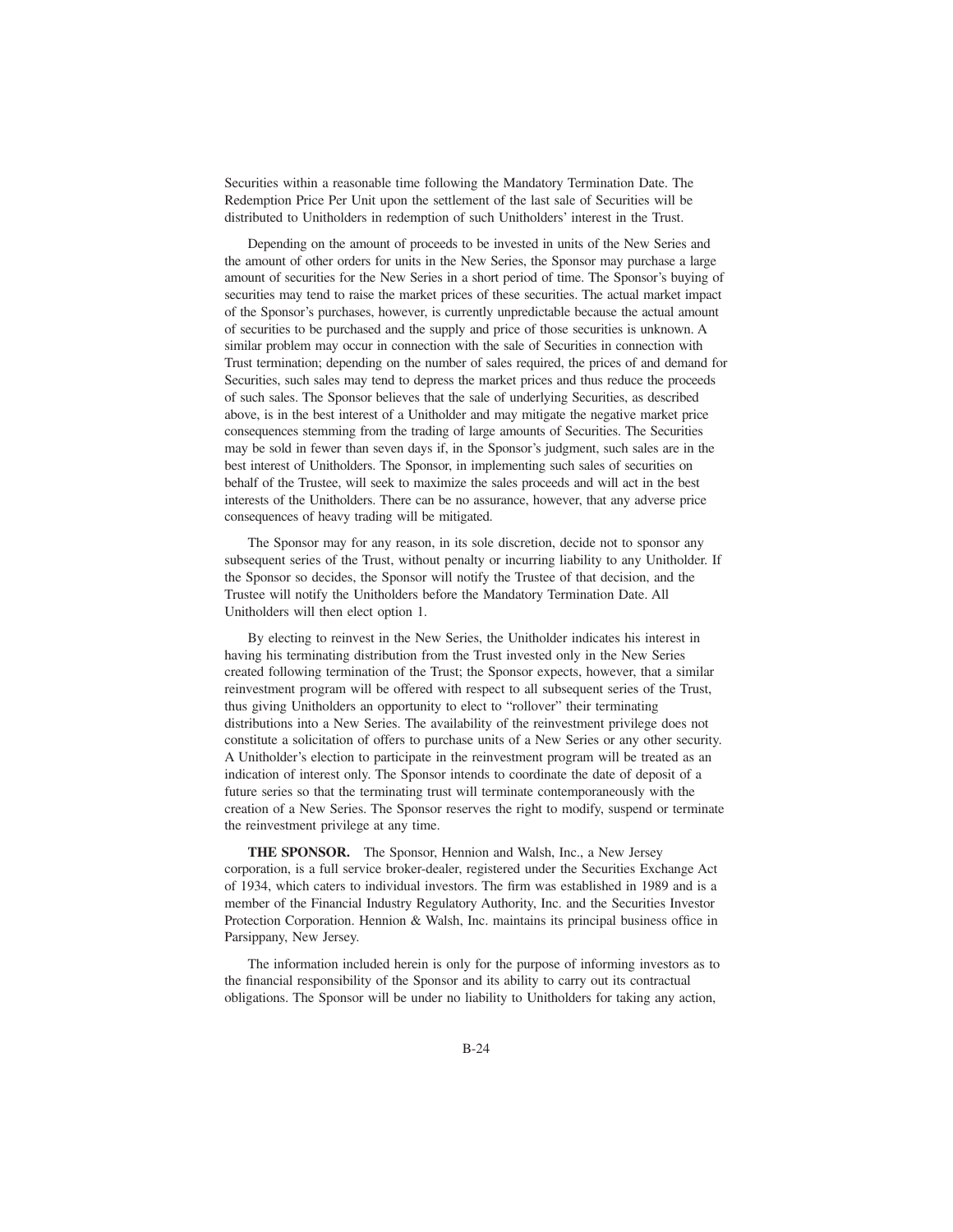or refraining from taking any action, in good faith pursuant to the Trust Agreement, or for errors in judgment except in cases of its own willful misfeasance, bad faith, gross negligence or reckless disregard of its obligations and duties.

The Sponsor may resign at any time by delivering to the Trustee an instrument of resignation executed by the Sponsor. If at any time the Sponsor shall resign or fail to perform any of its duties under the Trust Agreement or becomes incapable of acting or becomes bankrupt or its affairs are taken over by public authorities, then the Trustee may either (a) appoint a successor Sponsor; (b) terminate the Trust Agreement and liquidate the Trust; or (c) continue to act as Trustee without terminating the Trust Agreement. Any successor Sponsor appointed by the Trustee shall be satisfactory to the Trustee and, at the time of appointment, shall have a net worth of at least \$1,000,000.

**THE TRUSTEE.** The Trustee is The Bank of New York Mellon, a trust company organized under the laws of New York, having its offices at 2 Hanson Place, 12th Floor, Brooklyn, New York 11217. The Trustee is subject to supervision by the Superintendent of Banks of the State of New York, the Federal Deposit Insurance Corporation and the Board of Governors of the Federal Reserve System. In connection with the storage and handling of certain Securities deposited in the Trust, the Trustee may use the services of DTC. These services may include safekeeping of the Securities and coupon-clipping, computer book-entry transfer and institutional delivery services. DTC is a limited purpose trust company organized under the Banking Law of the State of New York, a member of the Federal Reserve System and a clearing agency registered under the Securities Exchange Act of 1934.

The Trustee shall not be liable or responsible in any way for taking any action, or for refraining from taking any action, in good faith pursuant to the Trust Agreement, or for errors in judgment; or for any disposition of any moneys, Securities or Units in accordance with the Trust Agreement, except in cases of its own willful misfeasance, bad faith, gross negligence or reckless disregard of its obligations and duties; provided, however, that the Trustee shall not in any event be liable or responsible for any evaluation made by any independent evaluation service employed by it. In addition, the Trustee shall not be liable for any taxes or other governmental charges imposed upon or in respect of the Securities or the Trust which it may be required to pay under current or future law of the United States or any other taxing authority having jurisdiction. The Trustee shall not be liable for depreciation or loss incurred by reason of the sale by the Trustee of any of the Securities pursuant to the Trust Agreement.

For further information relating to the responsibilities of the Trustee under the Trust Agreement, reference is made to the material set forth under "Rights of Unitholders."

The Trustee may resign by executing an instrument in writing and filing the same with the Sponsor, and mailing a copy of a notice of resignation to all Unitholders. In such an event, the Sponsor is obligated to appoint a successor Trustee as soon as possible. In addition, if the Trustee becomes incapable of acting or becomes bankrupt or its affairs are taken over by public authorities, the Sponsor may remove the Trustee and appoint a successor as provided in the Trust Agreement. Notice of such removal and appointment shall be mailed to each Unitholder by the Sponsor. If upon resignation of the Trustee no successor has been appointed and has accepted the appointment within thirty days after notification, the retiring Trustee may apply to a court of competent jurisdiction for the appointment of a successor. The resignation or removal of the Trustee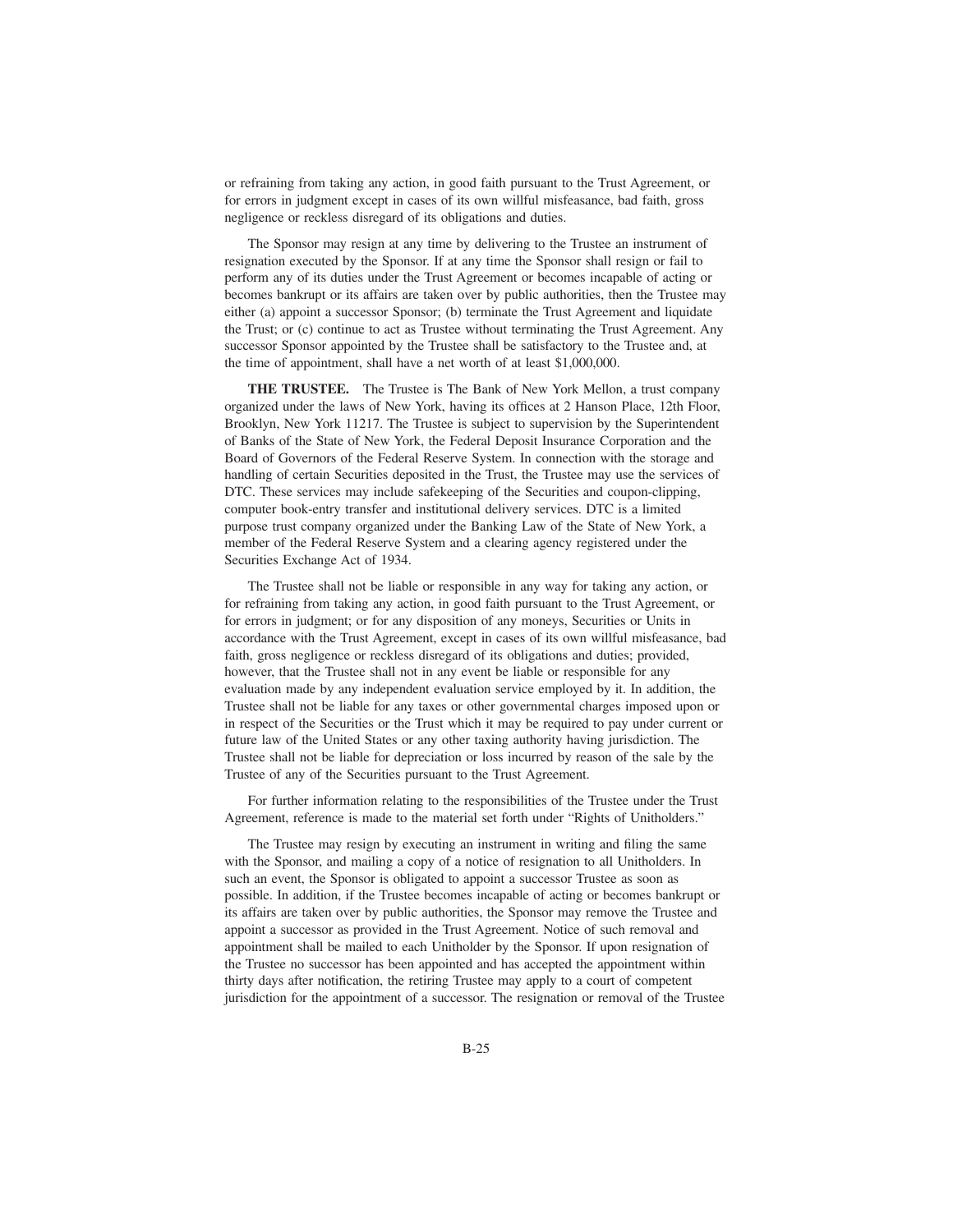becomes effective only when the successor Trustee accepts its appointment as such or when a court of competent jurisdiction appoints a successor Trustee. Upon execution of a written acceptance of such appointment by such successor Trustee, all the rights, powers, duties and obligations of the original Trustee shall vest in the successor.

Any corporation into which the Trustee may be merged or with which it may be consolidated, or any corporation resulting from any merger or consolidation to which the Trustee shall be a party, shall be the successor Trustee. The Trustee must always be a banking corporation organized under the laws of the United States or any State and have at all times an aggregate capital surplus and undivided profits of not less than \$2,500,000.

**THE PORTFOLIO CONSULTANT.** Value Architects Asset Management LLC, located at 50 Harrison Street, Suite 313, Hoboken, New Jersey 07030, was established in 2001 with a core belief in value investing. Though there are many investment philosophies in the marketplace, they have focused on the simple concept that if you seek out and buy companies based on reasonable business valuations, you minimize risk and maximize returns. Companies can become undervalued when there is a lack of investor awareness; when an entire industry is out of favor with investors; or when a company experiences a short-term difficulty which, following careful analysis, Value Architects believes can be overcome. As value investors, Value Architects invests with a long-term view. Rather than trying to predict short-term fluctuations in a company's share price, they focus on determining the inherent value of each company.

**EVALUATION OF THE TRUST.** The value of the Securities in the Trust portfolio is determined in good faith by the Trustee on the basis set forth under "Public Offering—Offering Price." The Sponsor and the Unitholders may rely on any evaluation furnished by the Trustee and shall have no responsibility for the accuracy thereof. Determinations by the Trustee under the Trust Agreement shall be made in good faith upon the basis of the best information available to it, provided, however, that the Trustee shall be under no liability to the Sponsor or Unitholders for errors in judgment, except in cases of its own willful misfeasance, bad faith, gross negligence or reckless disregard of its obligations and duties. The Trustee, the Sponsor and the Unitholders may rely on any evaluation furnished to the Trustee by an independent evaluation service and shall have no responsibility for the accuracy thereof.

#### **TRUST EXPENSES AND CHARGES**

Investors will reimburse the Sponsor on a per 100 Units basis, for all or a portion of the estimated costs incurred in organizing the Trust (collectively, the "organization costs"), including the cost of the initial preparation and execution of the Trust Agreement, registration of the Trust and the Units under the Investment Company Act of 1940 and the Securities Act of 1933 and State registration fees, the initial fees and expenses of the Trustee, legal expenses, the Portfolio Consultant's security selection fee and other actual out-of-pocket expenses. The estimated organization costs will be paid to the Sponsor from the assets of the Trust as of the earlier of the close of the initial offering period (which is currently anticipated to be between 30 and 90 days) or six months following the Initial Date of Deposit. To the extent that actual organization costs are less than the estimated amount, only the actual organization costs will be deducted from the assets of the Trust. To the extent that actual organization costs are greater than the estimated amount, only the estimated organization costs included in the Public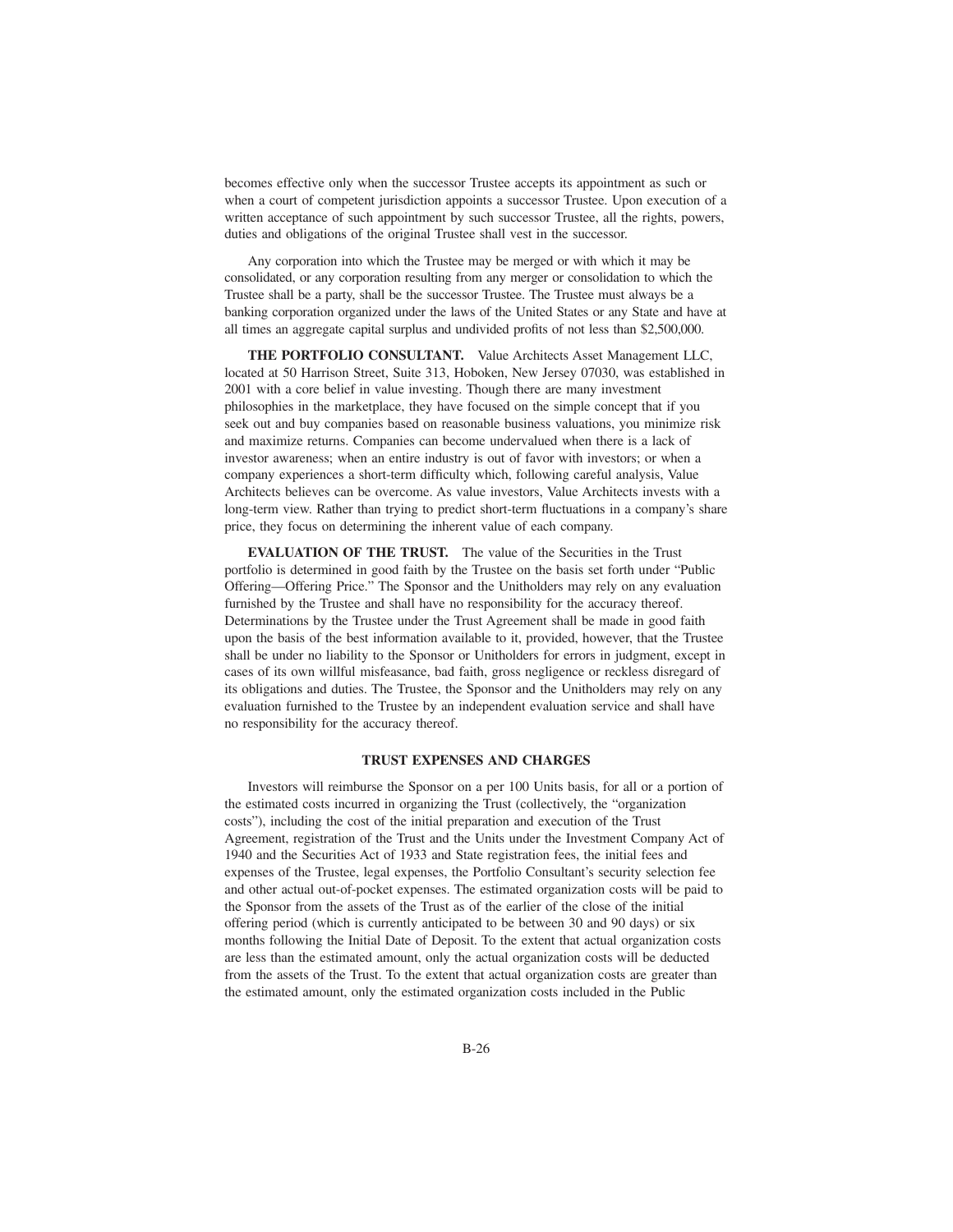Offering Price will be reimbursed to the Sponsor. All advertising and selling expenses, as well as any organizational costs not paid by the Trust, will be borne by the Sponsor at no cost to the Trust.

Hennion & Walsh Asset Management, Inc. will receive for portfolio supervisory, bookkeeping and administrative services to the Trust an annual fee in the amount set forth under "Summary of Essential Information" in Part A. This fee may exceed the actual cost of providing portfolio supervisory, bookkeeping and administrative services for the Trust, but at no time will the total amount received for portfolio supervisory, bookkeeping and administrative services rendered to all series of the Smart Trusts in any calendar year exceed the aggregate cost to the Portfolio Supervisor of supplying such services in such year. (See "Portfolio Supervision.")

The Sponsor will receive a fee from your Trust for creating and developing the trust, including determining the Trust's objectives, policies, composition and size, selecting service providers and information services and for providing other similar administrative and ministerial functions. This "creation and development fee" is a charge of \$0.05 per Unit. The Trustee will deduct this amount from your Trust's assets as of the close of the initial offering period. No portion of this charge is applied to the payment of distribution expenses or as compensation for sales efforts. This charge will not be deducted from proceeds received upon a repurchase, redemption or exchange of Units before the close of the initial public offering period.

The Trustee will receive, for its ordinary recurring services to the Trust, an annual fee in the amount set forth under "Summary of Essential Information" in Part A. For a discussion of the services performed by the Trustee pursuant to its obligations under the Trust Agreement, see "Trust Administration" and "Rights of Unitholders."

The Trustee's fees applicable to the Trust are payable as of each Record Date from the Income Account of the Trust to the extent funds are available and then from the Principal Account. Both the annual fee for portfolio supervisory, bookkeeping and administrative services, and Trustee's fees may be increased without approval of the Unitholders by amounts not exceeding proportionate increases in consumer prices for services as measured by the United States Department of Labor's Consumer Price Index entitled "All Services Less Rent."

The following additional charges are or may be incurred by the Trust: all expenses (including counsel fees) of the Trustee incurred and advances made in connection with its activities under the Trust Agreement, including the expenses and costs of any action undertaken by the Trustee to protect the Trust and the rights and interests of the Unitholders; fees of the Trustee for any extraordinary services performed under the Trust Agreement; indemnification of the Trustee for any loss or liability accruing to it without gross negligence, bad faith or willful misconduct on its part, arising out of or in connection with its acceptance or administration of the Trust; indemnification of the Sponsor for any losses, liabilities and expenses incurred in acting as sponsors of the Trust without gross negligence, bad faith or willful misconduct on its part; and all taxes and other governmental charges imposed upon the Securities or any part of the Trust (no such taxes or charges are being levied, made or, to the knowledge of the Sponsor, contemplated). The above expenses, including the Trustee's fees, when paid by or owing to the Trustee are secured by a first lien on the Trust to which such expenses are charged. In addition, the Trustee is empowered to sell the Securities in order to make funds available to pay all expenses.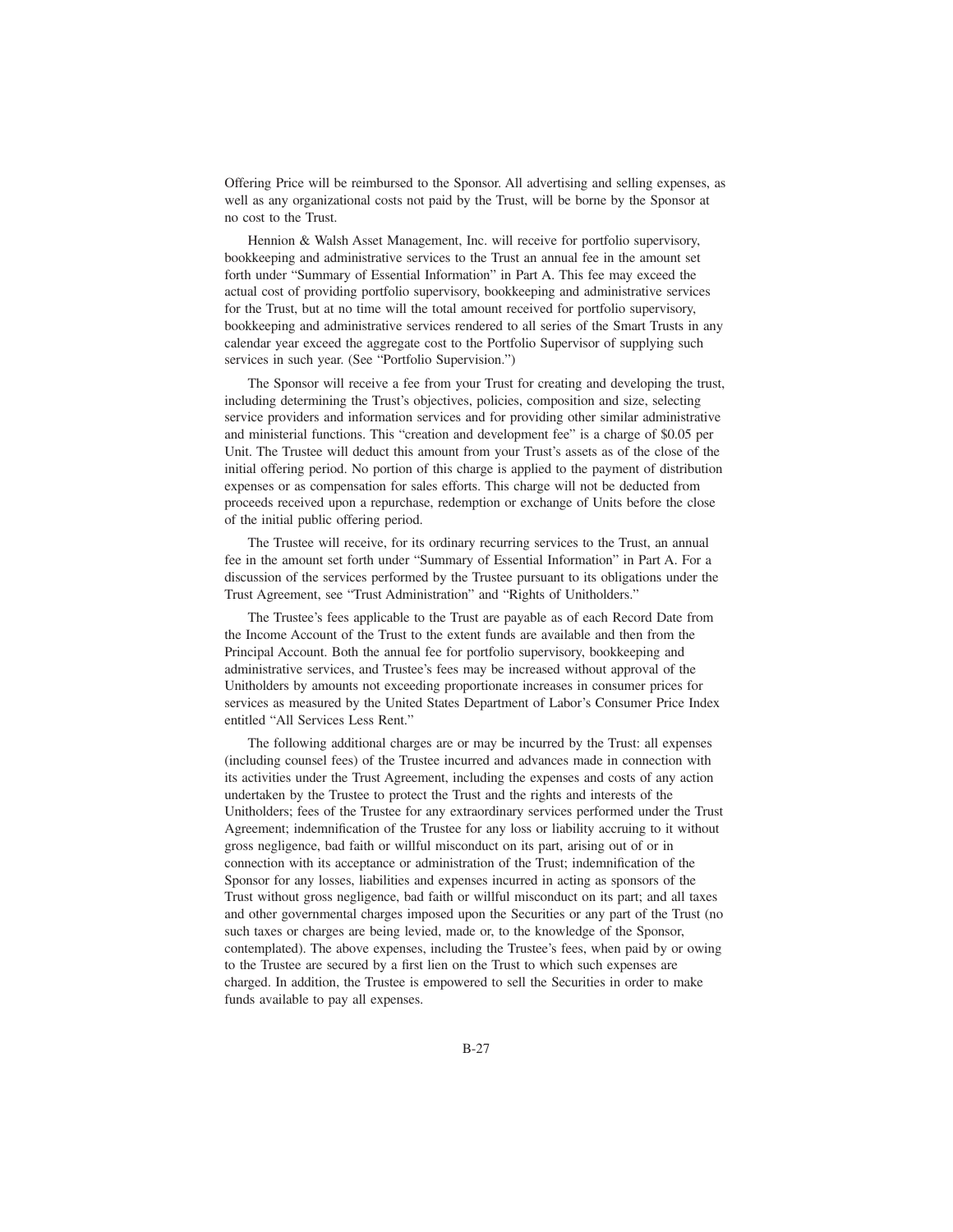The fees and expenses set forth herein are payable out of the Trust and when paid by or owing to the Trustee are secured by a lien on the Trust. If the cash dividend and capital gains distributions are insufficient to provide for amounts payable by the Trust, the Trustee has the power to sell shares of the Securities to pay such amounts. To the extent shares of the Securities are sold, the size of the Trust will be reduced and the proportions of the types of Securities will change. Such sales might be required at a time when shares of the Securities would not otherwise be sold and might result in lower prices than might otherwise be realized. Moreover, due to the minimum amount in which shares of the Securities may be required to be sold, the proceeds of such sales may exceed the amount necessary for the payment of such fees and expenses.

Unless the Sponsor otherwise directs, the accounts of the Trust shall be audited only as of the business day prior to the Initial Date of Deposit by an independent registered public accounting firm selected by the Sponsor. To the extent lawful, the expenses of any audit shall be an expense of the Trust. Unitholders covered by the audit during the year may receive a copy of any additional audited financial statements, if any, upon request.

### **REINVESTMENT PLAN**

Income and principal distributions on Units (other than the final distribution in connection with the termination of the Trust) may be reinvested by participating in the Trust's reinvestment plan. Under the plan, the Units acquired for participants will be either Units already held in inventory by the Sponsor or new Units created by the Sponsor's deposit of Additional Securities as described in "The Trust—Organization" in this Part B. Units acquired by reinvestment will not be subject to a sales charge. Since the deferred sales charge and the creation and development fee are fixed dollar amounts per Unit, the Trust must charge these amounts per Unit regardless of this discount. However, if you are eligible to receive a discount such that the sales charge you must pay is less than the applicable deferred sales charge and the creation and development fee, you will be credited the difference between your sales charge and the deferred sales charge at the time you buy your Units. Accordingly, if you reinvest distributions into additional Units of the Trust, you will be credited the amount of any remaining deferred sales charge and creation and development fee on such Units at the time of reinvestment. In order to enable a Unitholder to participate in the reinvestment plan with respect to a particular distribution on their Units, written notification must be received by the Trustee within 10 days prior to the Record Date for such distribution. Each subsequent distribution of income or principal on the participant's Units will be automatically applied by the Trustee to purchase additional Units of the Trust. The Sponsor reserves the right to demand, modify or terminate the reinvestment plan at any time without prior notice.

#### **TAX STATUS**

This section summarizes some of the main U.S. federal income tax consequences of owning Units of the Trust. This section is current as of the date of this prospectus. Tax laws and interpretations change frequently, and these summaries do not describe all of the tax consequences to all taxpayers. For example, these summaries generally do not describe your situation if you are a corporation, a non-U.S. person, a broker/dealer, or other investor with special circumstances. In addition, this section does not describe your state, local or foreign tax consequences.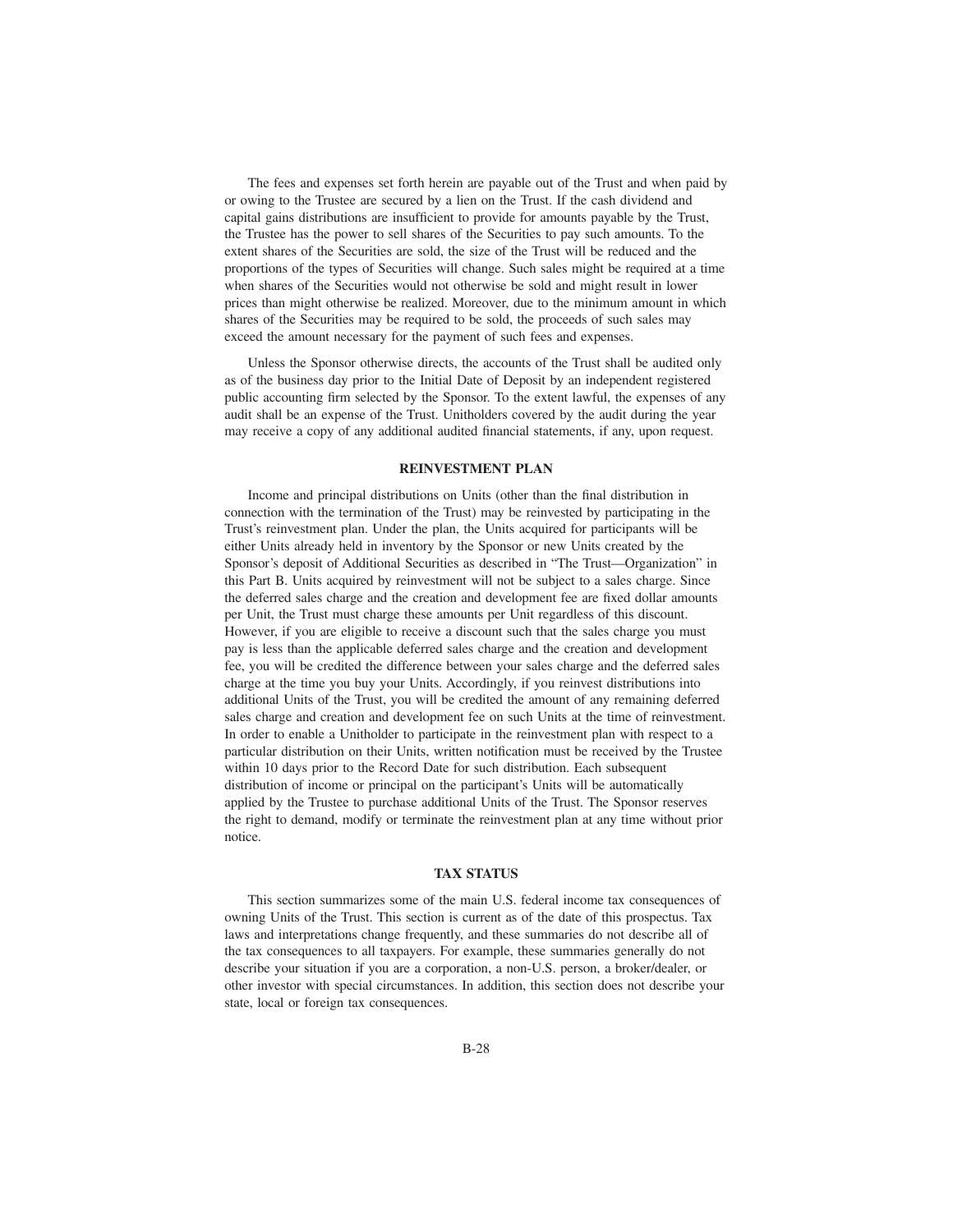This federal income tax summary is based in part on the advice of counsel to the sponsor. The Internal Revenue Service could disagree with any conclusions set forth in this section. In addition, our counsel was not asked to review, and has not reached a conclusion with respect to the federal income tax treatment of the assets to be deposited in the Trust. This may not be sufficient for you to use for the purpose of avoiding penalties under federal tax law.

As with any investment, you should seek advice based on your individual circumstances from your own tax advisor.

**TRUST STATUS.** The Trust intends to qualify as a "regulated investment" company" under the federal tax laws. If the Trust qualifies as a regulated investment company and distributes its income as required by the tax law, the Trust generally will not pay federal income taxes.

**DISTRIBUTIONS.** Trust distributions are generally taxable. After the end of each year, you will receive a tax statement that separates your Trust's distributions into three categories, ordinary income distributions, capital gains dividends and return of capital. Ordinary income distributions are generally taxed at your ordinary tax rate, however, as further discussed below, certain ordinary income distributions received from the Trust may be taxed at the capital gains tax rates. Generally, you will treat all capital gains dividends as long-term capital gains regardless of how long you have owned your Units. To determine your actual tax liability for your capital gains dividends, you must calculate your total net capital gain or loss for the tax year after considering all of your other taxable transactions, as described below. In addition, the Trust may make distributions that represent a return of capital for tax purposes and thus will generally not be taxable to you. The tax status of your distributions from your Trust is not affected by whether you reinvest your distributions in additional Units or receive them in cash. The income from your Trust that you must take into account for federal income tax purposes is not reduced by amounts used to pay a deferred sales charge, if any. The tax laws may require you to treat distributions made to you in January as if you had received them on December 31 of the previous year. Under the "Health Care and Education Reconciliation Act of 2010," income from the trust may also be subject to a new 3.8 percent "medicare tax" imposed for taxable years beginning after 2012. This tax will generally apply to your net investment income if your adjusted gross income exceeds certain threshold amounts, which are \$250,000 in the case of married couples filing joint returns and \$200,000 in the case of single individuals.

**DIVIDENDS RECEIVED DEDUCTION.** A corporation that owns Units generally will not be entitled to the dividends received deduction with respect to many dividends received from the Trust because the dividends received deduction is generally not available for distributions from regulated investment companies. However, certain ordinary income dividends on Units that are attributable to qualifying dividends received by the Trust from certain corporations may be reported by the Trust as being eligible for the dividends received deduction.

SALE OR REDEMPTION OF UNITS. If you sell or redeem your Units, you will generally recognize a taxable gain or loss. To determine the amount of this gain or loss, you must subtract your tax basis in your Units from the amount you receive in the transaction. Your tax basis in your Units is generally equal to the cost of your Units, generally including sales charges. In some cases, however, you may have to adjust your tax basis after you purchase your Units.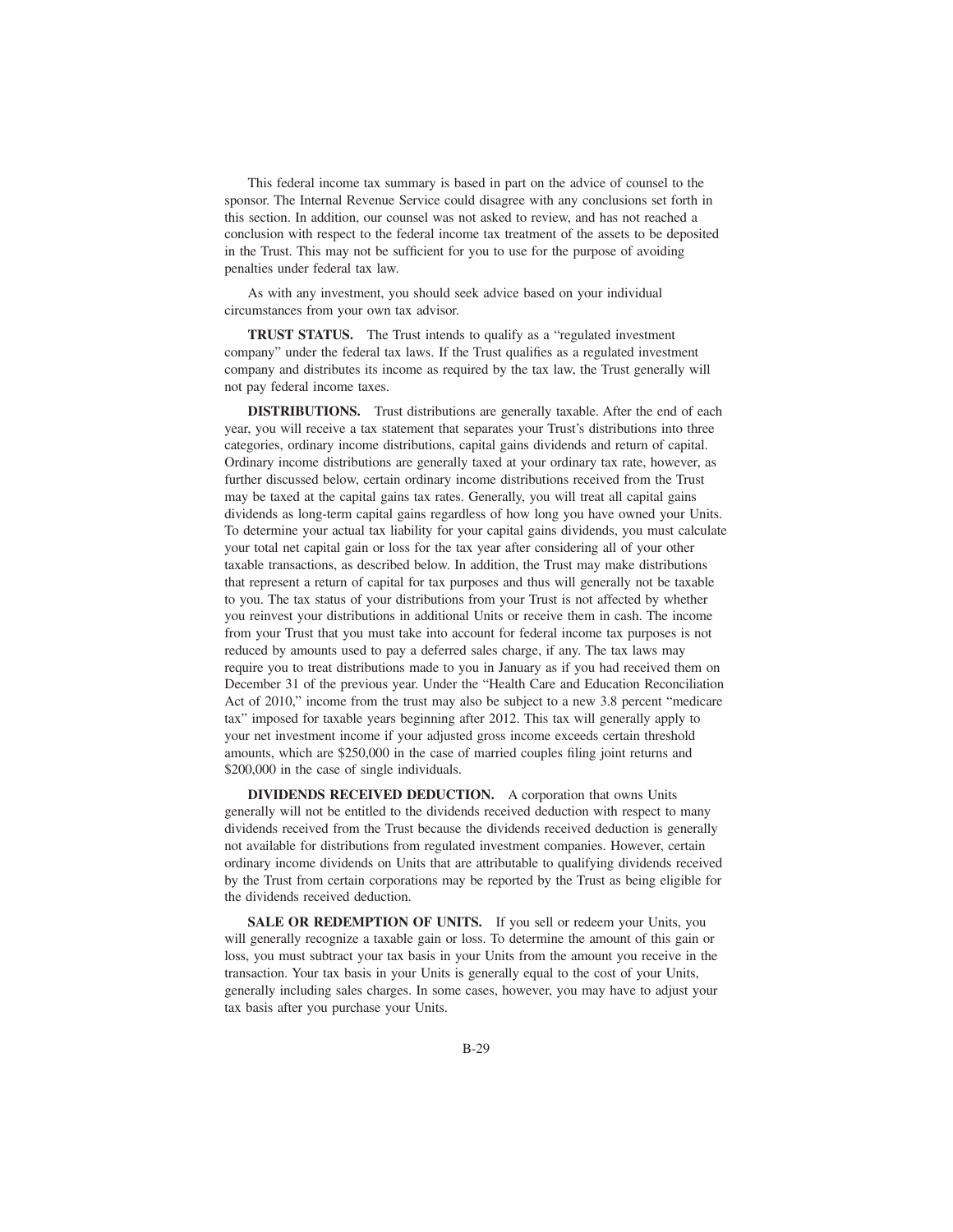## **CAPITAL GAINS AND LOSSES AND CERTAIN ORDINARY INCOME DIVIDENDS.** If you are an individual, the maximum marginal stated federal tax rate for net capital gain is generally 20% for taxpayers in the 39.6% tax bracket, 15% for taxpayers in the 25%, 28%, 33% and 35% tax brackets and 0% for taxpayers in the 10% and 15% tax brackets. Capital gains may also be subject to the "medicare tax" described above.

Net capital gain equals net long-term capital gain minus net short-term capital loss for the taxable year. Capital gain or loss is long-term if the holding period for the asset is more than one year and is short-term if the holding period for the asset is one year or less. You must exclude the date you purchase your Units to determine your holding period. However, if you receive a capital gain dividend from your Trust and sell your Unit at a loss after holding it for six months or less, the loss will be recharacterized as long-term capital loss to the extent of the capital gain dividend received. The tax rates for capital gains realized from assets held for one year or less are generally the same as for ordinary income. The Internal Revenue Code treats certain capital gains as ordinary income in special situations.

Ordinary income dividends received by an individual Unitholder from a regulated investment company such as the Trust are generally taxed at the same rates that apply to net capital gain (as discussed above), provided certain holding period requirements are satisfied and provided the dividends are attributable to qualifying dividends received by the Trust itself. The Trust will provide notice to its Unitholders of the amount of any distribution which may be taken into account as a dividend which is eligible for the capital gains tax rates.

**IN-KIND DISTRIBUTIONS.** Under certain circumstances, as described in this prospectus, you may receive an in-kind distribution of Trust securities when you redeem Units or when your Trust terminates. This distribution will be treated as a sale for federal income tax purposes and you will generally recognize gain or loss, generally based on the value at that time of the securities and the amount of cash received. The Internal Revenue Service could however assert that a loss could not be currently deducted.

**EXCHANGES.** If you elect to have your proceeds from your Trust rolled over into a future Trust, the exchange would generally be considered a sale for federal income tax purposes.

**DEDUCTIBILITY OF TRUST EXPENSES.** Expenses incurred and deducted by your Trust will generally not be treated as income taxable to you. In some cases, however, you may be required to treat your portion of these Trust expenses as income. In these cases you may be able to take a deduction for these expenses. However, certain miscellaneous itemized deductions, such as investment expenses, may be deducted by individuals only to the extent that all of these deductions exceed 2% of the individual's adjusted gross income. Some individuals may also be subject to further limitations on the amount of their itemized deductions, depending on their income.

FOREIGN TAX CREDIT. If your Trust invests in any foreign securities, the tax statement that you receive may include an item showing foreign taxes your Trust paid to other countries. In this case, dividends taxed to you will include your share of the taxes your Trust paid to other countries. You may be able to deduct or receive a tax credit for your share of these taxes.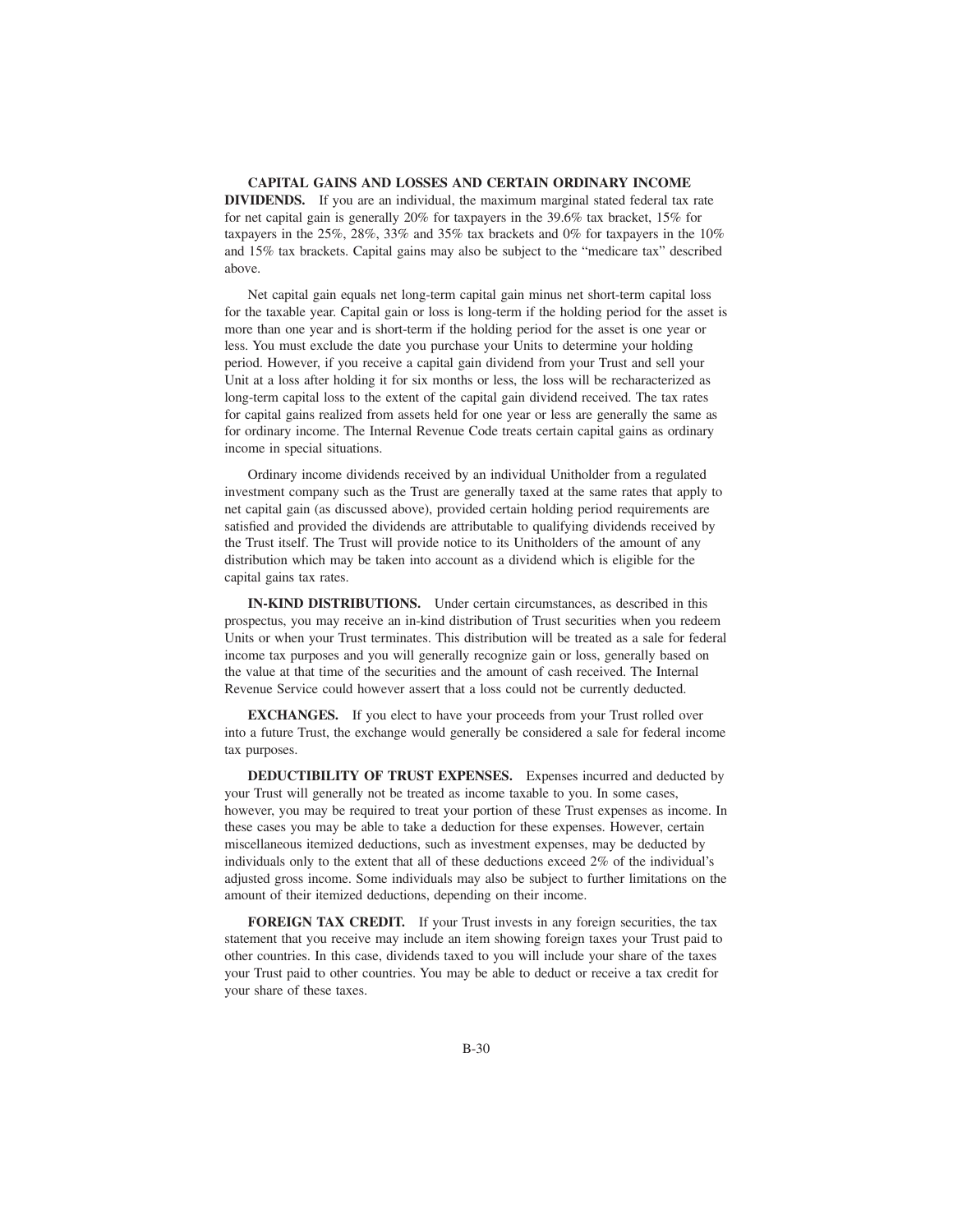**INVESTMENTS IN CERTAIN FOREIGN CORPORATIONS.** If the Trust holds an equity interest in any "passive foreign investment companies" ("PFICs"), which are generally certain foreign corporations that receive at least 75% of their annual gross income from passive sources (such as interest, dividends, certain rents and royalties or capital gains) or that hold at least 50% of their assets in investments producing such passive income, the Trust could be subject to U.S. federal income tax and additional interest charges on gains and certain distributions with respect to those equity interests, even if all the income or gain is timely distributed to its Unitholders. The Trust will not be able to pass through to its Unitholders any credit or deduction for such taxes. The Trust may be able to make an election that could ameliorate these adverse tax consequences. In this case, the Trust would recognize as ordinary income any increase in the value of such PFIC shares, and as ordinary loss any decrease in such value to the extent it did not exceed prior increases included in income. Under this election, the Trust might be required to recognize in a year income in excess of its distributions from PFICs and its proceeds from dispositions of PFIC stock during that year, and such income would nevertheless be subject to the distribution requirement and would be taken into account for purposes of the 4% excise tax. Dividends paid by PFICs will not be treated as qualified dividend income.

**FOREIGN INVESTORS.** If you are a foreign investor (i.e., an investor other than a U.S. citizen or resident or a U.S. corporation, partnership, estate or trust), you should be aware that, generally, subject to applicable tax treaties, distributions from the Trust will be characterized as dividends for federal income tax purposes (other than dividends which the Trust properly reports as capital gain dividends) and will be subject to U.S. income taxes, including withholding taxes, subject to certain exceptions described below. However, distributions received by a foreign investor from the Trust that are properly reported by the Trust as capital gain dividends may not be subject to U.S. federal income taxes, including withholding taxes, provided that the Trust makes certain elections and certain other conditions are met. In the case of dividends with respect to taxable years of the Trust beginning prior to 2014, distributions from the Trust that are properly reported by the Trust as an interest-related dividend attributable to certain interest income received by the Trust or as a short-term capital gain dividend attributable to certain net short-term capital gain income received by the Trust may not be subject to U.S. federal income taxes, including withholding taxes when received by certain foreign investors, provided that the Trust makes certain elections and certain other conditions are met. In addition, distributions in respect of shares after December 31, 2013 may be subject to a U.S. withholding tax of 30% in the case of distributions to (i) certain non-U.S. financial institutions that have not entered into an agreement with the U.S. Treasury to collect and disclose certain information and are not resident in a jurisdiction that has entered into such an agreement with the U.S. Treasury and (ii) certain other non-U.S. entities that do not provide certain certifications and information about the entity's U.S. owners. Dispositions of shares by such persons may be subject to such withholding after December 31, 2016.

#### **OTHER MATTERS**

**LEGAL OPINIONS.** The legality of the Units offered hereby and certain matters relating to federal tax law have been passed upon by Chapman and Cutler LLP as counsel for the Sponsor. Dorsey & Whitney, LLP, has acted as counsel for the Trustee.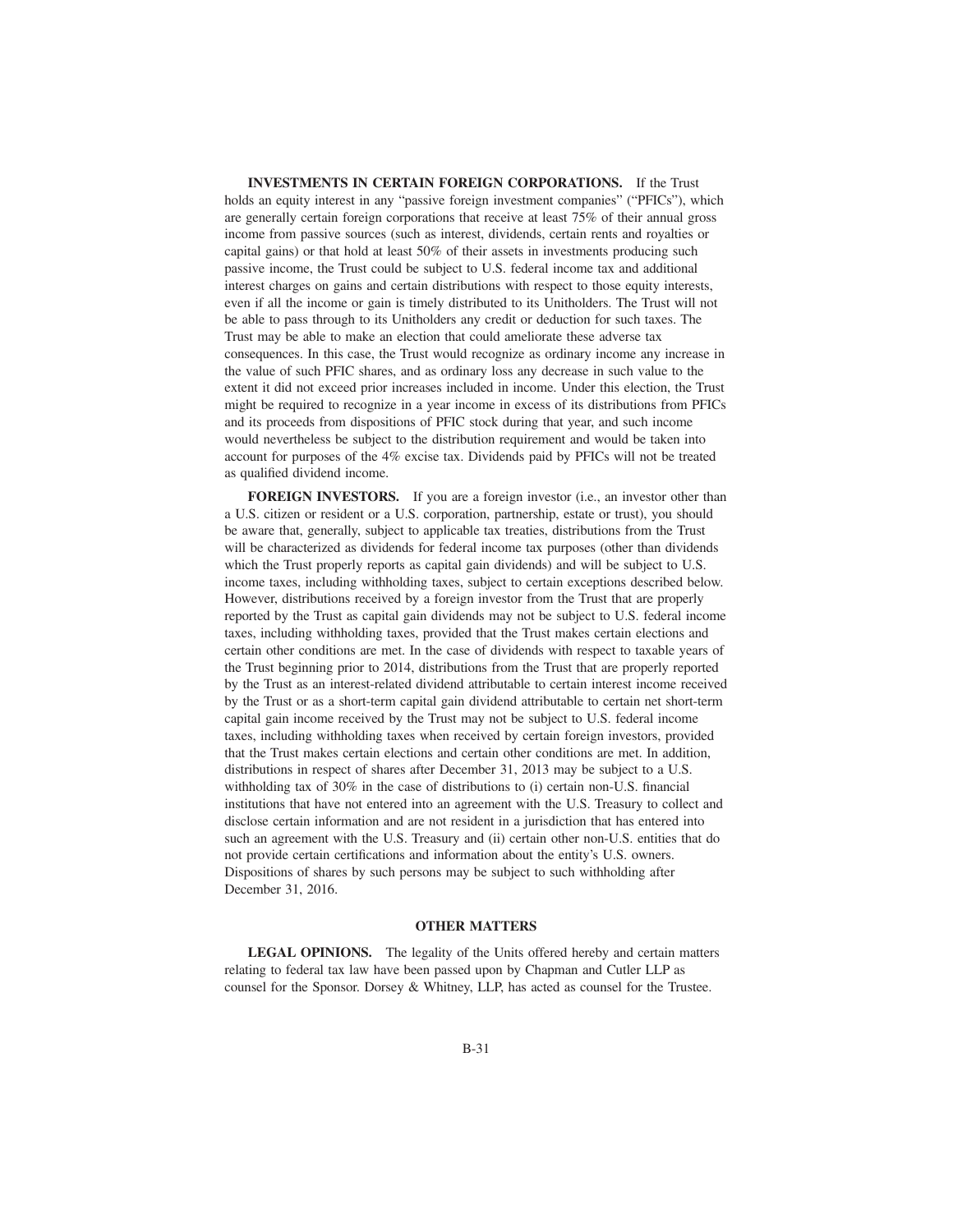**PORTFOLIO SUPERVISOR.** Hennion & Walsh Asset Management, Inc., a New Jersey company, is an affiliate of Hennion & Walsh, Inc.

**INDEPENDENT REGISTERED PUBLIC ACCOUNTING FIRM.** The Statement of Financial Condition, including the Portfolio of Investments, is included herein in reliance upon the report of Grant Thornton LLP, independent registered public accounting firm, and upon the authority of said firm as experts in accounting and auditing.

**PERFORMANCE INFORMATION.** Total returns, average annualized returns or cumulative returns for various periods of the Securities, the related index and this Trust may be included from time to time in advertisements, sales literature and reports to current or prospective investors. Total return shows changes in Unit price during the period plus any dividends and capital gains received, divided by the public offering price as of the date of calculation. Average annualized returns show the average return for stated periods of longer than a year. From time to time, the Trust may compare the cost of purchasing Trust shares to the cost of purchasing the individual securities which constitute the Securities. In addition, the Trust may compare its sales charge to the sales charges assessed on unitholders by other unit investment trusts. Figures for actual portfolios will reflect all applicable expenses and, unless otherwise stated, the maximum sales charge. No provision is made for any income taxes payable. Returns may also be shown on a combined basis. Trust performance may be compared to performance on a total return basis of the Dow Jones Industrial Average, the S&P 500 Composite Price Stock Index, the S&P MidCap 400 Index, the Nasdaq-100 Index, or the average performance of mutual funds investing in a diversified portfolio of U.S. stocks generally or growth stocks, or performance data from Lipper Analytical Services, Inc. and Morningstar Publications, Inc. or from publications such as *Money, The New York Times, U.S. News and World Report, Business Week, Forbes* or *Fortune*. As with other performance data, performance comparisons should not be considered representative of a Trust's relative performance for any future period.